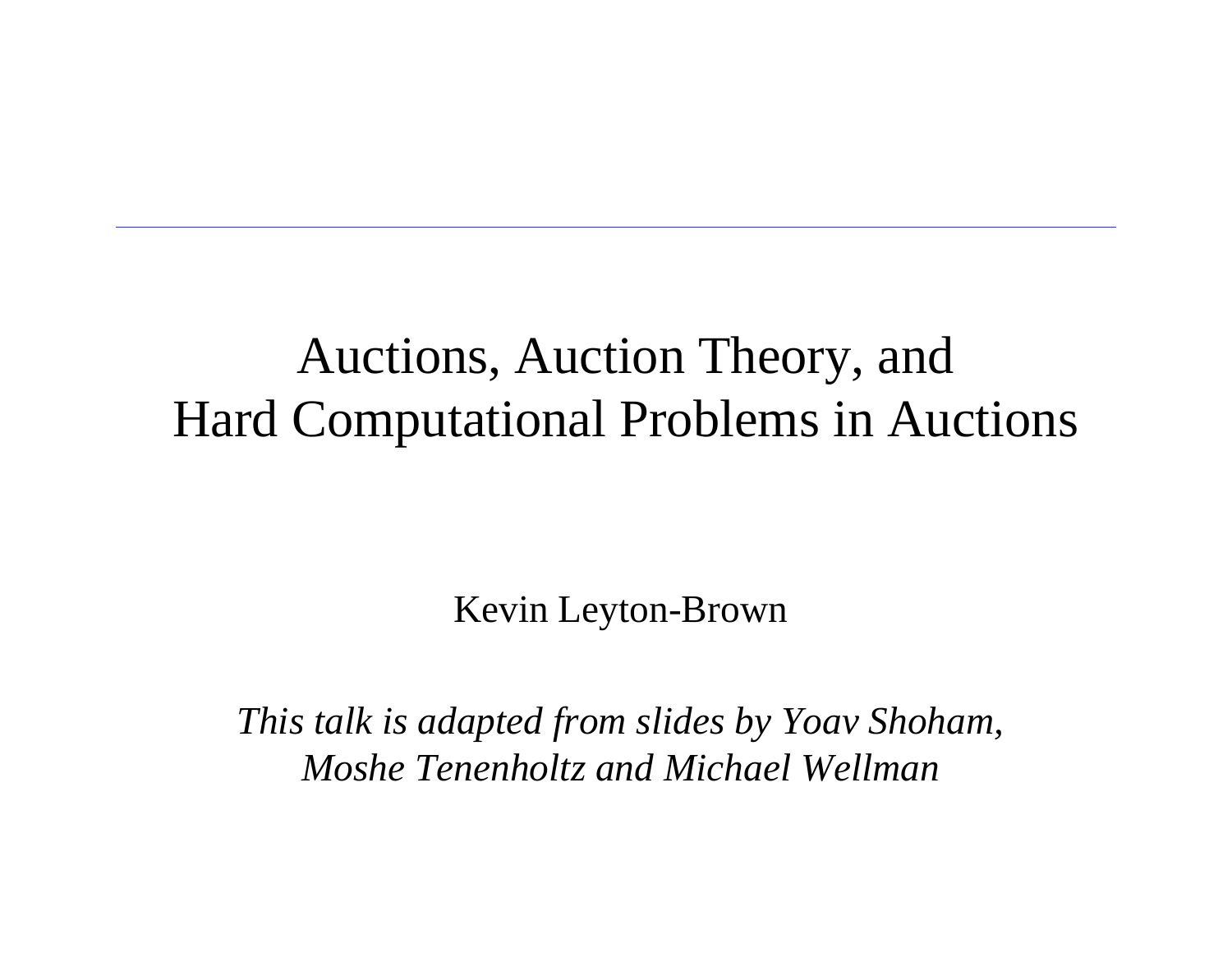# **Overview**

#### $\bullet$ **Auctions**

- $\bullet$ Single dimensional auctions: taxonomy
- •• Game Theoretic Foundations
- $\bullet$ Auction Theory
- $\bullet$ Combinatorial Auctions
- Hard Computational Problems
- A Test Suite for Combinatorial Auctions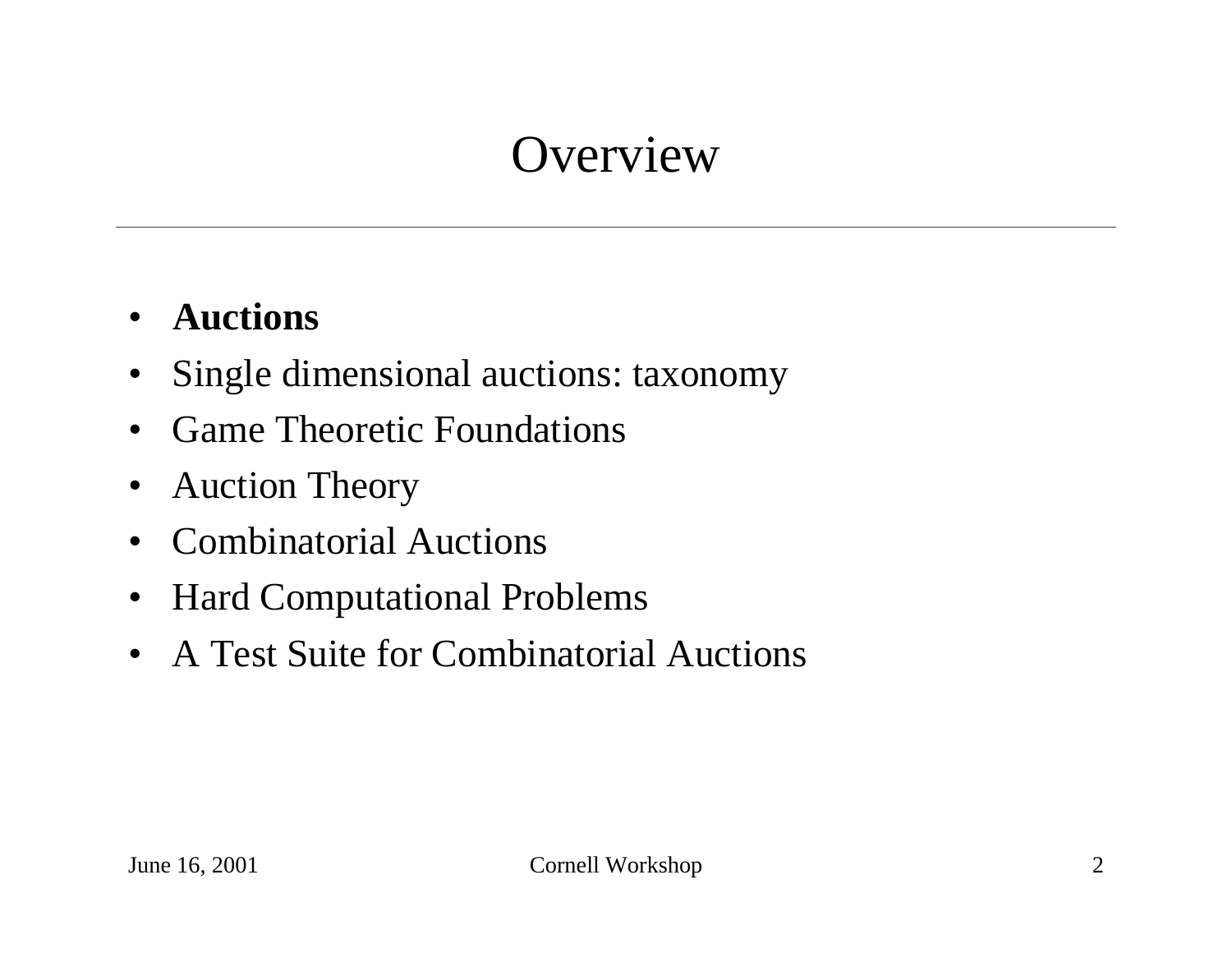# Auctions: Definition

- There's a lot more to auctions than the classic "going... going… gone!" mechanism that first jumps to mind
- An auction is any negotiation mechanism that is:
	- –Mediated
		- impartial auctioneer
	- Well-specified
		- runs according to explicit rules
	- –Market-based
		- determines an exchange in terms of standard currency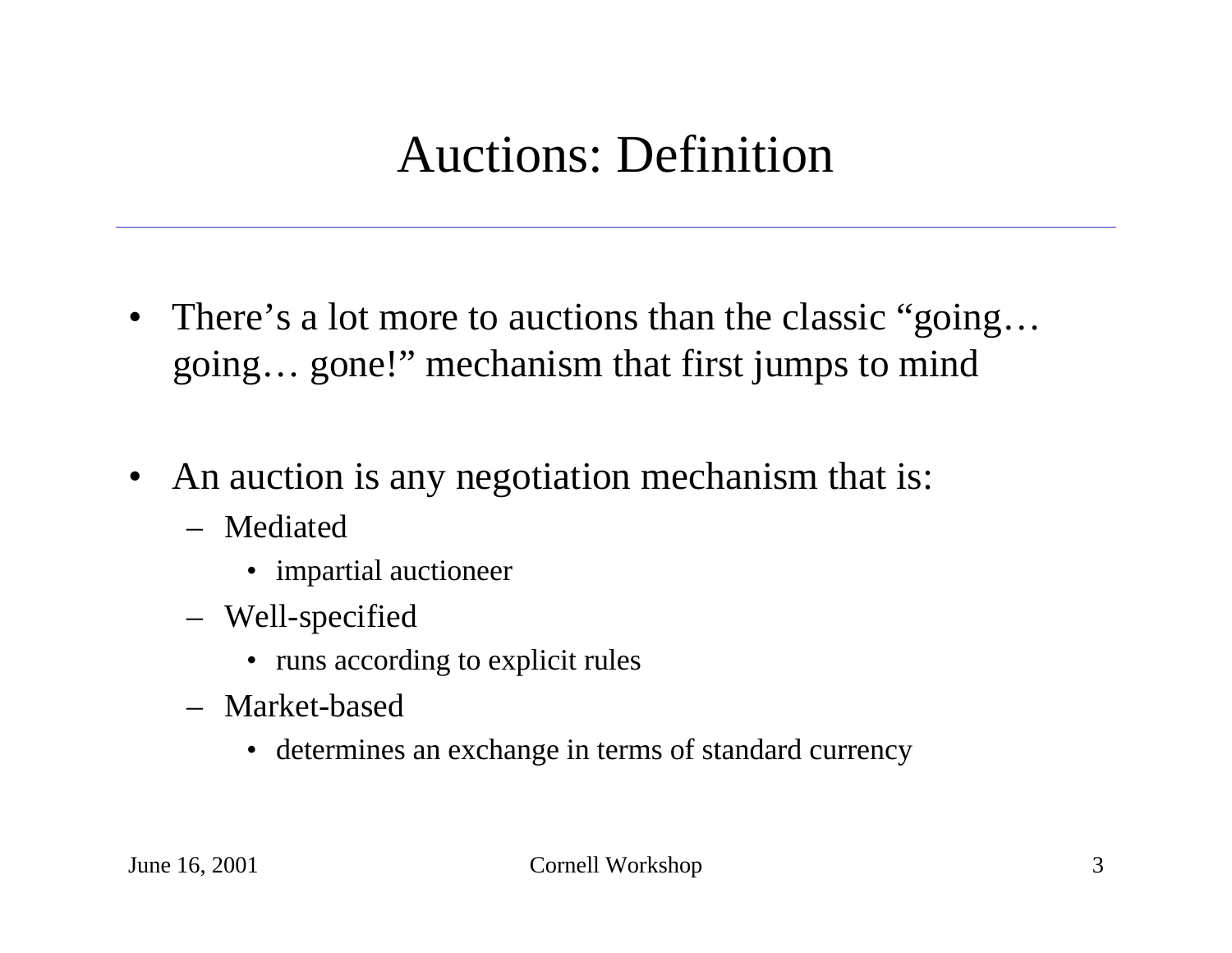### Auctioneer

- $\bullet$ Receives Bids
- •Disseminates Information
- $\bullet$ Arranges trades (clear market)

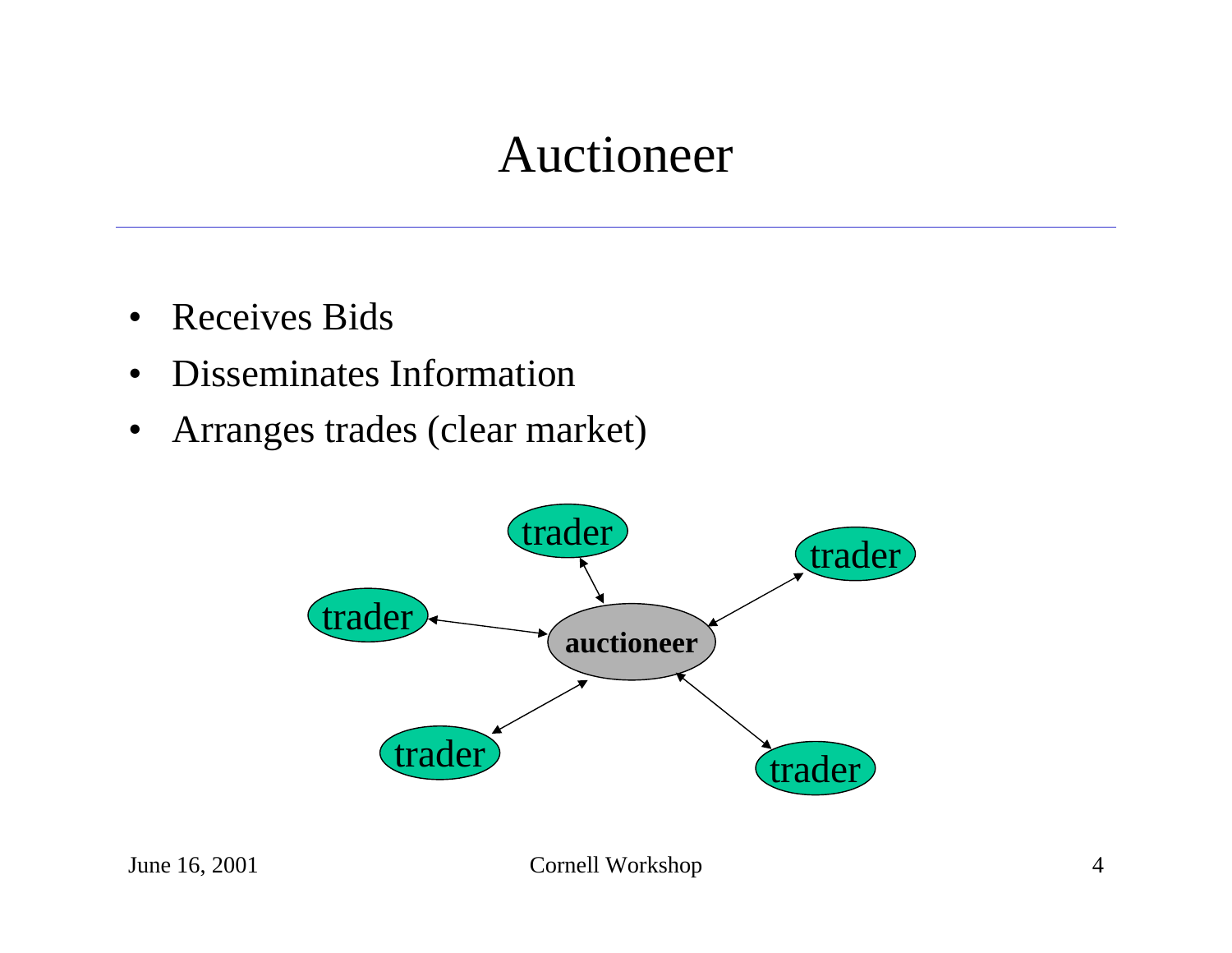### Auction Dimensions



### Information revelation policy

June 16, 2001 Cornell Workshop 5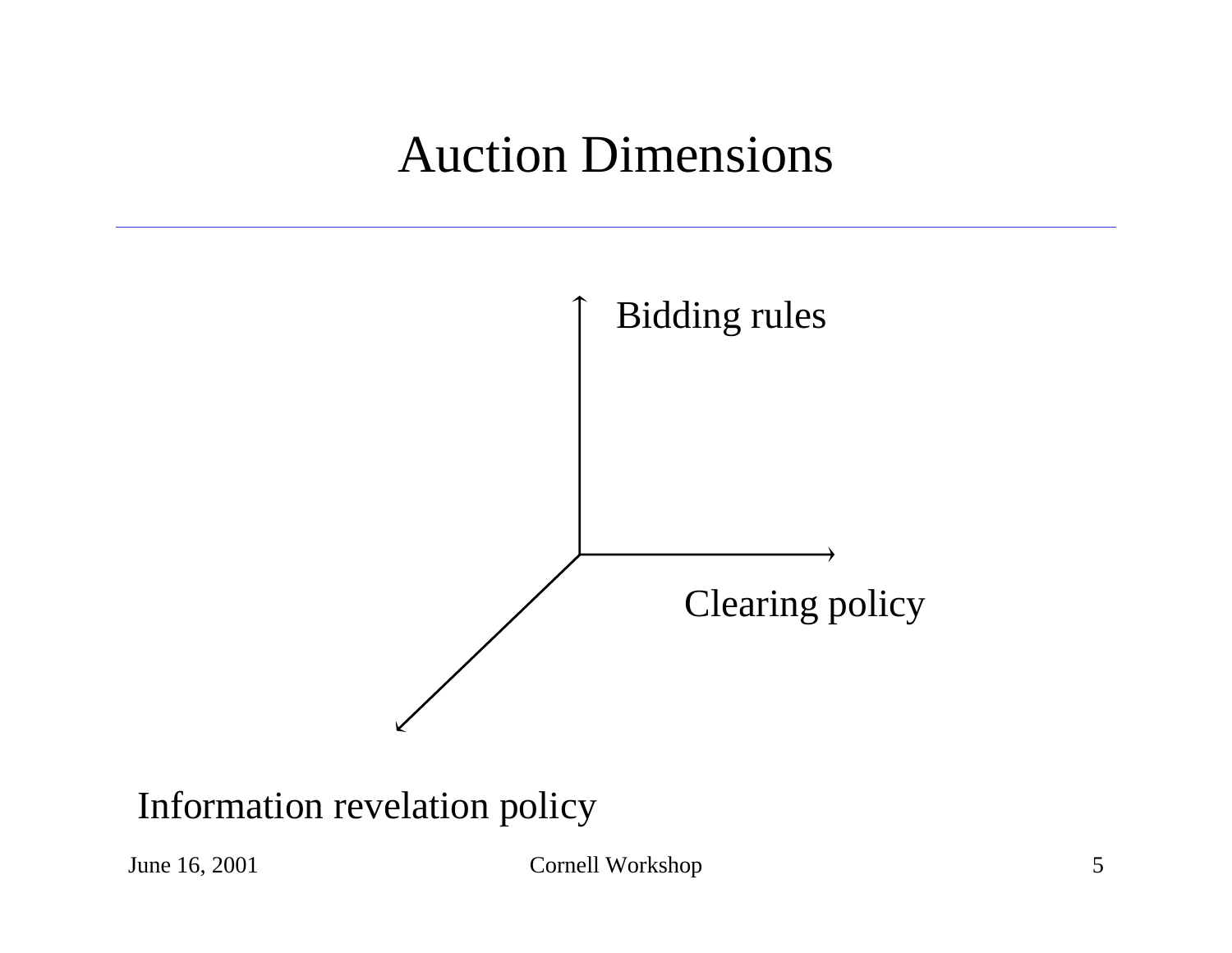# Bidding Rules

- $\bullet$ Who can bid, when
- •What is form of bid
- $\bullet$  Restrictions on offers, as a function of
	- Trader's own previous bid
	- Auction state (everyone's bids)
	- Eligibility (e.g., financial)

…

 $\bullet$ Expiration, withdrawal, replacement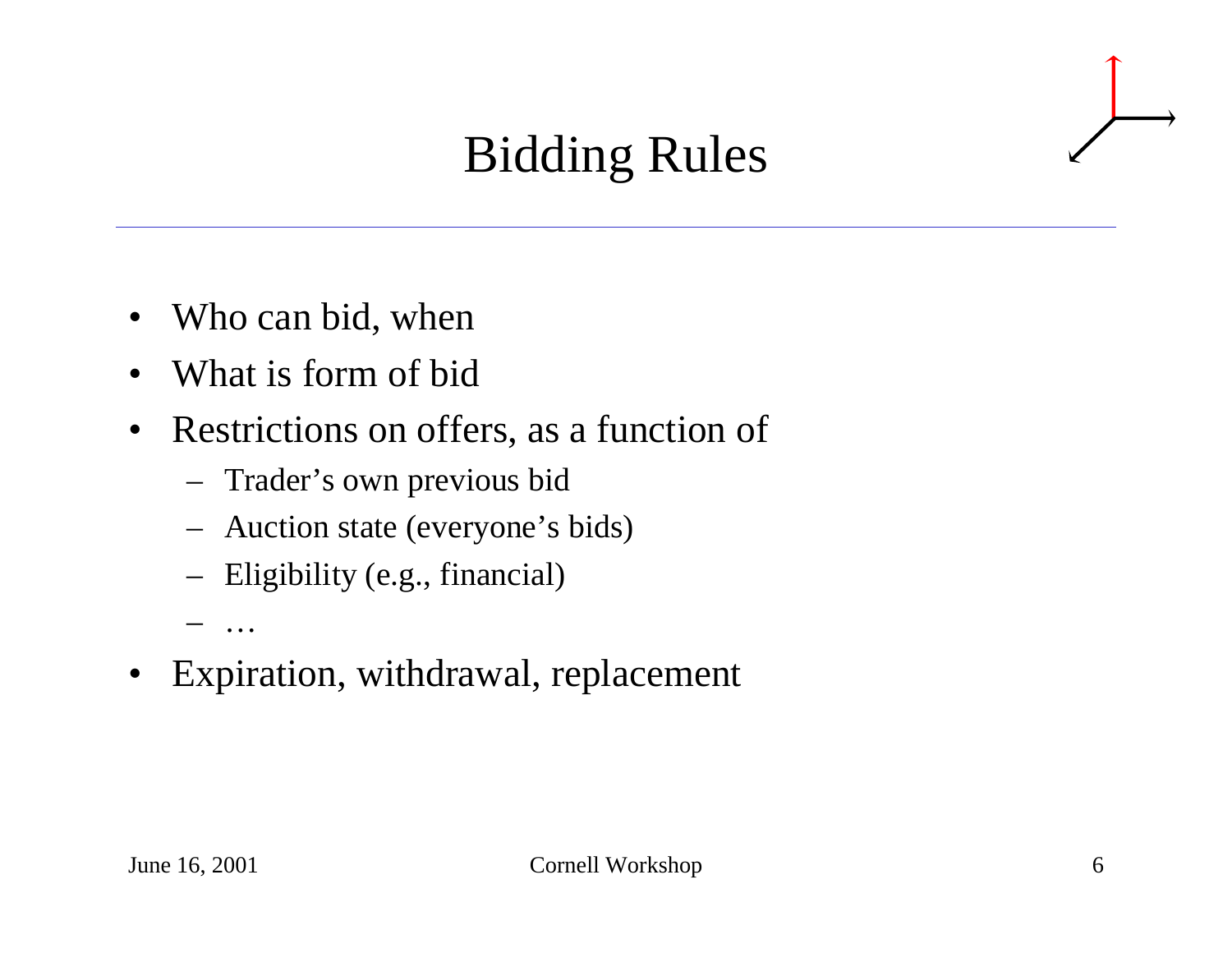

# Information Revelation

- $\bullet$ When to reveal information
- •What information
- To whom



June 16, 2001 Cornell Workshop 7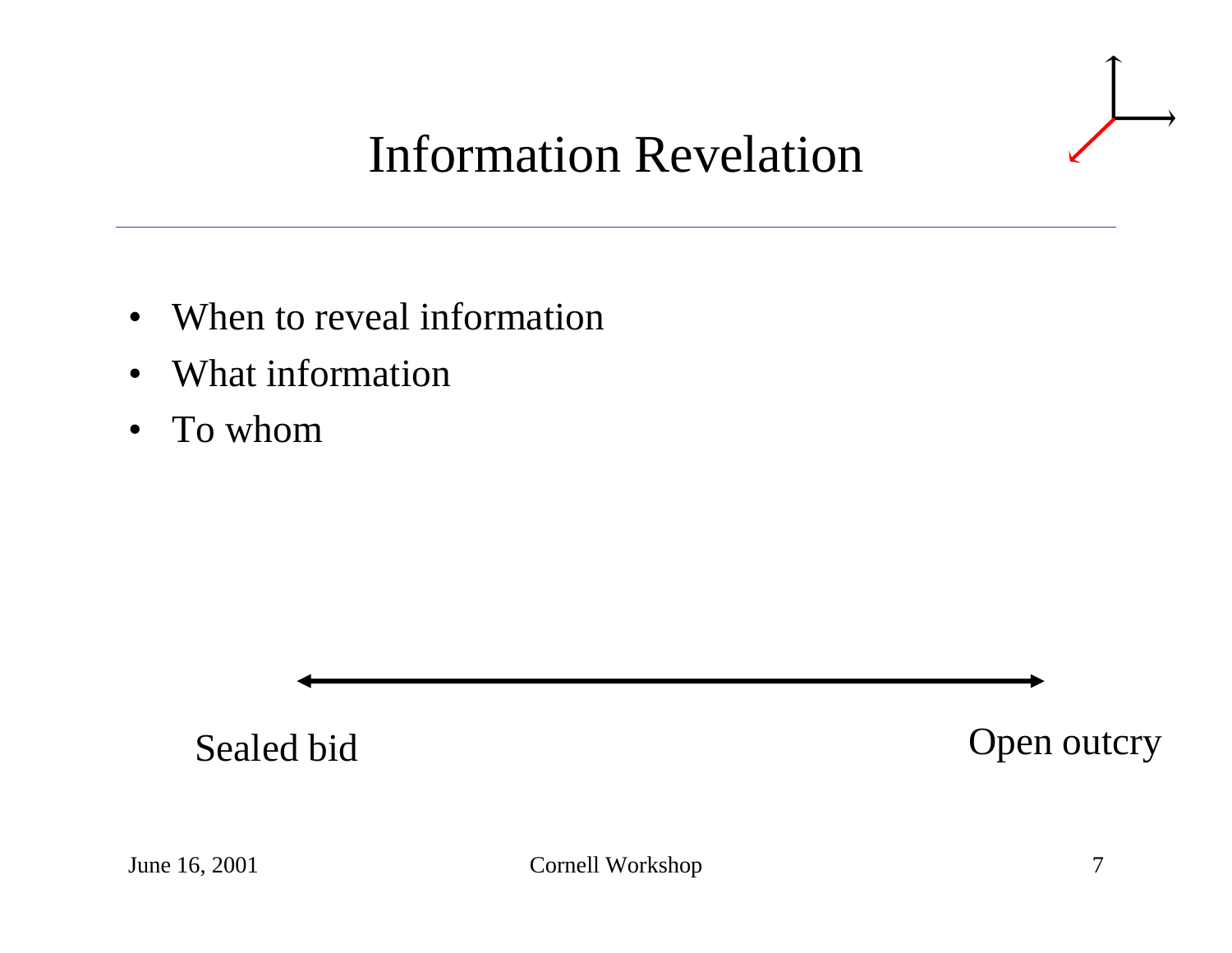# Clearing Policy

- $\bullet$  *Clear*: Translates offers into agreed trades, according to specified rules.
- $\bullet$  Policy choices:
	- When to clear:
		- at specified intervals
		- on each bid
		- on inactivity
	- Who gets what (*allocation*)
	- At what prices (*paymen<sup>t</sup>*)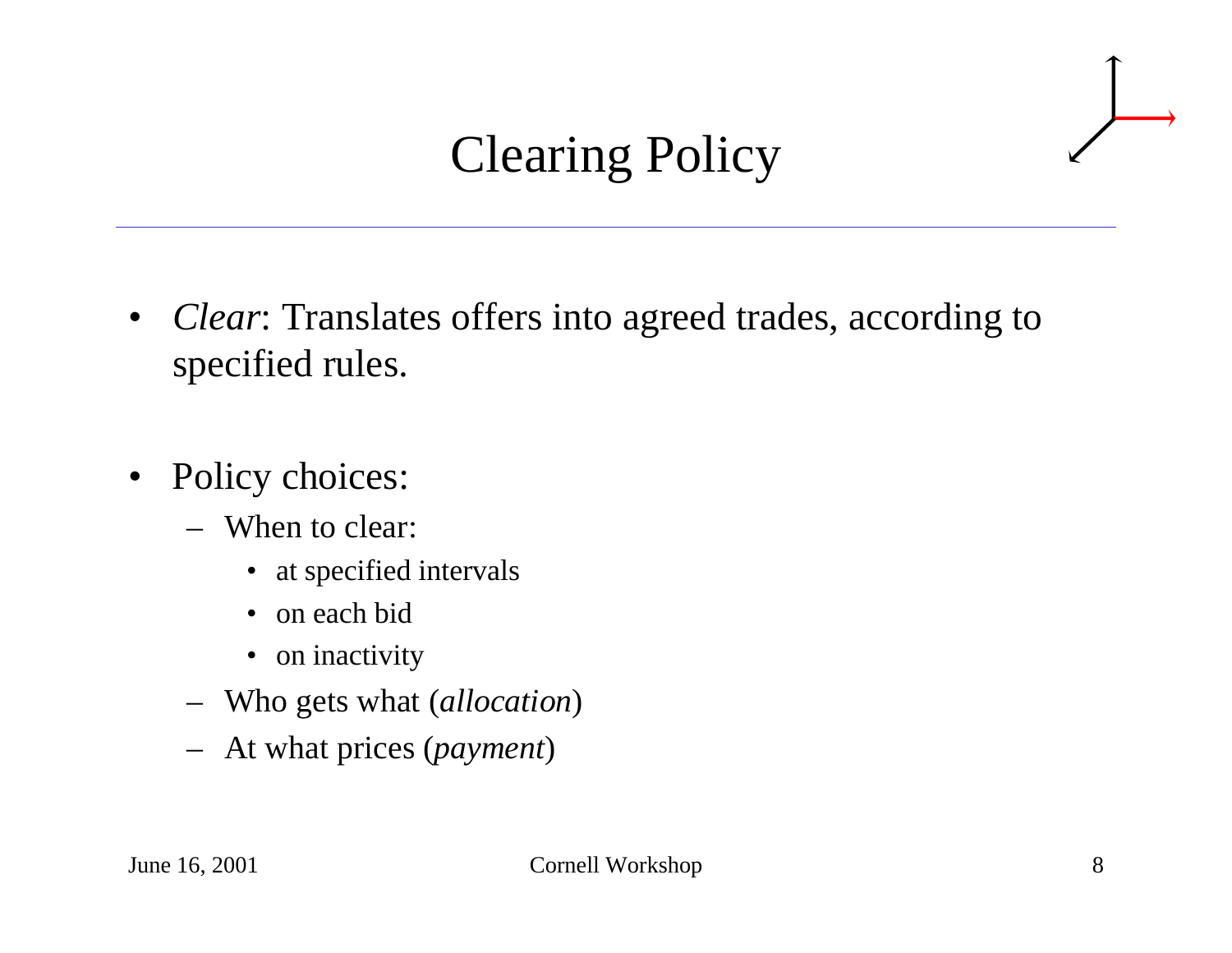# **Overview**

- $\bullet$ Auctions
- $\bullet$ **Single dimensional auctions: taxonomy**
- •Game Theoretic Foundations
- $\bullet$ Auction Theory
- $\bullet$ Combinatorial Auctions
- Hard Computational Problems
- A Test Suite for Combinatorial Auctions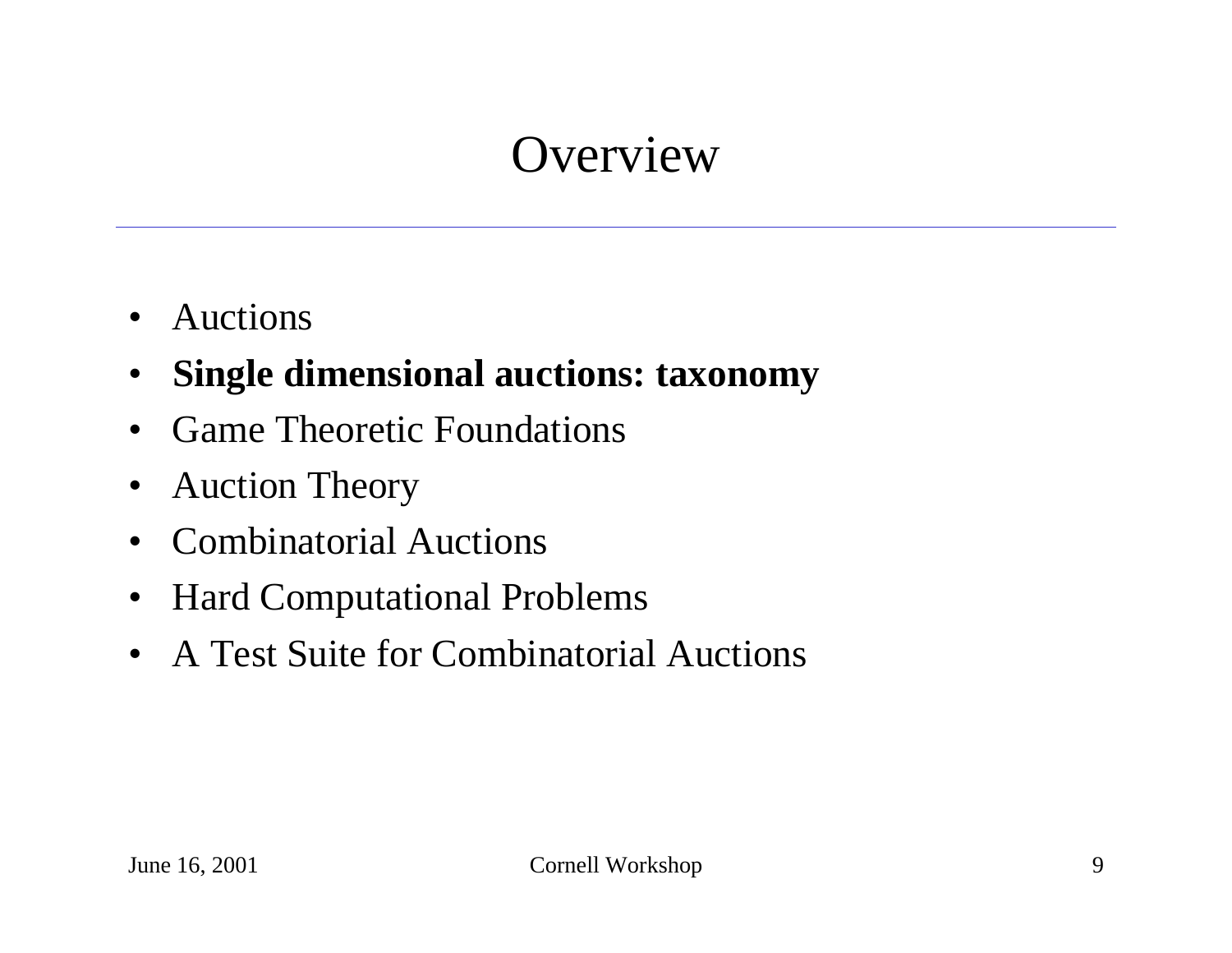### Single-dimensional auctions

- 1. one sided
	- 1.1 English
	- 1.2 Dutch
	- 1.3 Japanese
	- 1.4 Sealed bid
- 2. two sided
	- 2.1 Continuous double auction (CDA)
	- 2.2 Call market (periodic clear)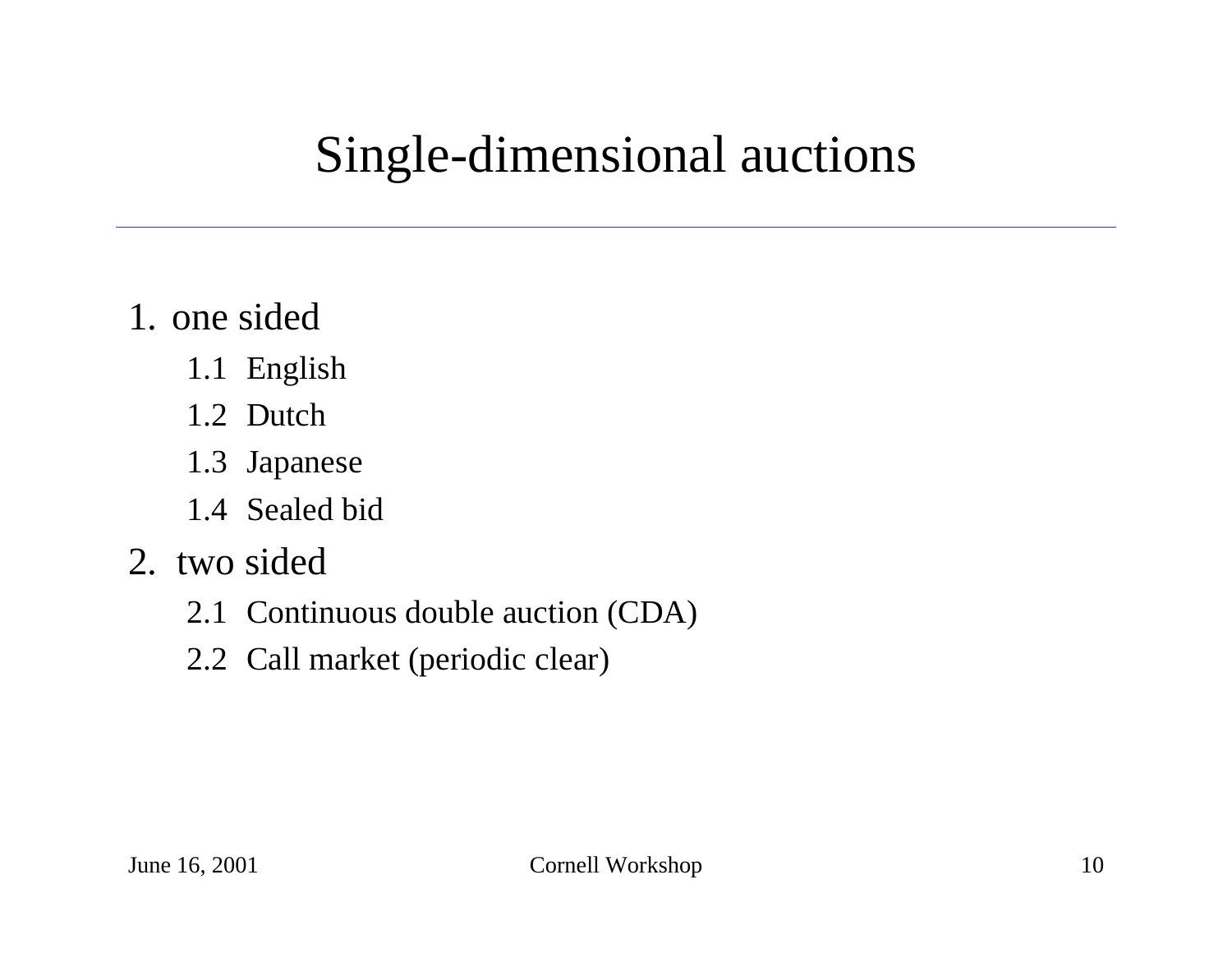# Single-unit English auction

- Bidders call ascending prices
- $\bullet$ Auction ends:
	- –at a fixed time
	- –when no more bids
	- –a combination of these
- •Highest bidder pays his bid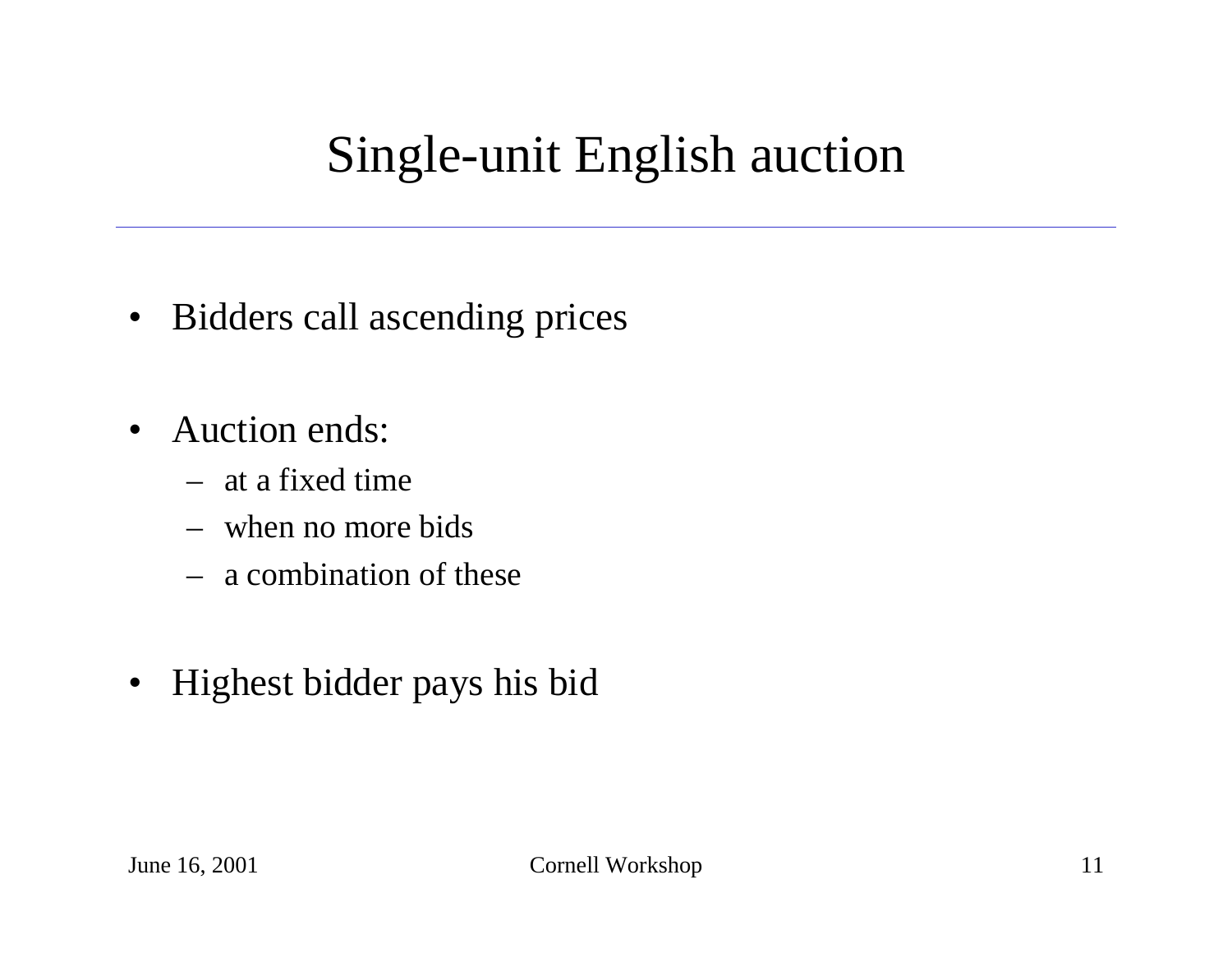# Multi-unit English auctions

- Different pricing schemes
	- lowest accepted (uniform pricing, sometimes called "Dutch")
	- highest rejected (uniform pricing, GVA)
	- pay-your-bid (discriminatory pricing)
- Different tie-breaking rules
	- quantity
	- time bid was placed
- Different restrictions on partial quantities
	- allocate smaller quantities at same price-per-unit
	- all-or-nothing
		- finding the winners is NP-Hard: weighted knapsack problem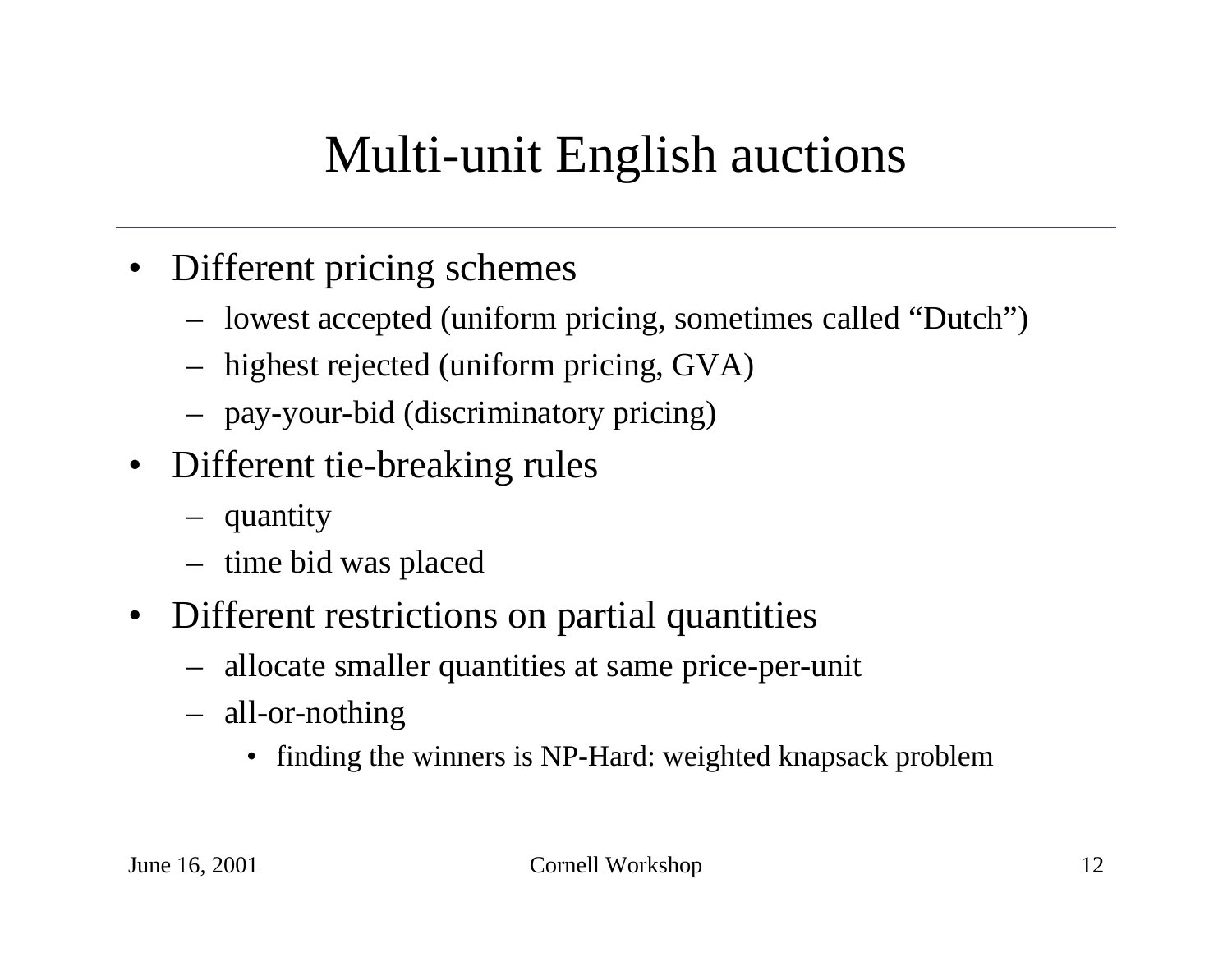### Dutch ("descending clock") auction

- Auctioneer calls out descending prices
- $\bullet$ First bidder to jump in gets the good at that price
- $\bullet$ With multiple units: bidders shout out a quantity rather than "mine". The clock can continue to drop, or reset to any value.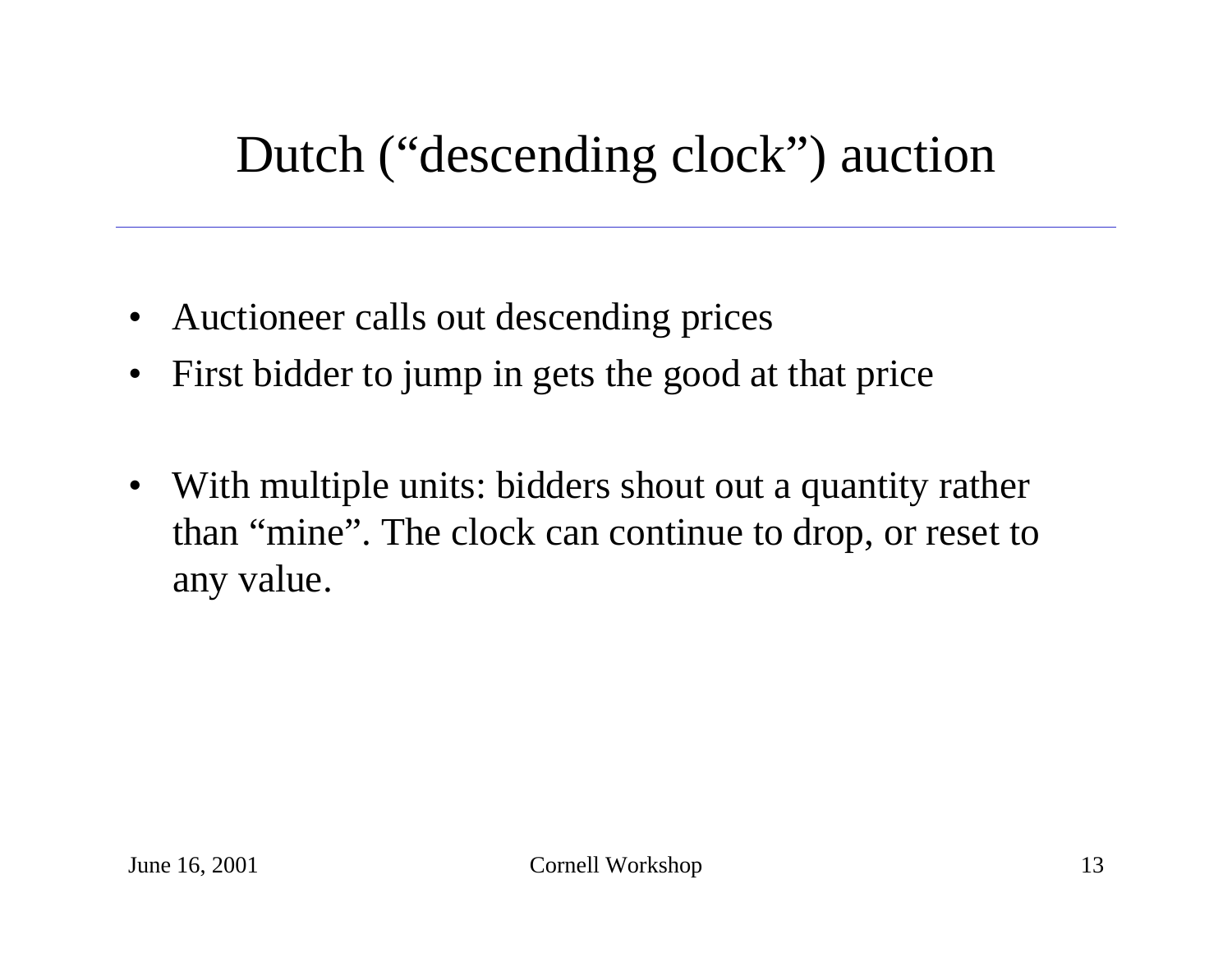### Japanese auction

- Auctioneer calls out ascending prices
- $\bullet$  Bidders are initially "in", and drop out (irrevocably) at certain prices
- Last guy standing gets it at that price
- $\bullet$  Multi-unit version: bidders call out quantities rather than simple "in" or "out", and the quantities decrease between rounds. Auction ends when supply meets or exceeds demand. (Note: what happens if exceeds?)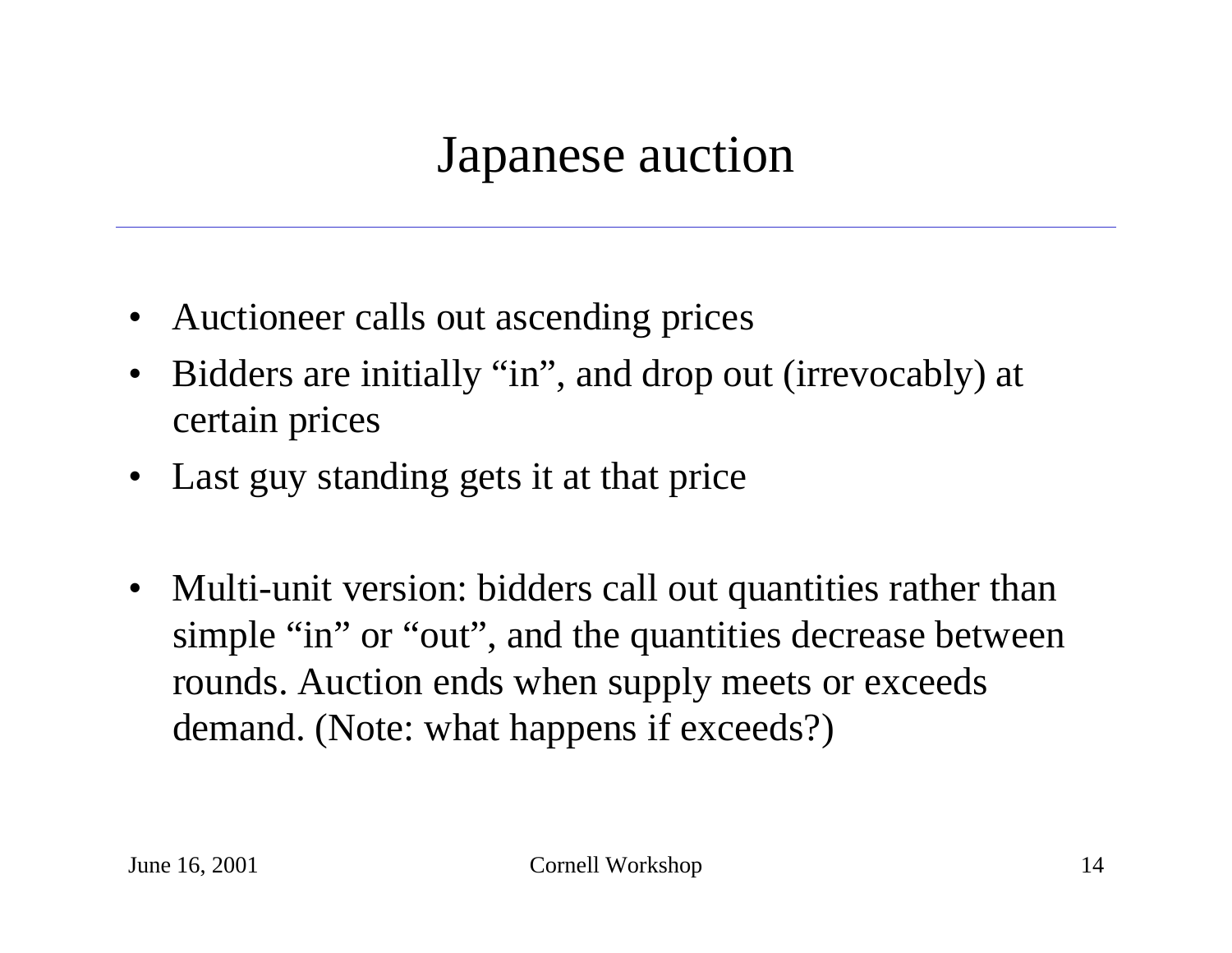### Sealed bid auctions

- •Each bidder submits a sealed bid
- $\bullet$ (Usually) highest bid wins
- •Price is
	- first price
	- second price
	- k'th price
- Note: Can still reveal interesting information during auction
- $\bullet$ In multiple units: similar pricing options as in English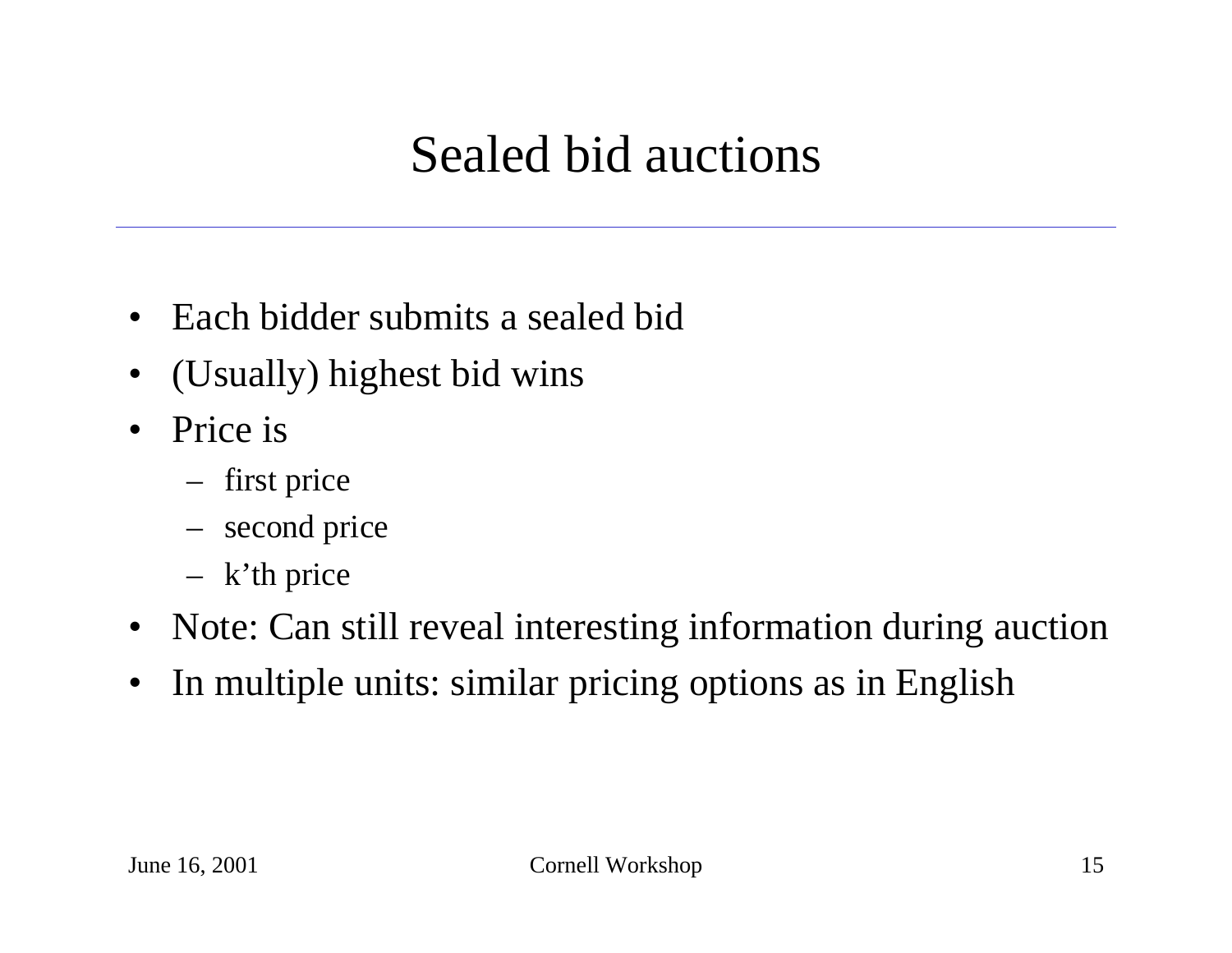### Reverse (procurement) auctions

- $\bullet$ English descending
- $\bullet$ Dutch ascending
- Japanese descending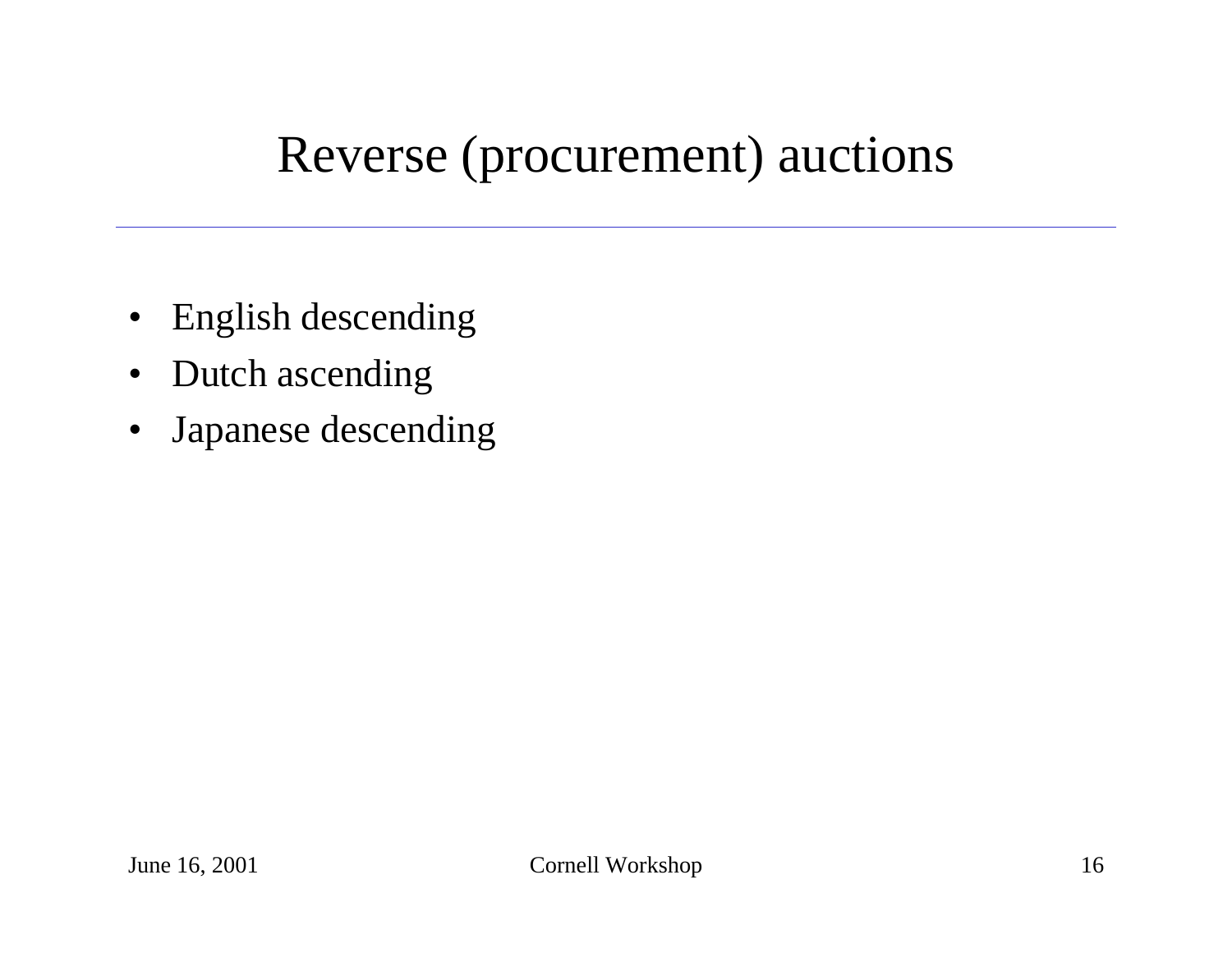### Two-sided (double) auctions

- $\bullet$ Continuous double auction (CDA)
	- every new order is matched immediately if possible
	- otherwise, or remainder, is put on the order book
	- NASDAQ-lik e
- Call ("periodic clear") market
	- orders are matched per iodically
	- Arizona stock exchange (AZX) -like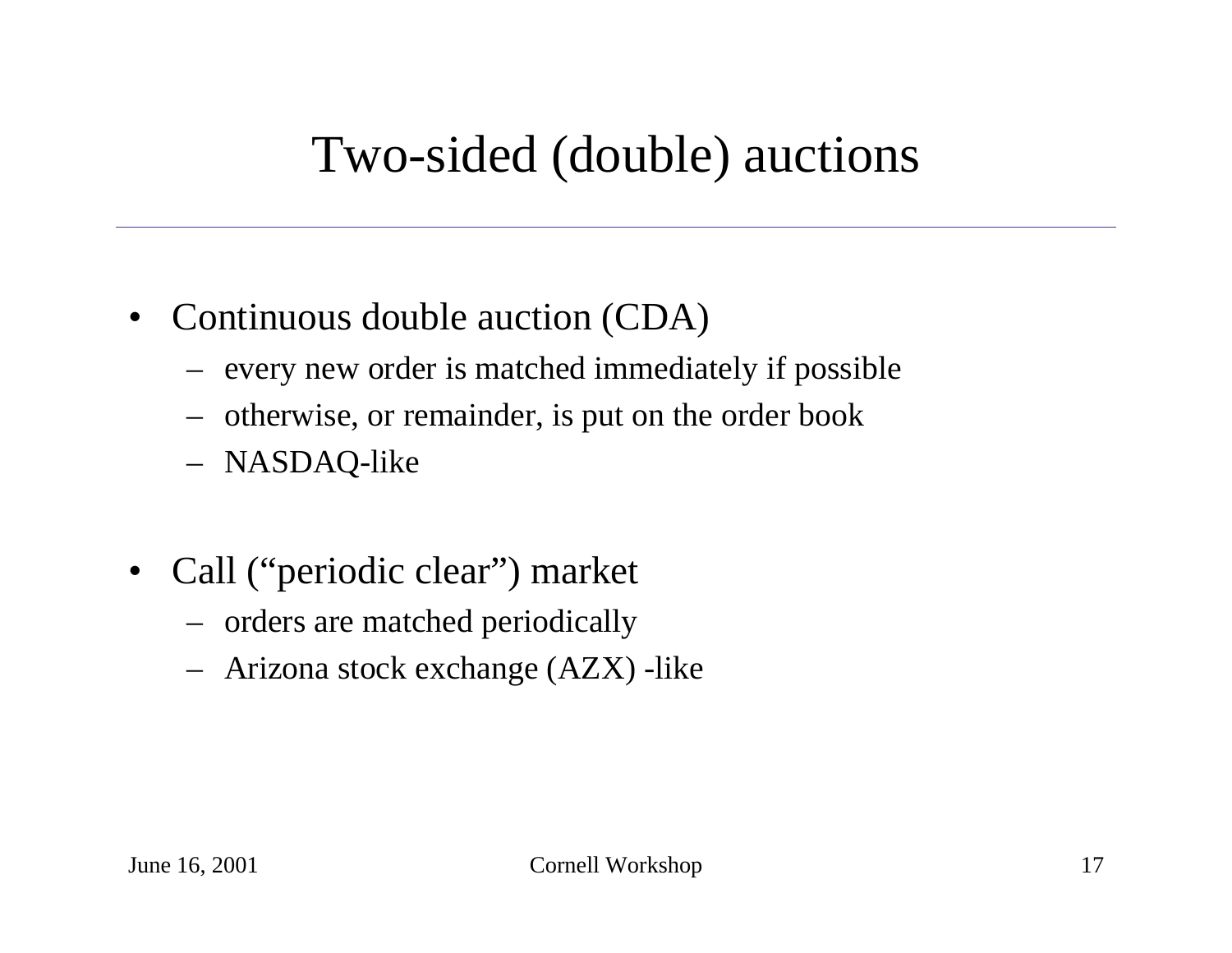# Intuitive comparison of the basic four auctions

|                                       | <b>English</b>                             | <b>Dutch</b>                      | <b>Japanese</b>           | <b>Sealed Bid</b>         |
|---------------------------------------|--------------------------------------------|-----------------------------------|---------------------------|---------------------------|
| <b>Regret</b>                         | $\mathbf{n}$                               | yes                               | $\mathbf{n}$              | $1st$ : yes<br>$2nd$ : no |
| <b>Duration</b>                       | #bidders,<br>increment                     | starting<br>price, clock<br>speed | #bidders,<br>increment    | fixed                     |
| <b>Information</b><br><b>Revealed</b> | $2nd$ -highest val;<br>bounds on<br>others | winner's bid                      | all val's but<br>winner's | none                      |
| <b>Jump bids</b>                      | yes                                        | n/a                               | no                        | n/a                       |
| <b>Price</b><br><b>Discovery</b>      | yes                                        | no                                | yes                       | no                        |

#### What about agents' strategies in each auction type?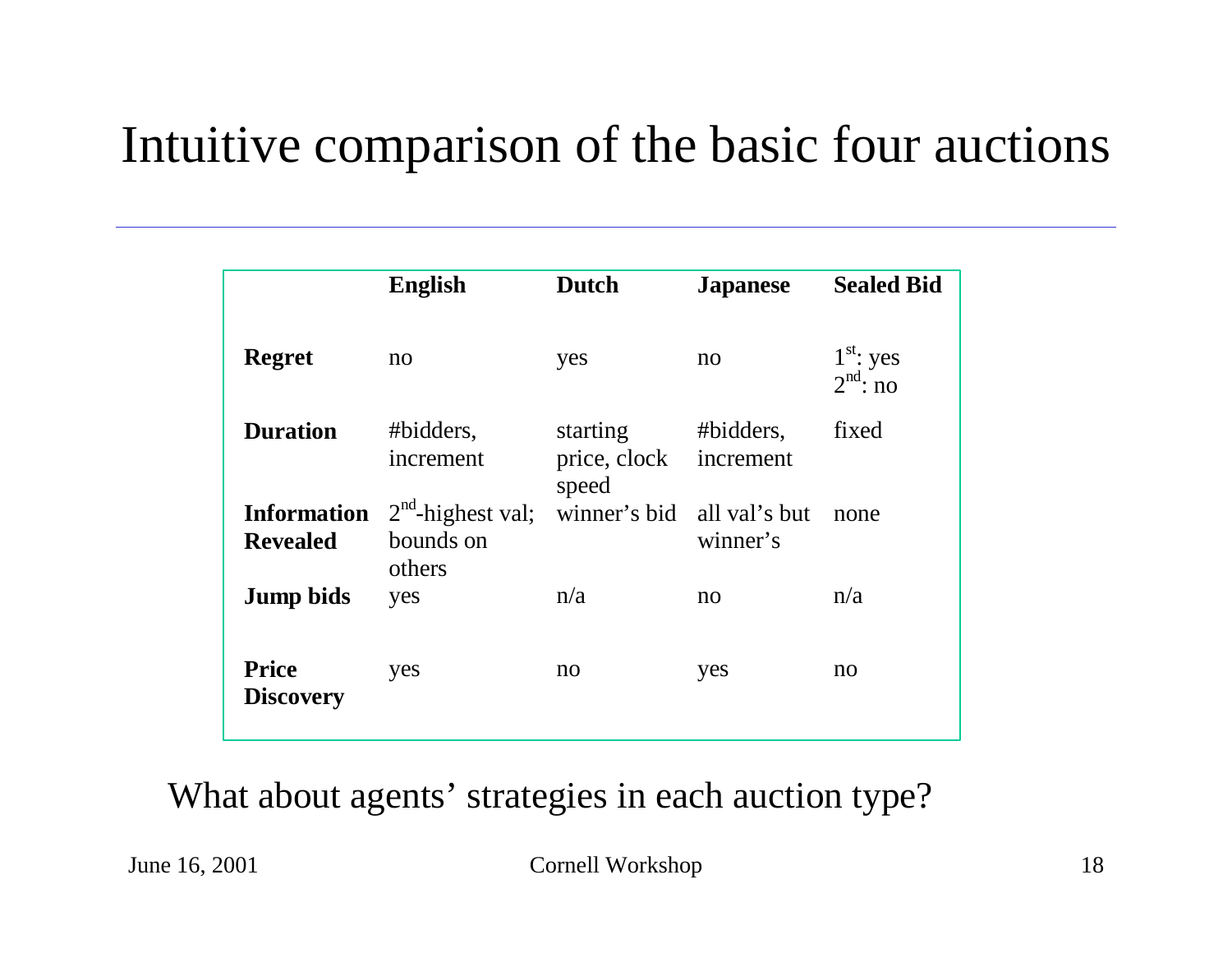# **Overview**

- $\bullet$ Auctions
- $\bullet$ Single dimensional auctions: taxonomy
- •**Game Theoretic Foundations**
- $\bullet$ Auction Theory
- $\bullet$ Combinatorial Auctions
- Hard Computational Problems
- A Test Suite for Combinatorial Auctions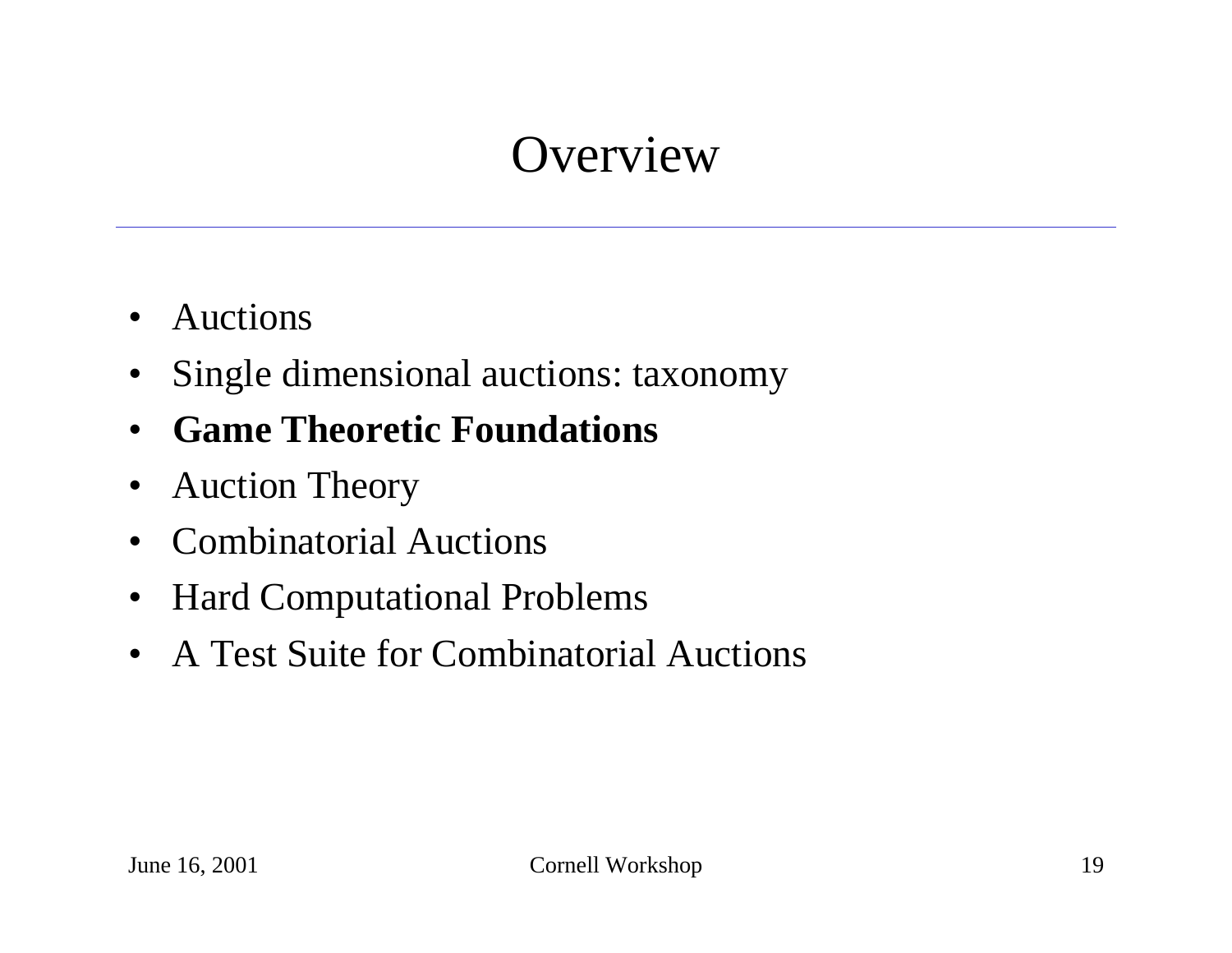### Static Games in Strategic Form

- A (two-player) game in strategic form is a tuple  $\langle S_1, S_2, U_1, \rangle$  $U_2$  where  $S_1$  is a set of strategies available to player *i*, and  $U_i$ :  $S_1 \times S_2 \rightarrow R$  is a utility/payoff function for player *i*.
- Usually depicted through a *payoff matrix*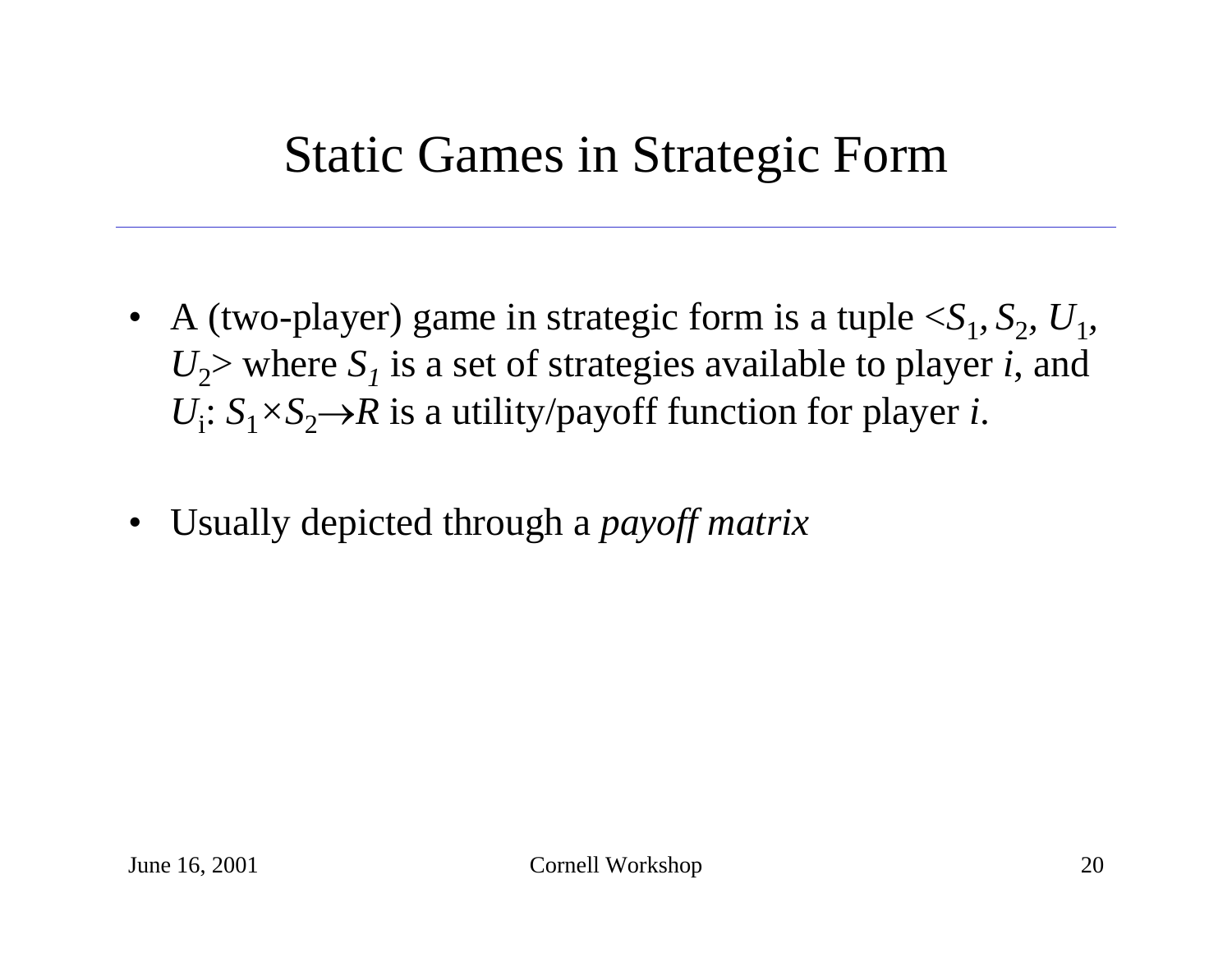### Examples of game in strategic form

• Prisoners' Dilemma (PD)

| 1,1 | 3,0 |
|-----|-----|
| 0,3 | 2,2 |

• The coordination game

| 1,1 | 0,0 |
|-----|-----|
| 0,0 | 1,1 |

 $\bullet$ Matching pennies

| $1,-1$ | $-1,1$ |
|--------|--------|
| $-1,1$ | $1,-1$ |

June 16, 2001 Cornell Workshop 21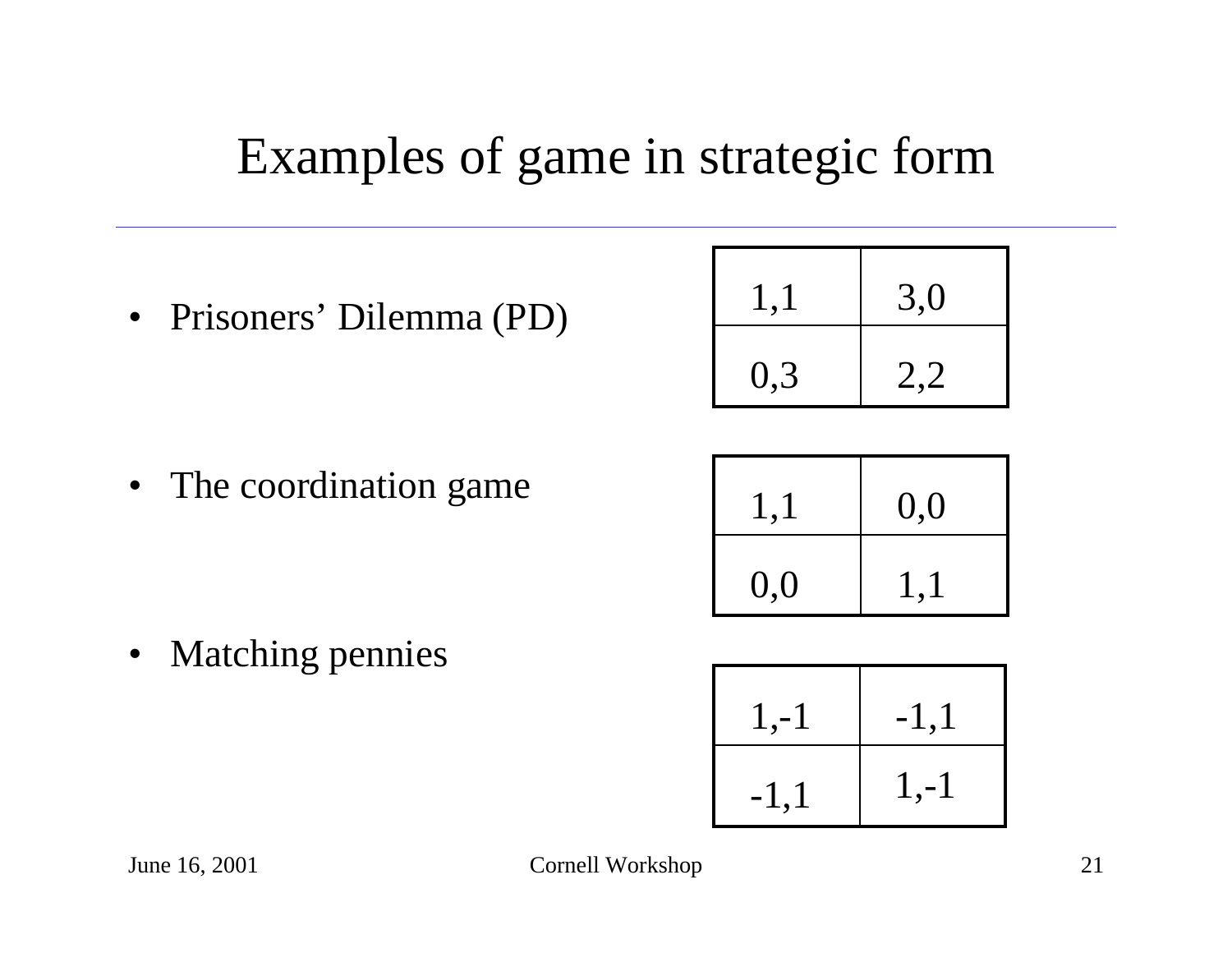### A solution concept: the Nash equilibrium

• A pair of strategies  $(s,t)$  is a Nash equilibrium if  $\forall (s' \in S_1, t' \in S_2), U_1(s', t) \le U_1(s, t), U_2(s, t') \le U_2(s, t)$ 

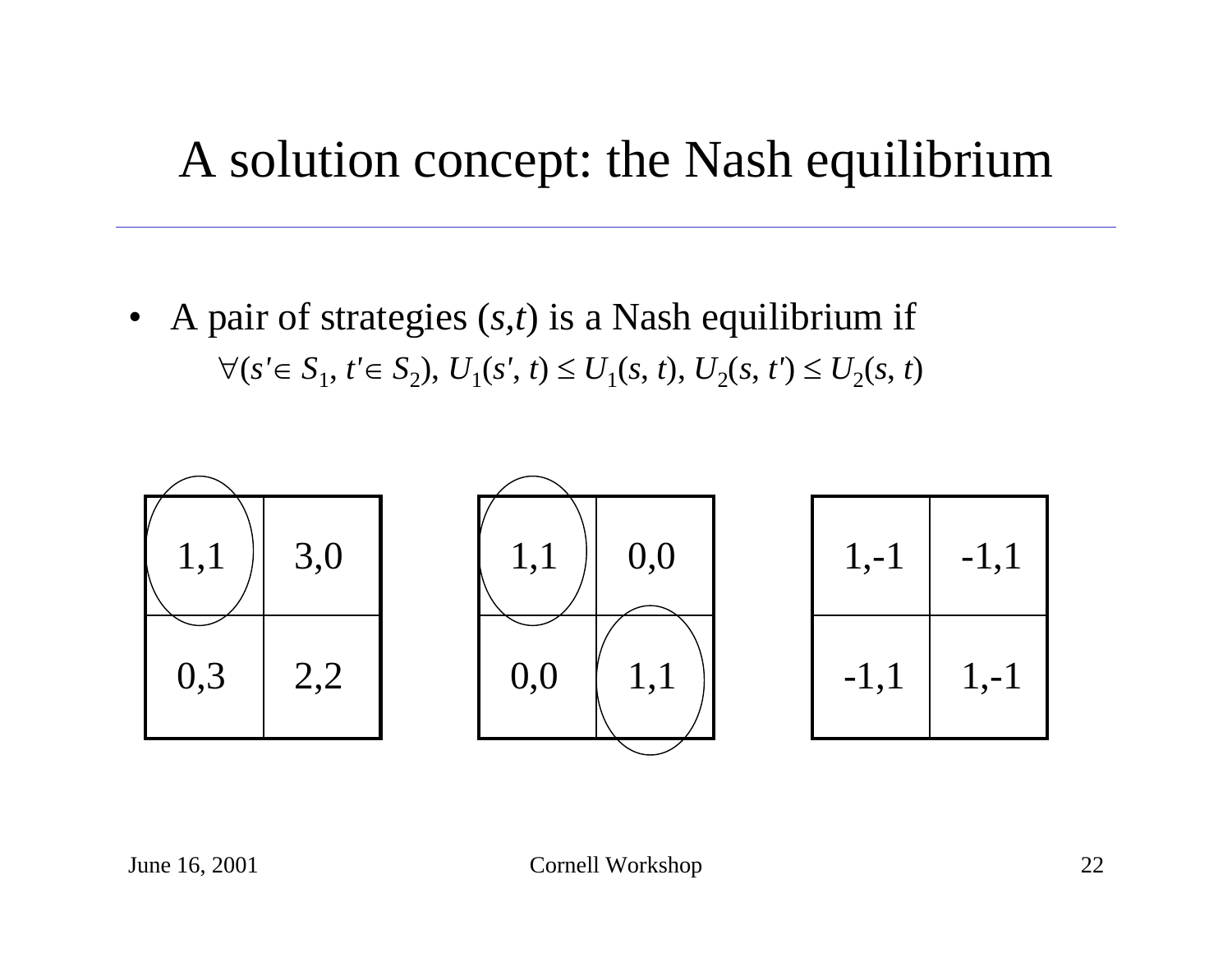# Strategy Types

- Dominant Strategy
	- Best to do no matter what others do
	- –e.g., prisoner's dilemma
- Mixed Strategy
	- Mixed strategies of player *i*: probability distributions on *Si*.
	- – Nash equilibrium is easily generalized to mixed strategies
		- rather than look at payoff, look at expected payoff.
	- – **Thm.** There always exists a Nash equilibrium in mixed strategies. The result holds also for the case of *n* players.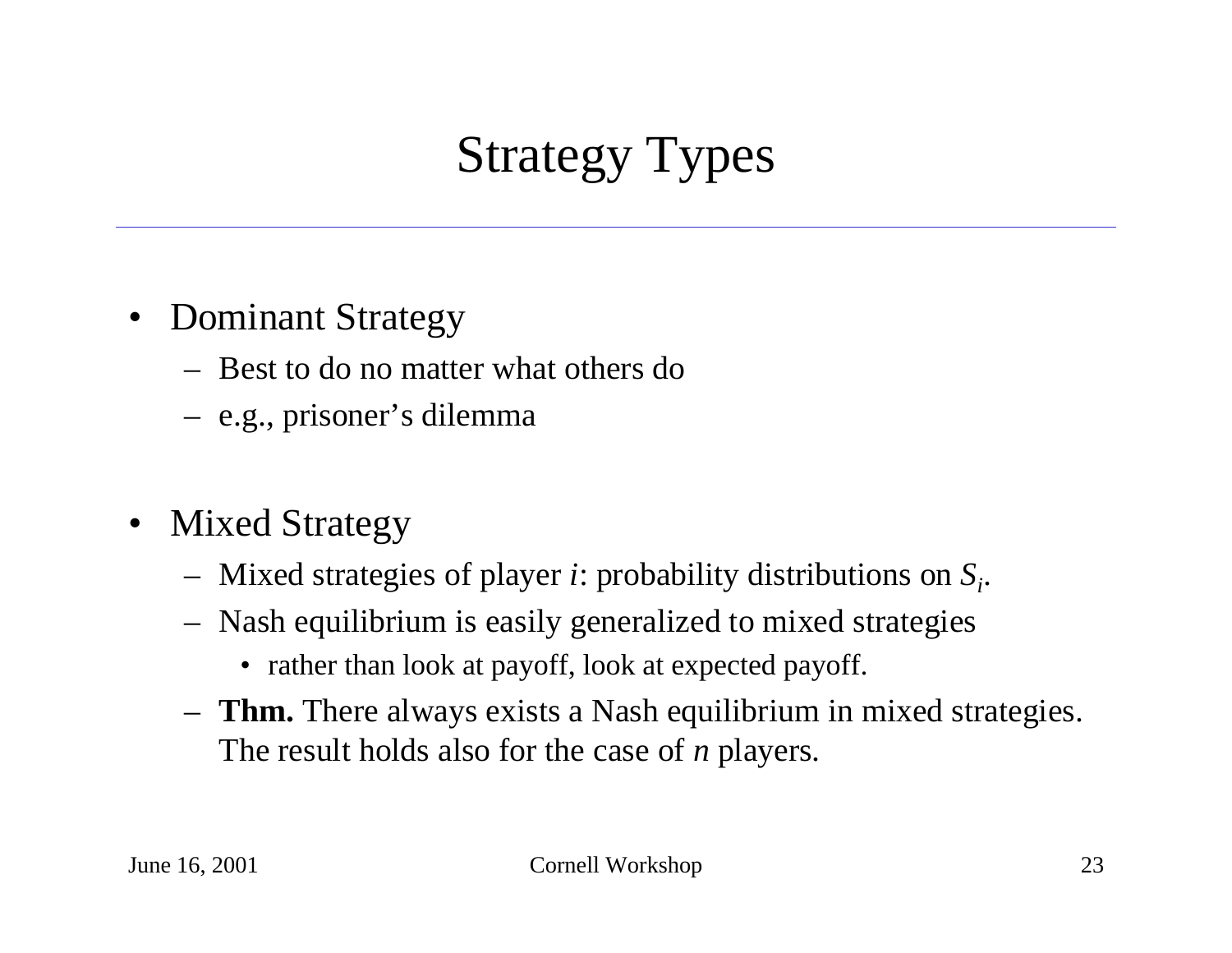### Auctions as games, unsuccessful attempt

- Consider a 1<sup>st</sup>-price auction
	- $-$  N bidders, valuations  $v_i > v_2 > ... > v_n$
- Unsuccessful game-theoretic model:
	- Strategies: the bids *bi*
	- $-$  Payoffs:  $v_i b_i$  for winner, zero otherwise
	- In all equilibria the agent with *v1* wins; there are many such equilibria
	- BUT: this implicitly assumes that the valuations are common knowledge (that is, the game is known).
		- then what's the point of having an auction?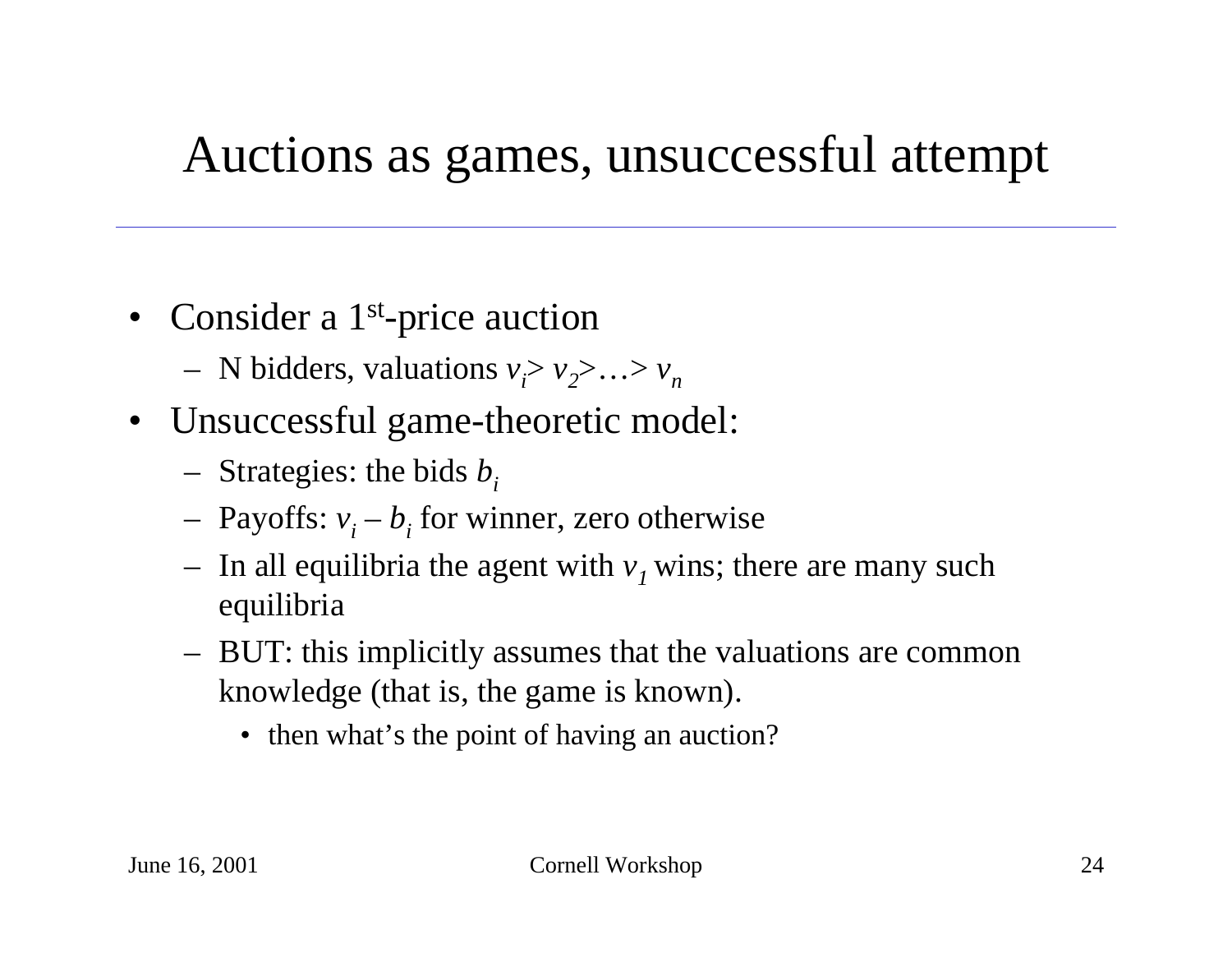- Represent games in which agents have partial information about one another
- Bayesian games add this ingredient in one of two equivalent ways:
	- Posit a set of games, with each player having a belief (probability) about which is being played
	- Posit a single game with an added player, Nature, with each player receiving some signal about Nature's move.
- Bayes-Nash equilibrium is a generalization of Nash equilibrium to this setting.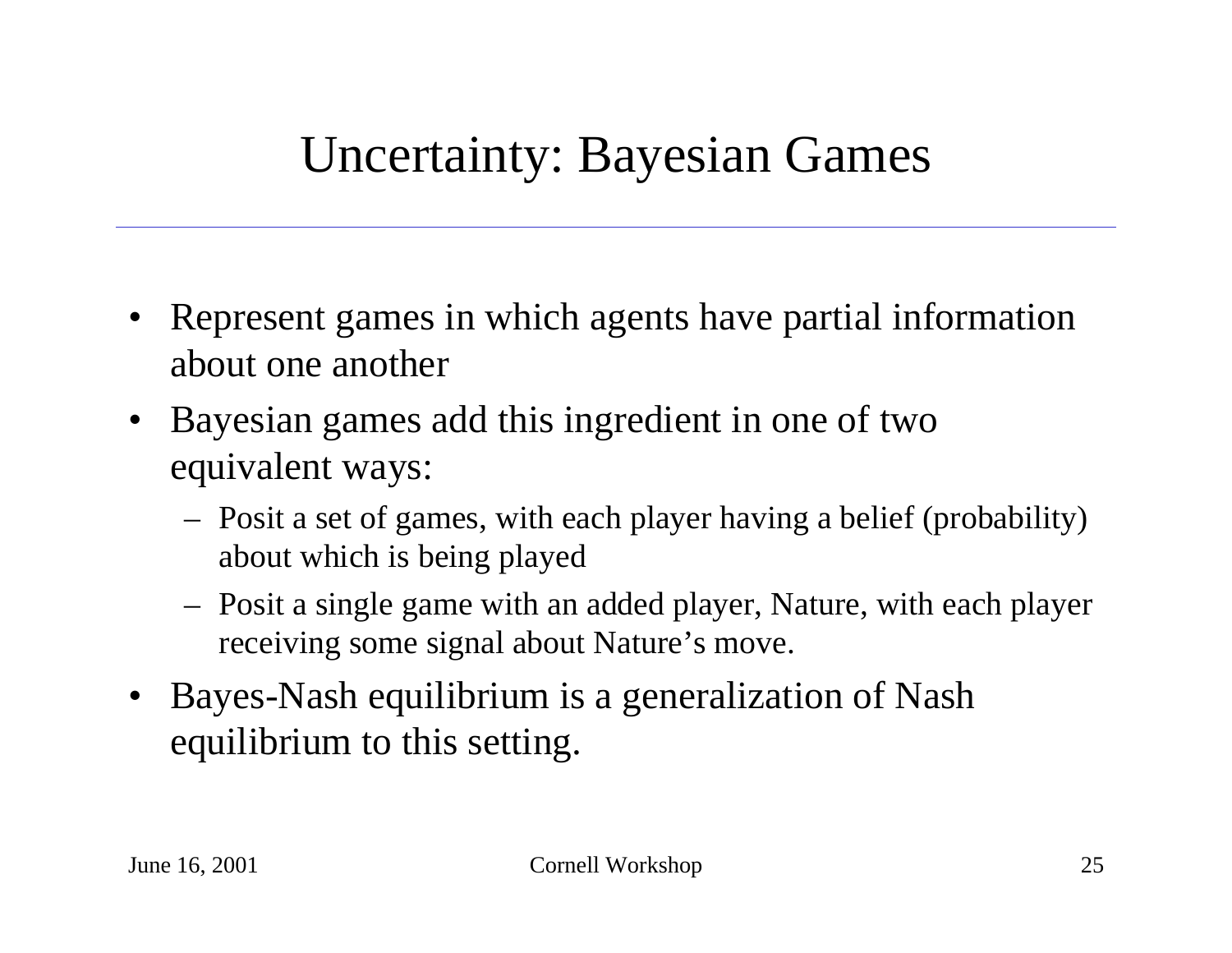### Auction as a Bayesian game

- $\bullet$ Players: bidders + Nature
- $\bullet$ Nature chooses valuations for each agent
- Each agent's signal is his own valuation.
- Agent's strategy: mapping from valuation to bidding strategy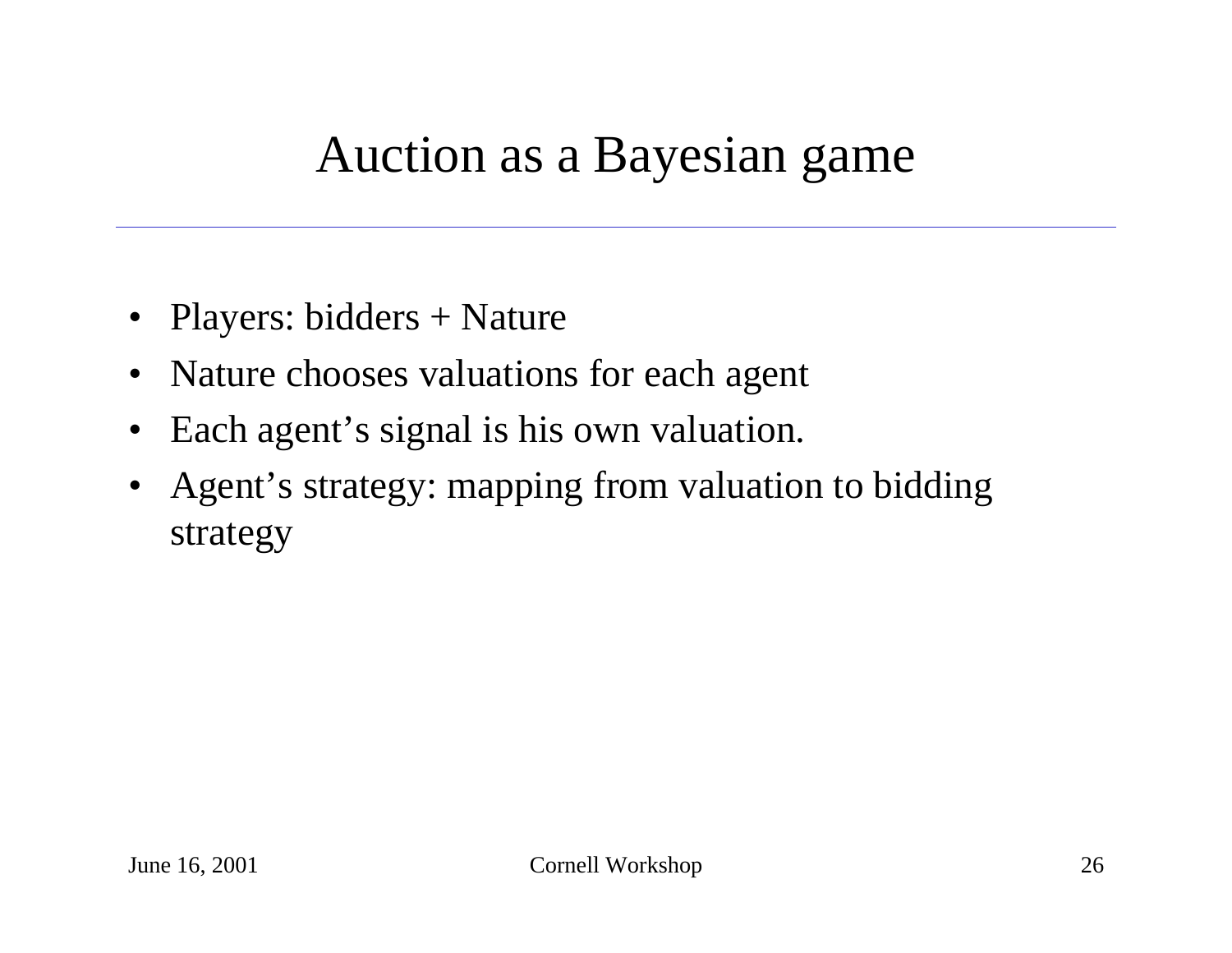# Agents care about utility, not valuation

- Actions are really lotteries, so you must compare expected utility rather than utility.
- Risk attitude speak about the shape of the utility function
	- linear/concave/convex utility function refers to risk-neutrality/riskaversion/risk-seeking, respectively.
- The types of utility functions, and the associated risk attitudes of agents, are among the most important concepts in Bayesian games, and in particular in auctions. Most theoretical results about auction are sensitive to the risk attitude of the bidders.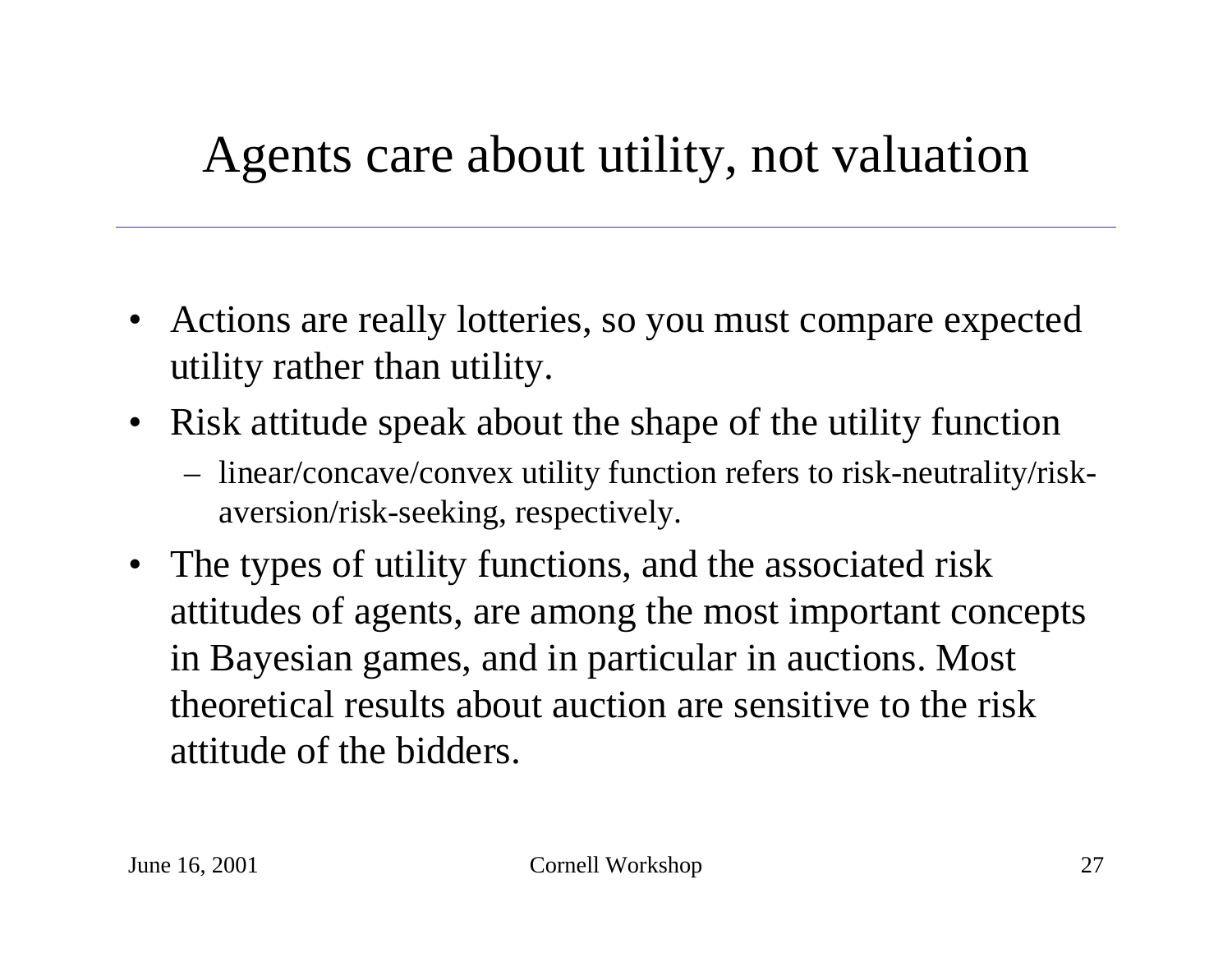# **Overview**

- $\bullet$ Auctions
- $\bullet$ Single dimensional auctions: taxonomy
- •• Game Theoretic Foundations
- $\bullet$ **Auction Theory**
- $\bullet$ Combinatorial Auctions
- Hard Computational Problems
- A Test Suite for Combinatorial Auctions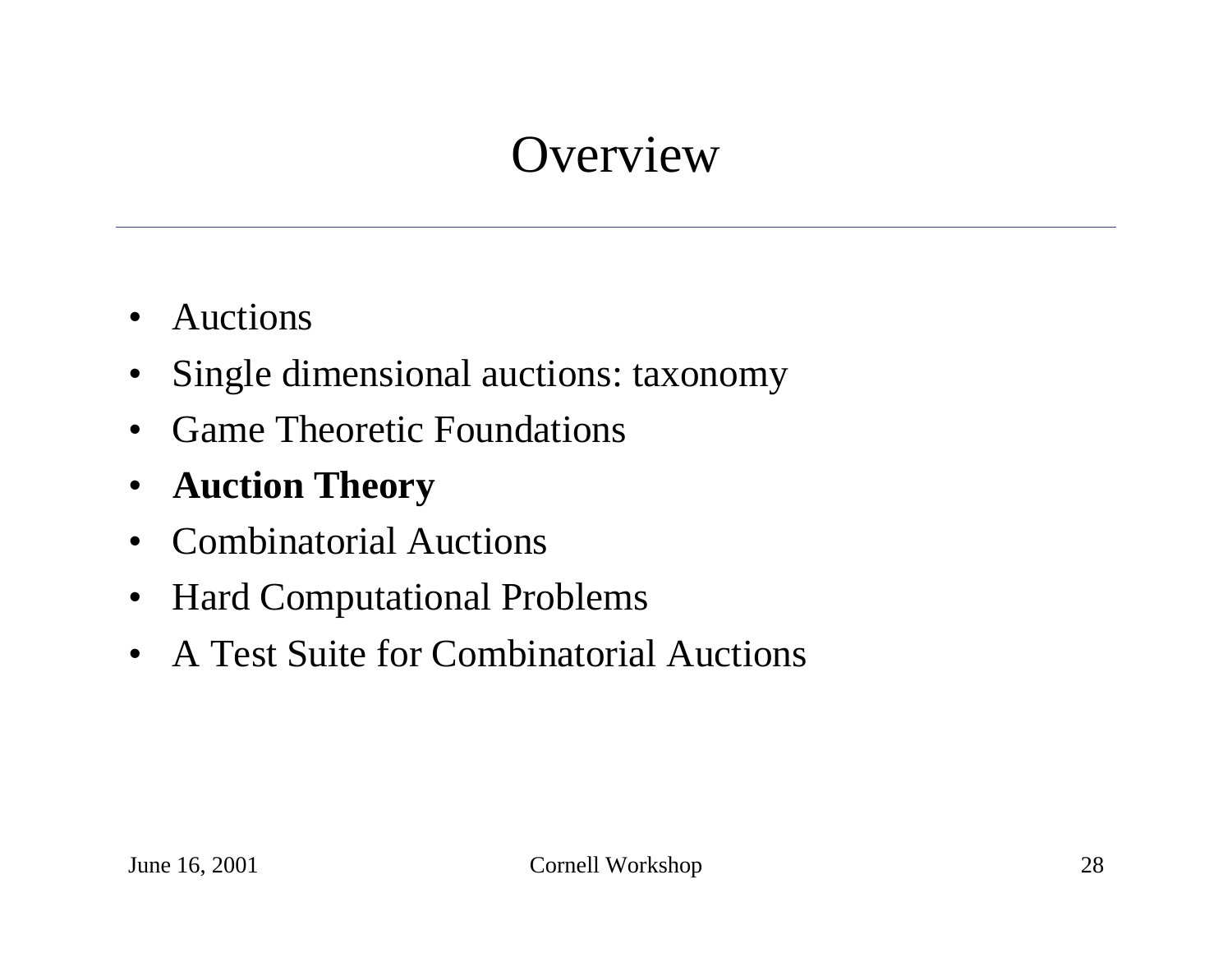# Two yardsticks for good auction design

- $\bullet$ Revenue: The seller should extract the highest possible price
- Efficiency: The buyer with the highest valuation should get the good
	- usually achieved by ensuring "incentive compatibility": bidders are induced to bid their true valuation
	- maximizing over those bids ensures efficiency.
- $\bullet$ The two are sometimes but not always aligned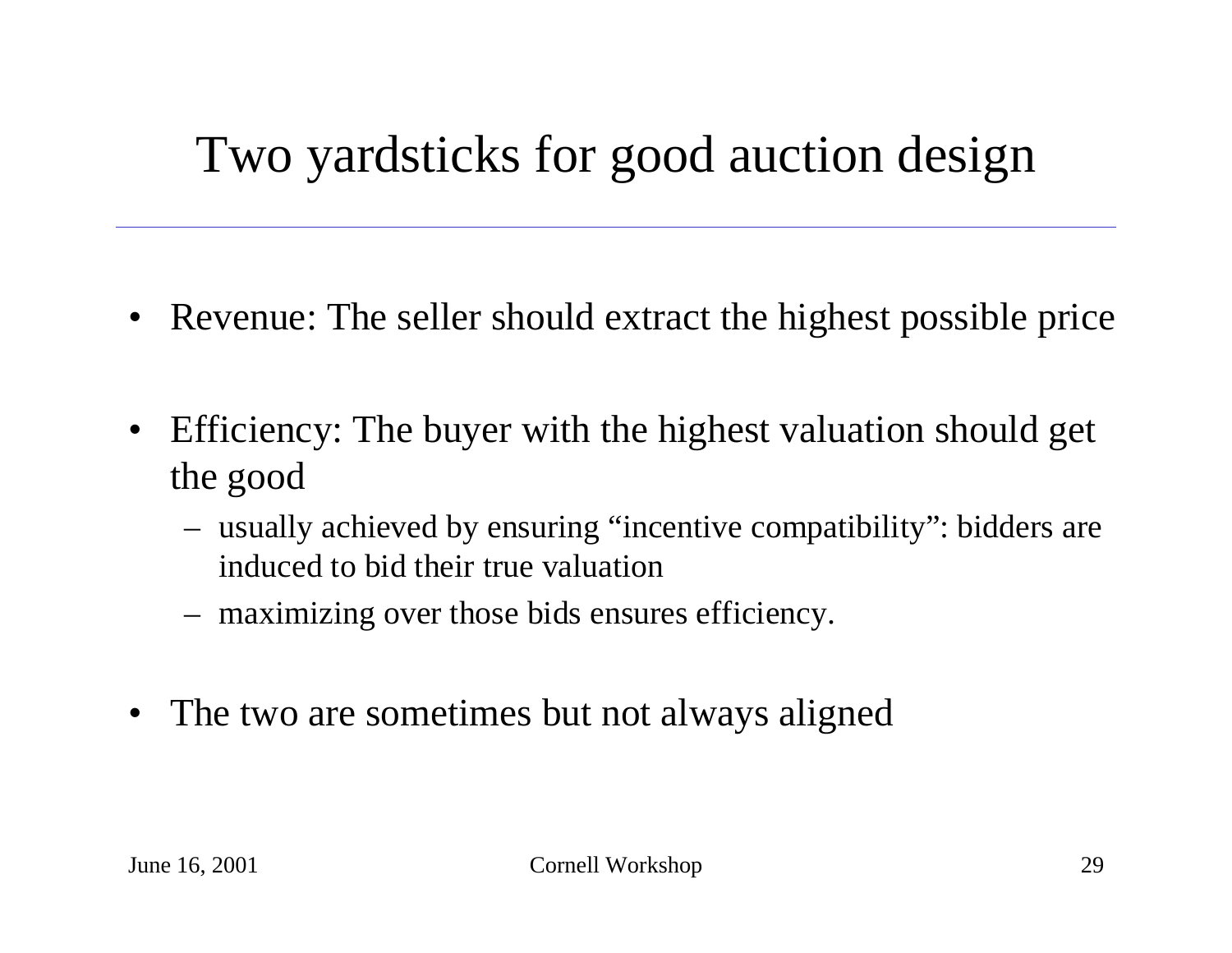# Direct mechanisms and incentive compatibility

- In a direct mechanism you simply announce your valuation
- $\bullet$ The auction is incentive compatible if it's in your best interest not to lie about your true valuation
- Example: 2nd price ("Vickrey") auction
- Another example: the generalized Vickrey auction (GVA)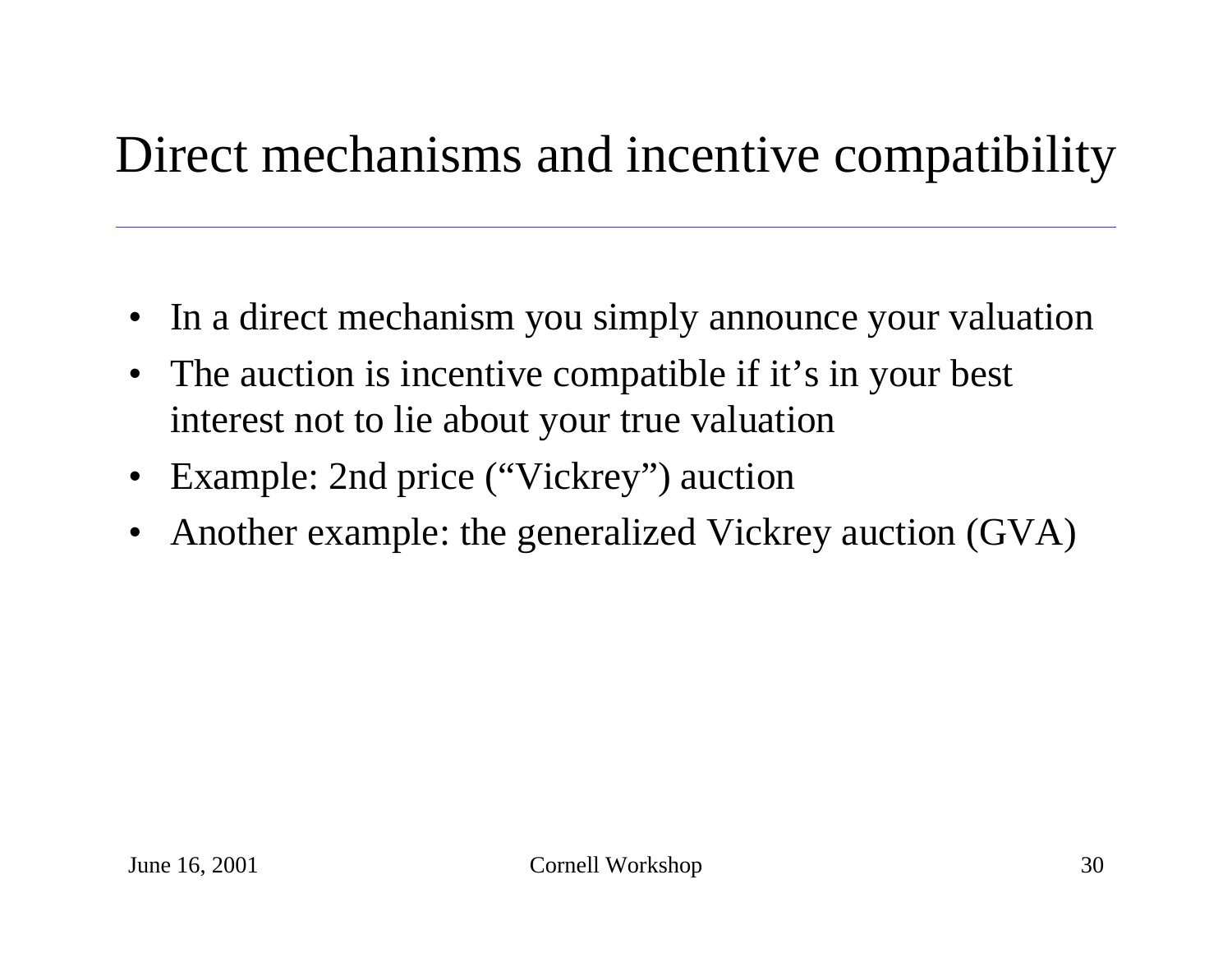# The revelation principle

- You can transform any auction into an "equivalent" one which is direct and incentive compatible
- "Rather than lie, the mechanism will lie for you"
- Example: Assume two bidders, with valuations drawn uniformly from a fixed interval (plus other assumptions). The optimal strategy is to bid 1/2 your true value. But if the rule is changed so that the winner only pays half his bid, it is optimal to bid your true value.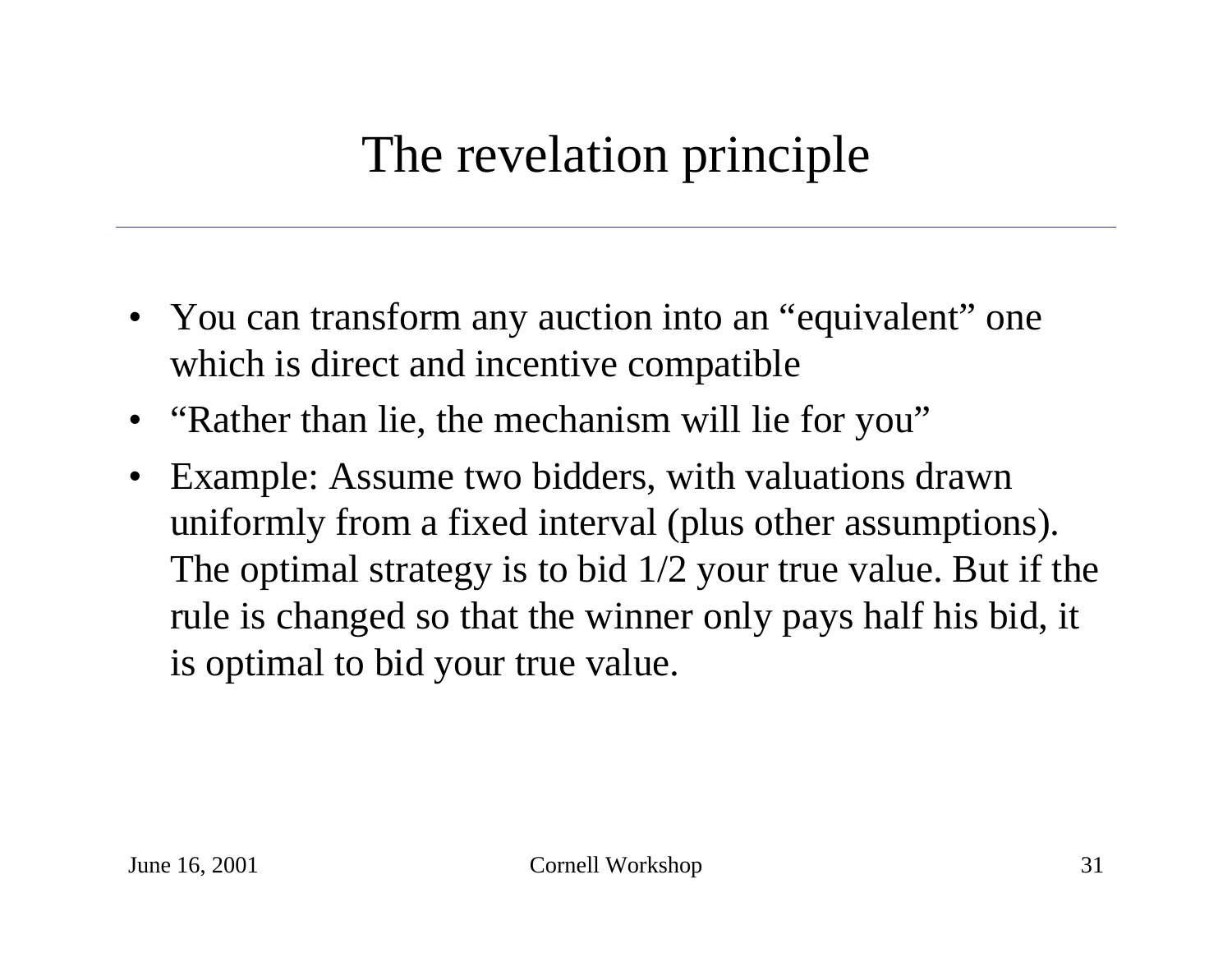Independent Private Value (IPV) versus Common Value (CV)

- In a CV model agents' valuations are correlated.
	- the revelation of information during the auction plays a significant role
- In the IPV model they are independent.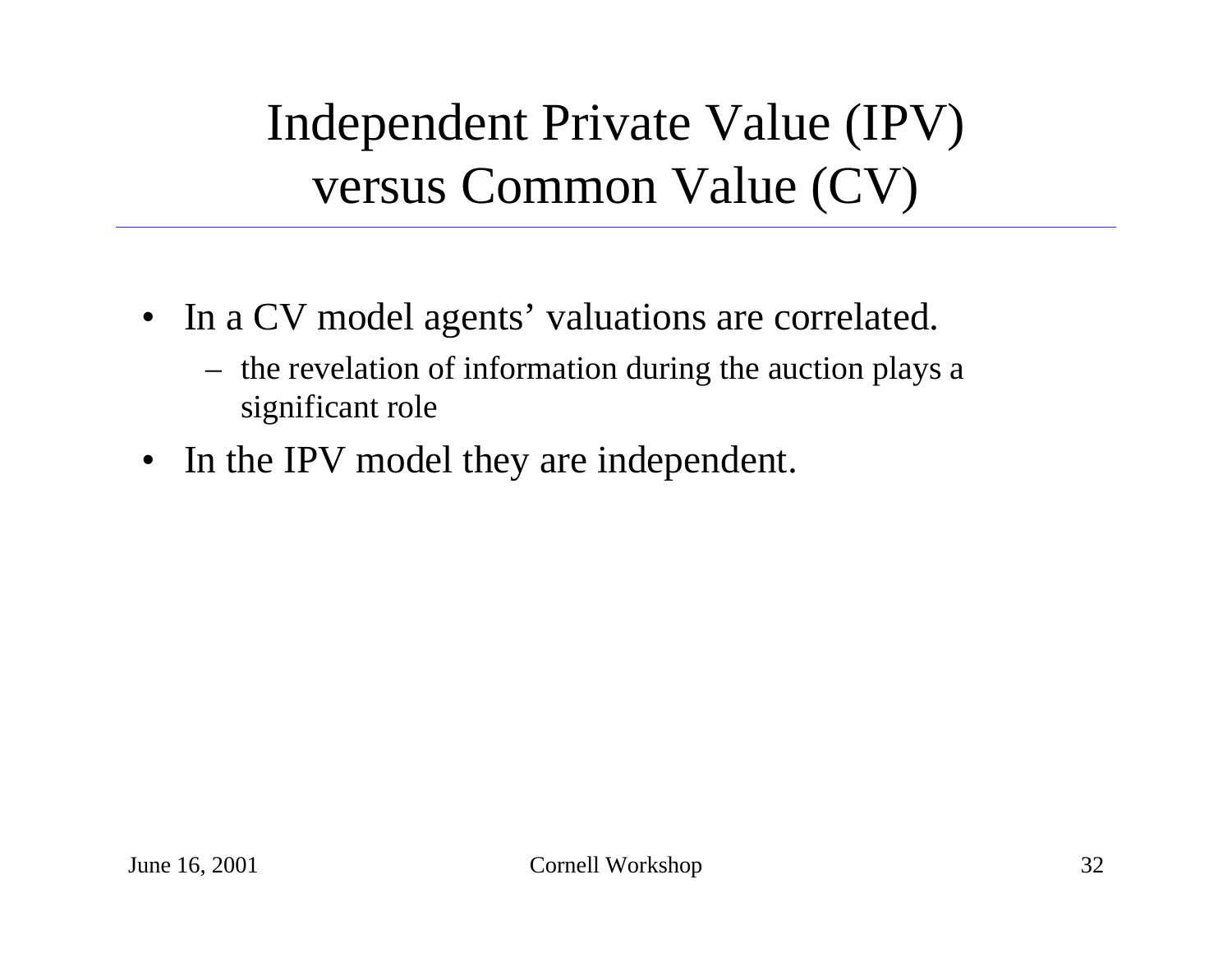### Connections

- Dutch  $= 1<sup>st</sup>$ -price sealed bid
- English ~ Japanese
- English  $= 2<sup>nd</sup>$ -price sealed bid under IPV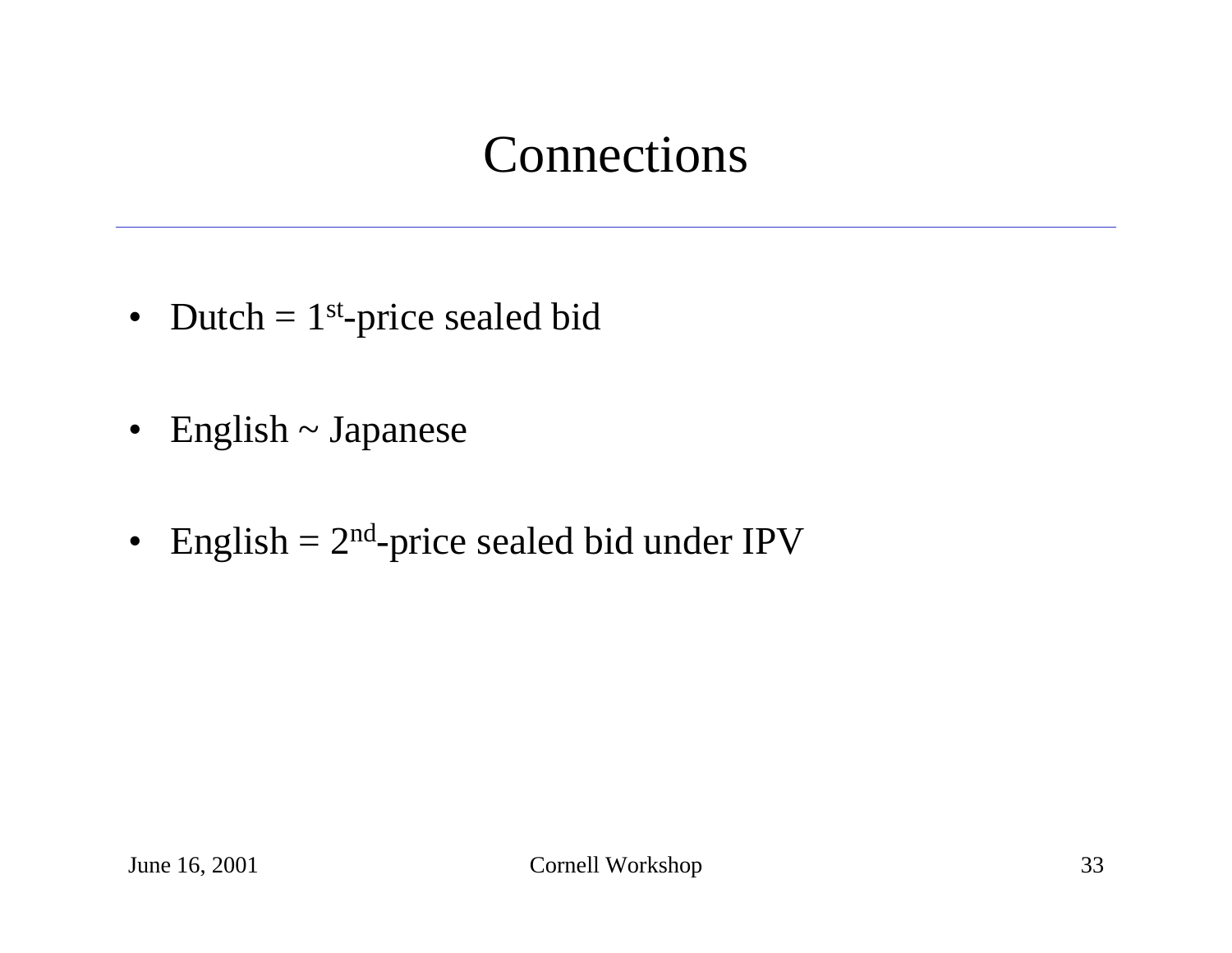### The Revenue Equivalence Theorem

- •In all auctions for k units with the following properties
	- Buyers are risk neutral
	- IPV, w ith values independently and identically distributed over [a,b] (technicality – distribution must be atomless)
	- –Each bidder demands at most 1 unit
	- Auction allocates the units to the k highest bids
	- The bidder with the lowest valuation has a surplus of 0
- $\bullet$ a buyer with a given valuation will will make the same expected payment, and therefore
- $\bullet$ all such auctions have the same expected revenue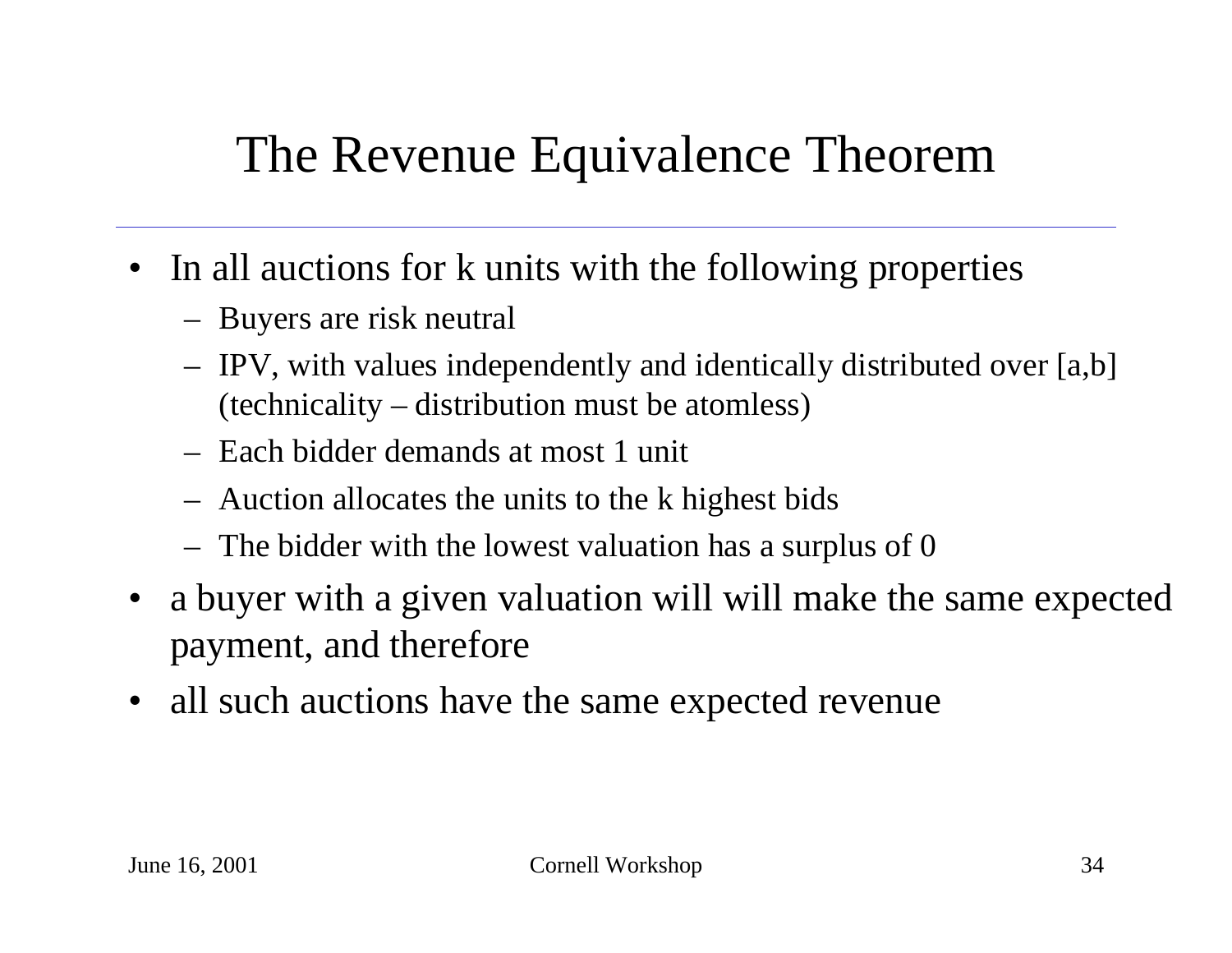# **Overview**

- $\bullet$ Auctions
- $\bullet$ Single dimensional auctions: taxonomy
- •• Game Theoretic Foundations
- $\bullet$ Auction Theory
- $\bullet$ **Combinatorial Auctions**
- Hard Computational Problems
- A Test Suite for Combinatorial Auctions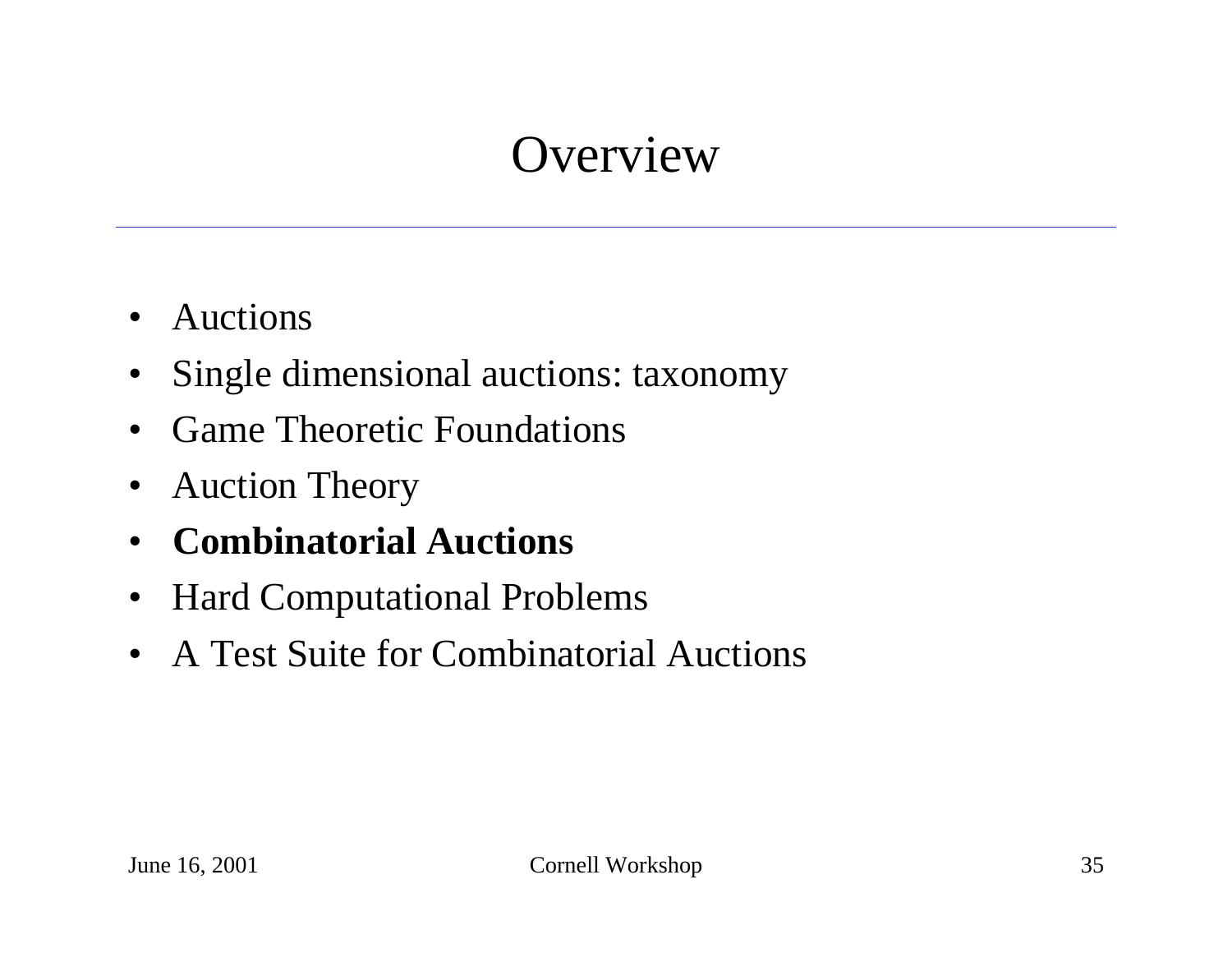# What are combinatorial auctions (CAs)

- $\bullet$ Multiple goods are auctioned simultaneously
- Each bid may claim any combination of goods
- $\bullet$ A typical combination: a bundle ("I bid \$100 for the TV, VCR and couch")
- $\bullet$ More complex combinations are possible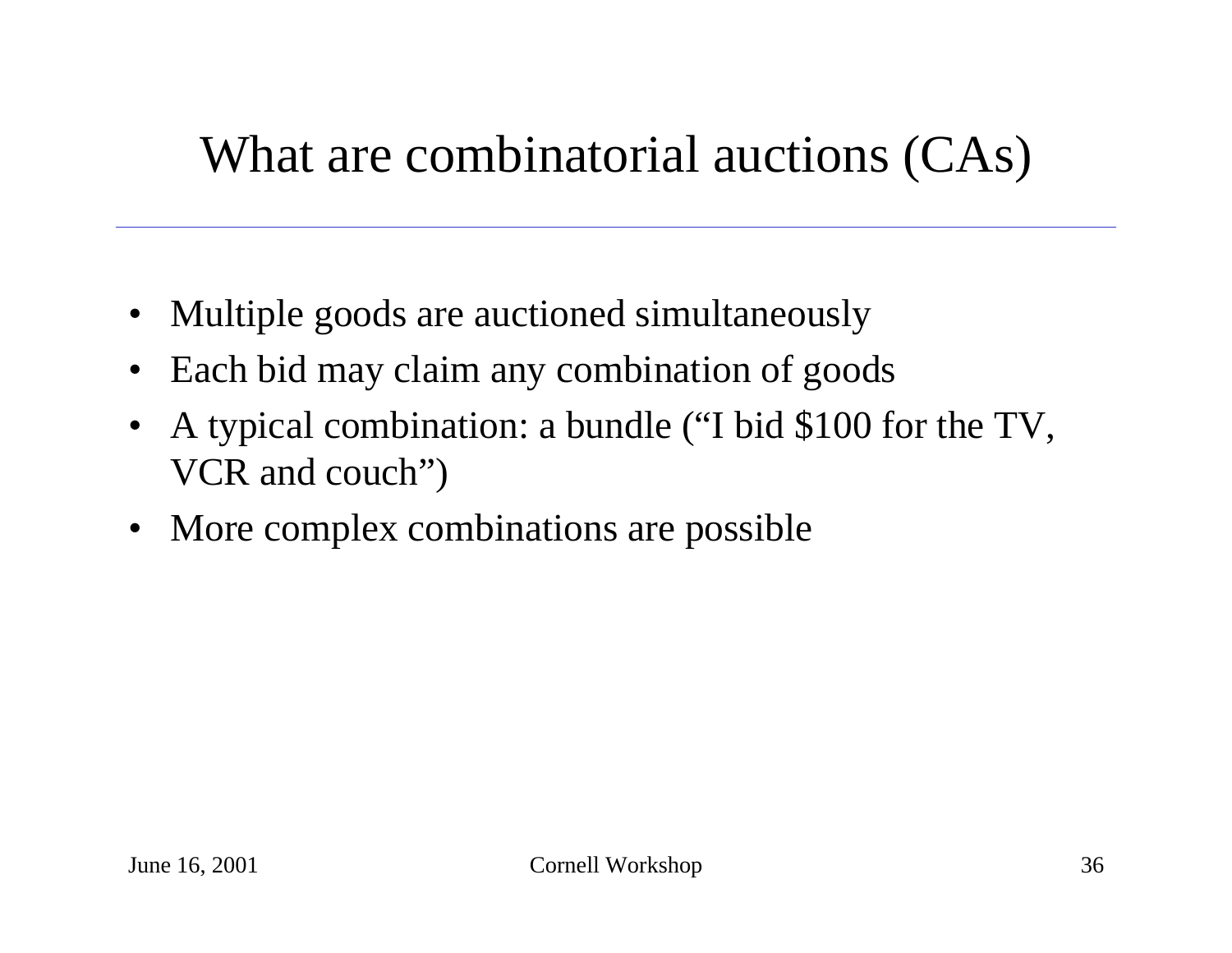## Motivation: complementarity and substitutability

- Complementary goods have a superadditive utility function:
	- $V({a,b}) > V({a}) + V({b})$
	- In the extreme,  $V({a,b}) >> 0$  but  $V({a}) = V({b}) = 0$
	- Example: different segments of a flight
- $\bullet$ Substitutable goods have a subadditive utility function:
	- $V(\{a,b\}) < V(\{a\}) + V(\{b\})$
	- $-$  In the extreme,  $V({a,b}) = MAX[V({a})$ ,  $V({b})$ ]
	- Examples: a United ticket and a Delta ticket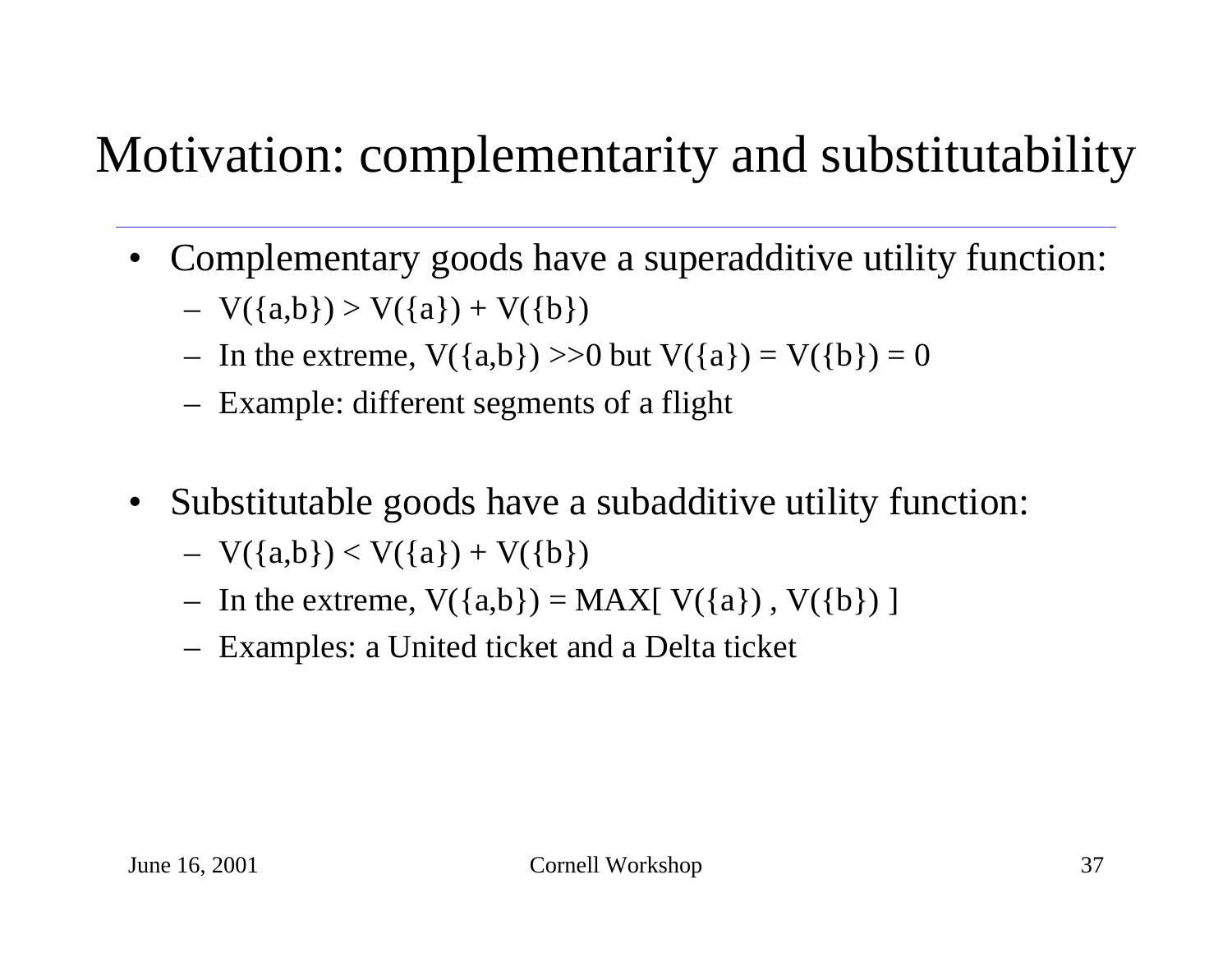## Unstructured bidding is impractical

- Bidder sends his entire valuation function (over all possible allocations) to auctioneer.
	- Problem: Exponential size
- Bidder sends his valuation as a computer program (applet)
	- Problem: requires exponential access by any auctioneer algorithm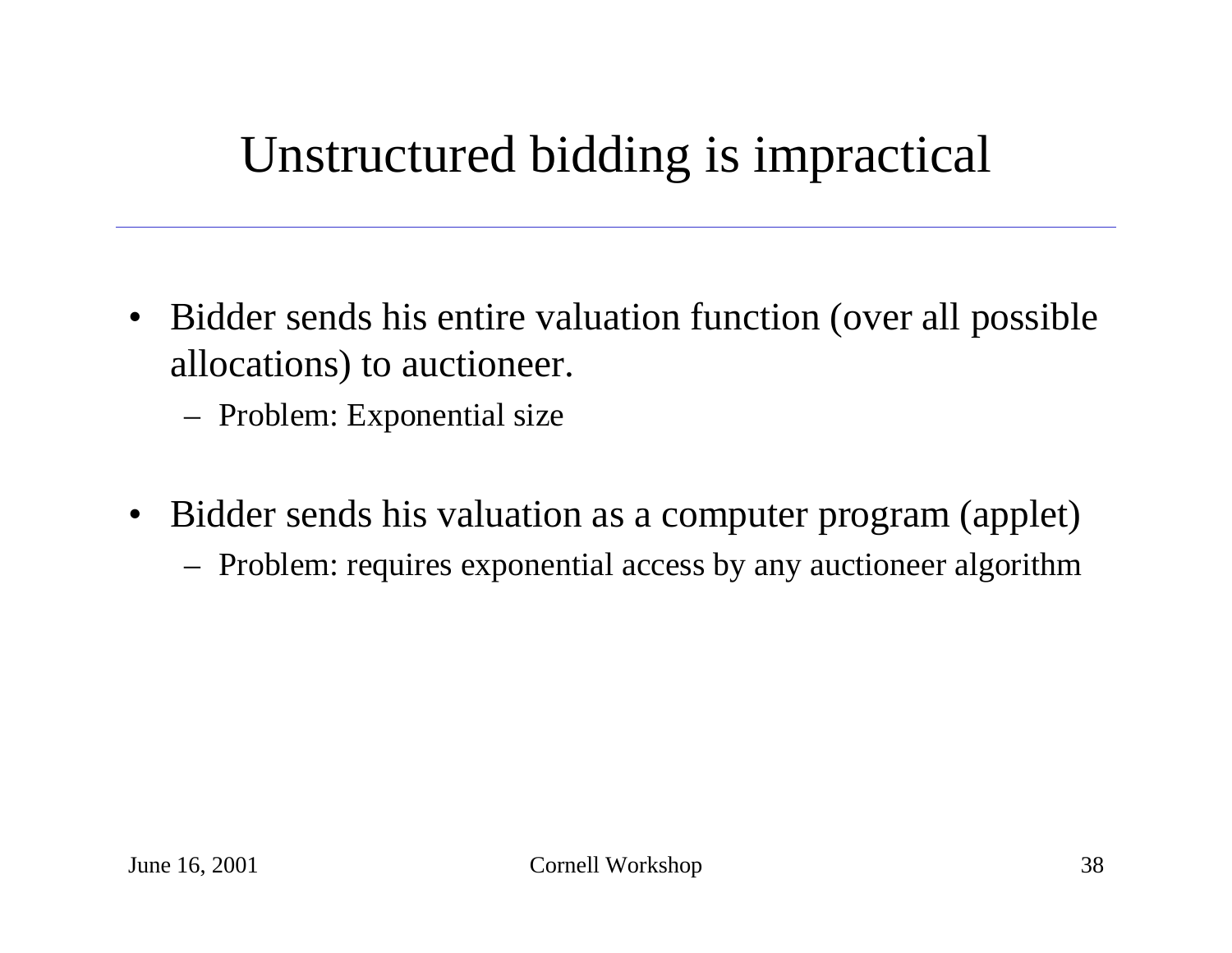#### Often, valuations have structure

- "Classic":
	- (tak e-off right) AND (land ing right)
	- (frequency A) XOR (frequency B)
- Online Computational resources:
	- Links: ((a--b) AND (b--c)) XOR ((a--d) AND (d--c))
	- (disk size > 10G) AND (speed >1M/sec)
- E-commerce:
	- chair AND sofa -- of matching colors
	- (machine A for 2 hours) AND (machine B for 1 hour)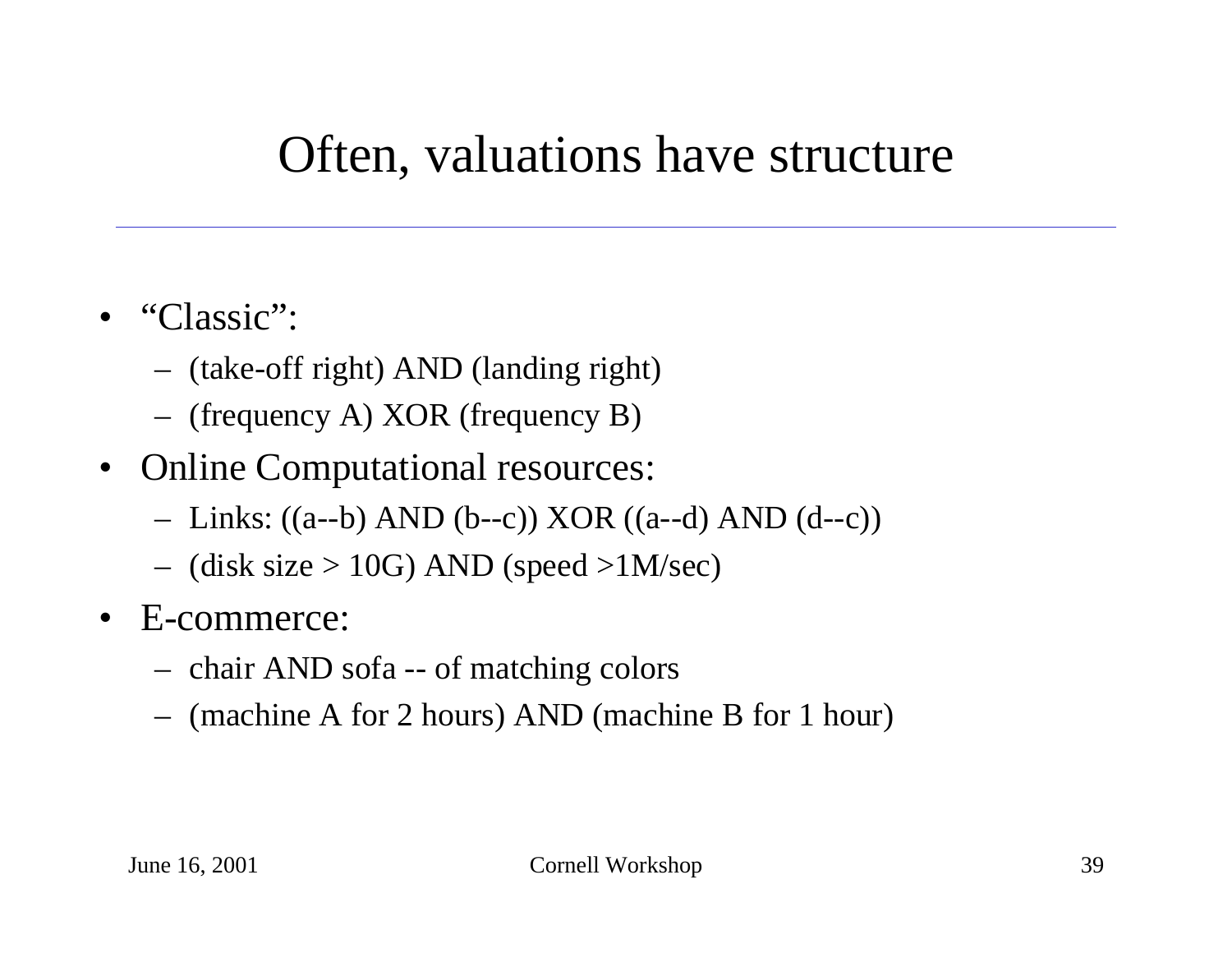## Bidding Language Requirements

#### • Expressiveness

- Must be expressive enough to represent every possible valuation.
- Representation should not be too long
- $\bullet$ Simplicity
	- Easy for humans to understand
	- Easy for auctioneer algorithms to handle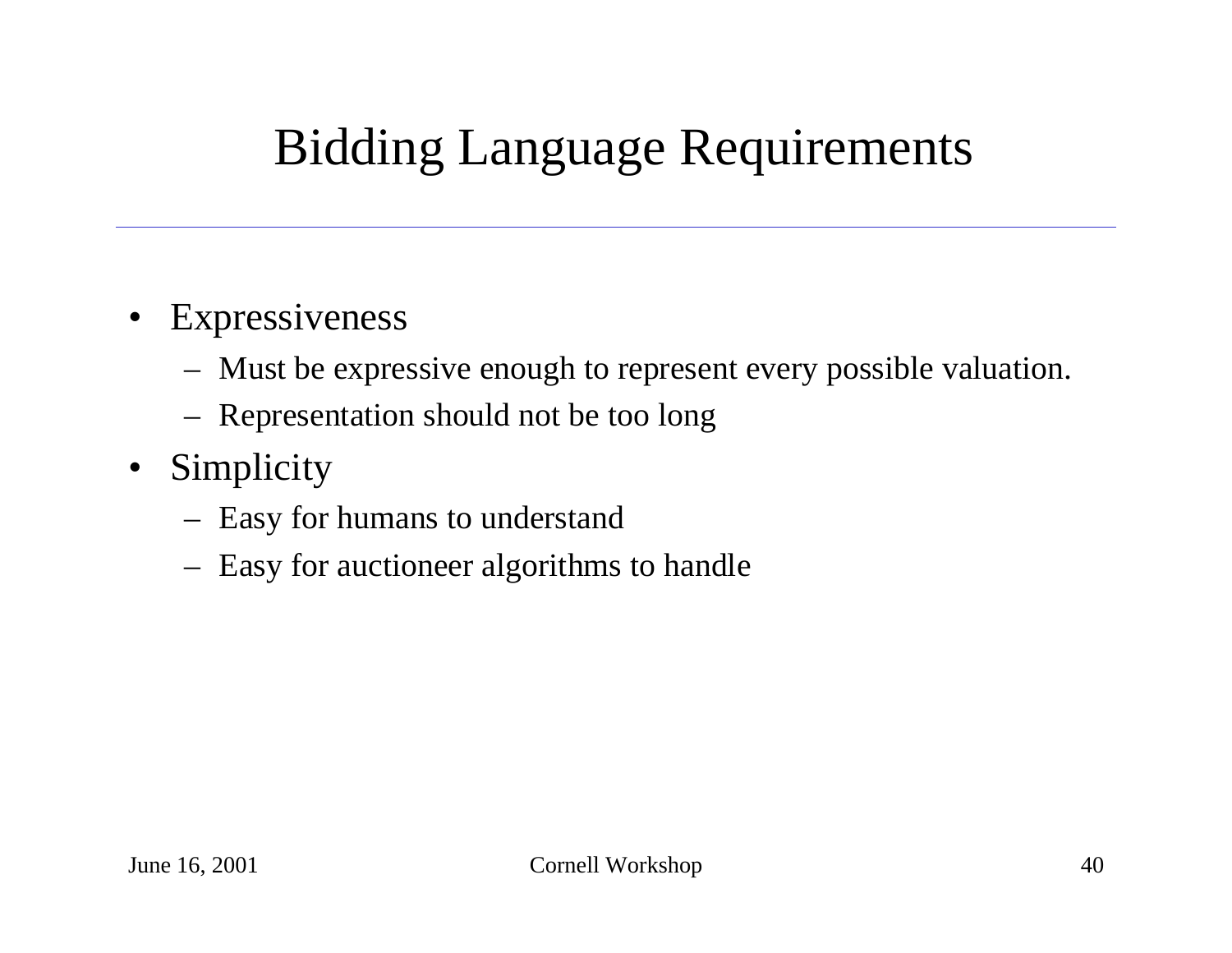## AND, OR, and XOR bids

- {left-sock, right-sock}:10
- {blue-shirt}:8 XOR {red-shirt}:7
- {stamp-A}:6 OR {stamp-B}:8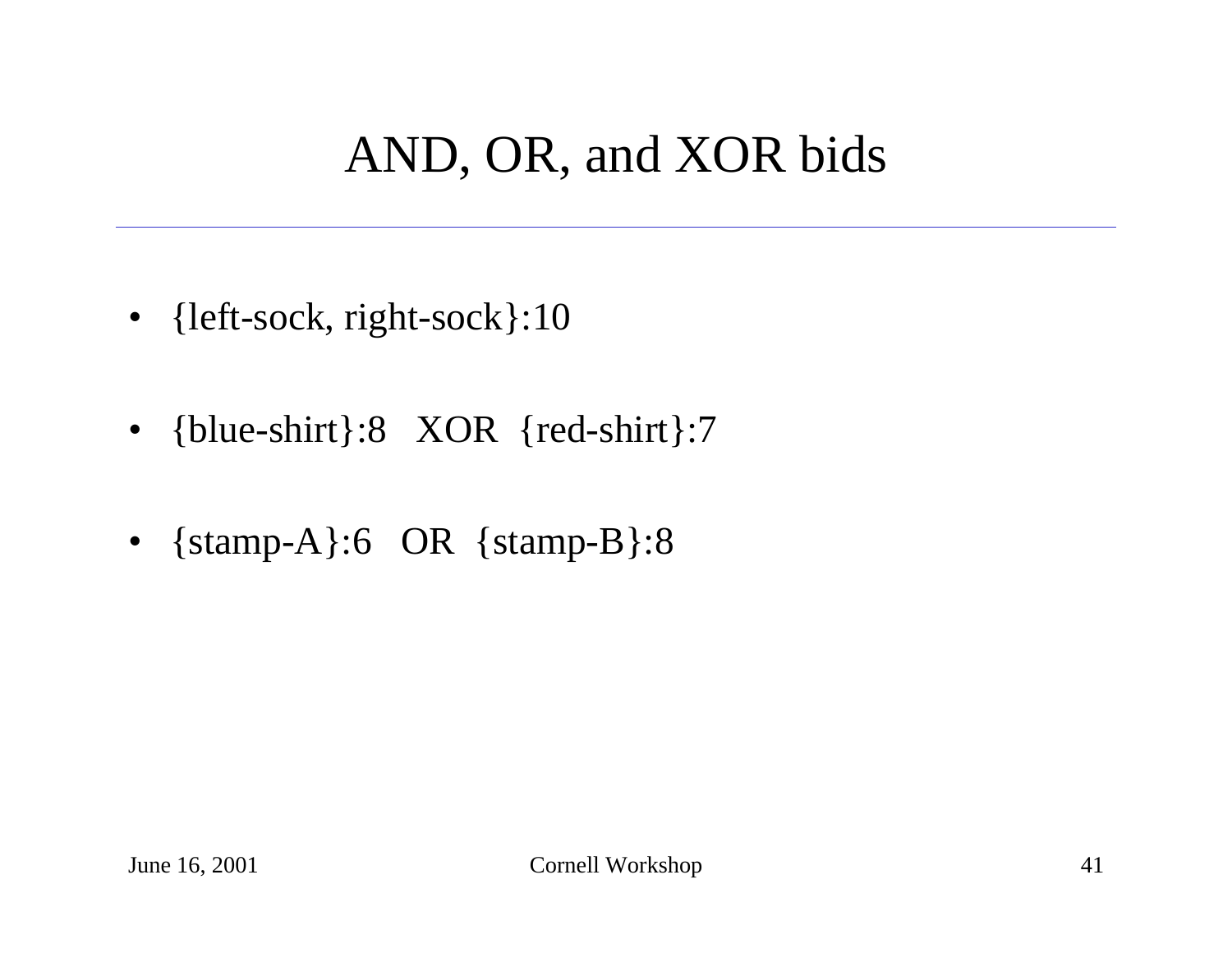#### General OR bids and XOR bids

- {a,b}:7 OR {d,e}:8 OR {a,c}:4
	- {a}=0, {a, b}=7, {a, c}=4, {a, b, c}=7, {a, b, d, e}=15
	- Can only express valuations with no sub stitutabilities.
- {a,b}:7 XOR {d,e}:8 XOR {a,c}:4
	- {a}=0, {a, b}=7, {a, c}=4, {a, b, c}=7, {a, b, d, e}=8
	- Can express any valuation
	- Requires exponential size to represent {a}:1 OR {b}:1 OR … OR {z}:1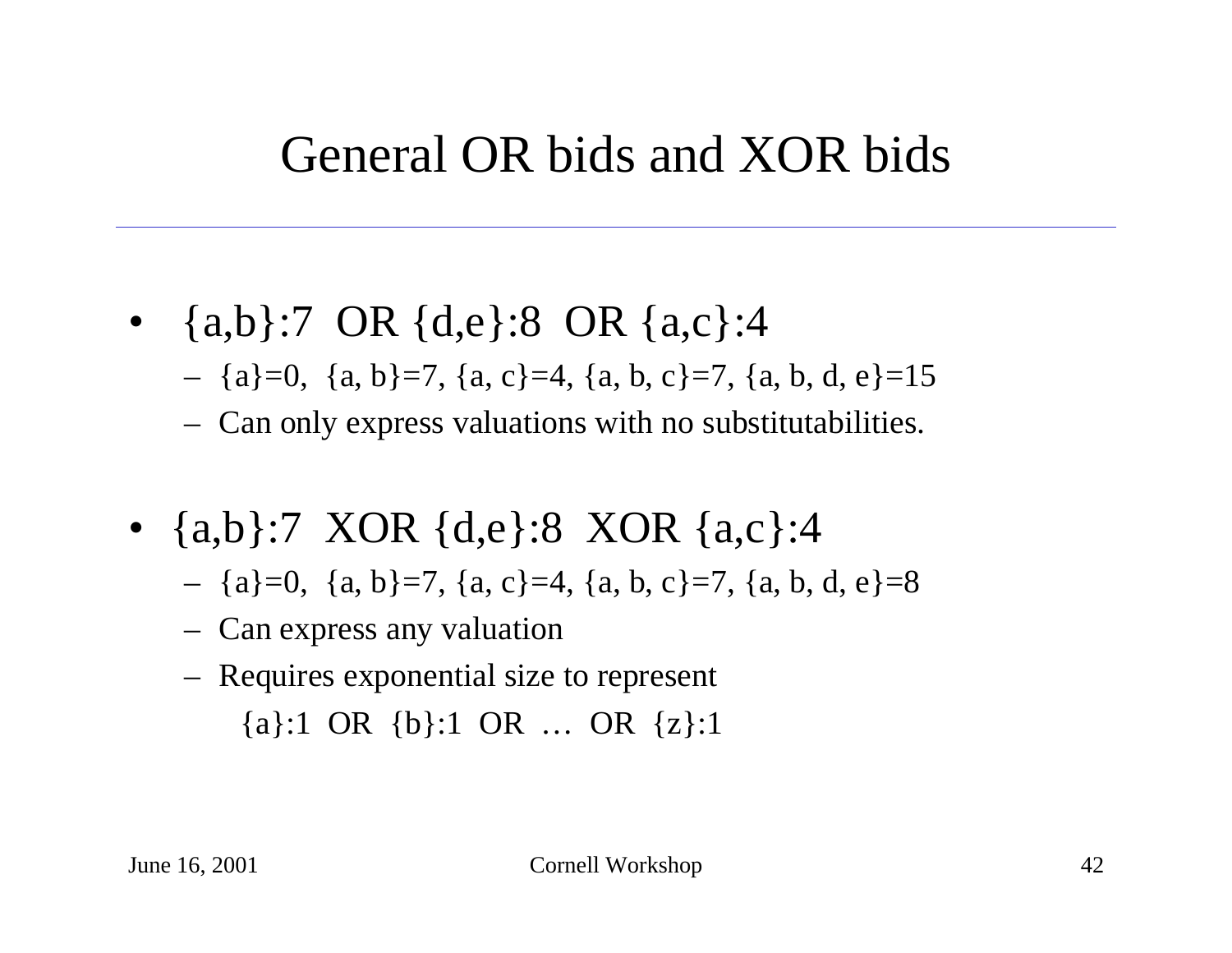#### OR of XORs example

{couch}:7 XOR {chair}:5 OR {TV, VCR}:8 XOR {Book}:3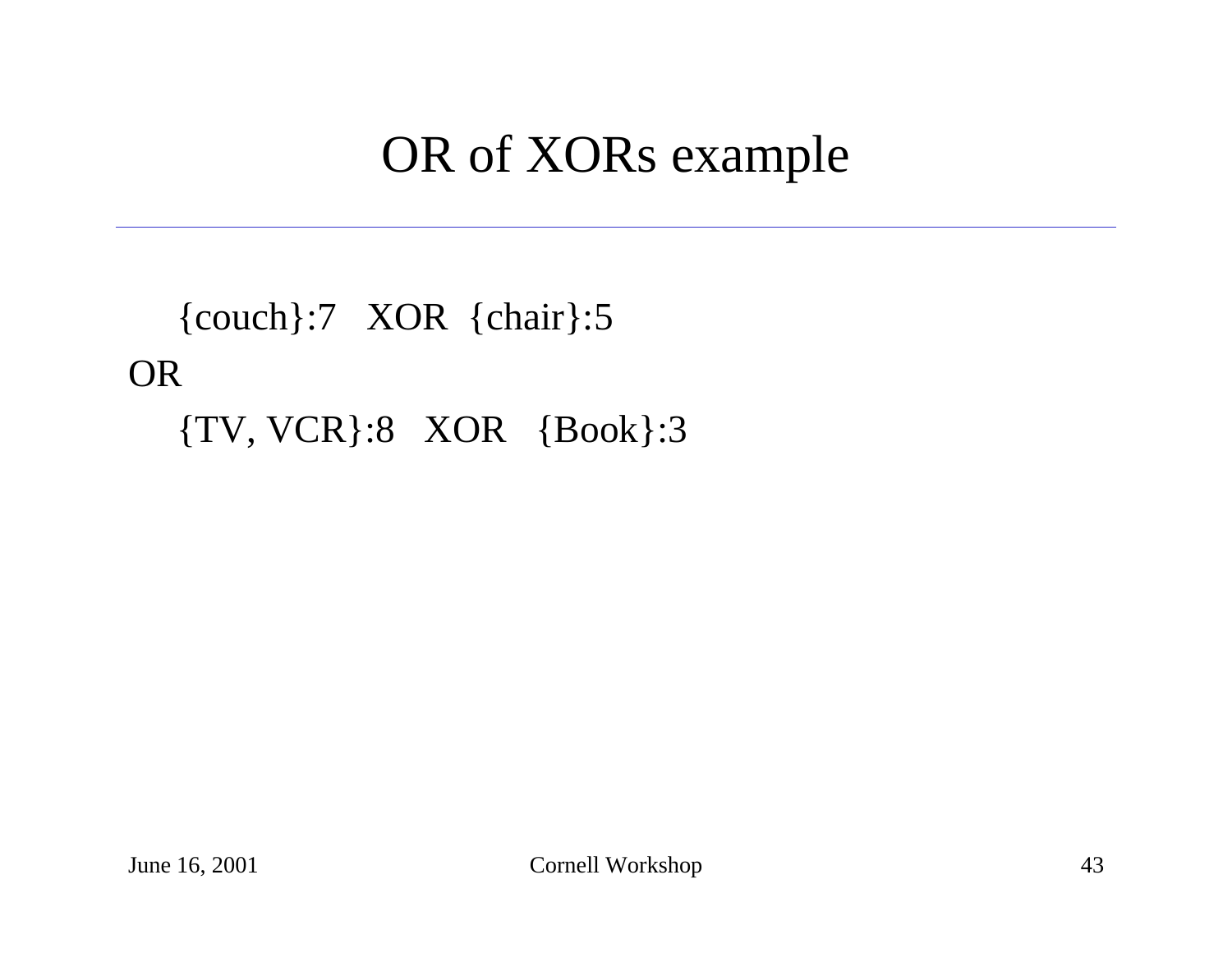## Relative expressive power of different formats

- •OR bids can represent valuations without substitutabilities
- $\bullet$ XOR bids can represent all valuations
- $\bullet$ Additive valuations can be represented linearly with OR bids, but only exponentially with XOR bids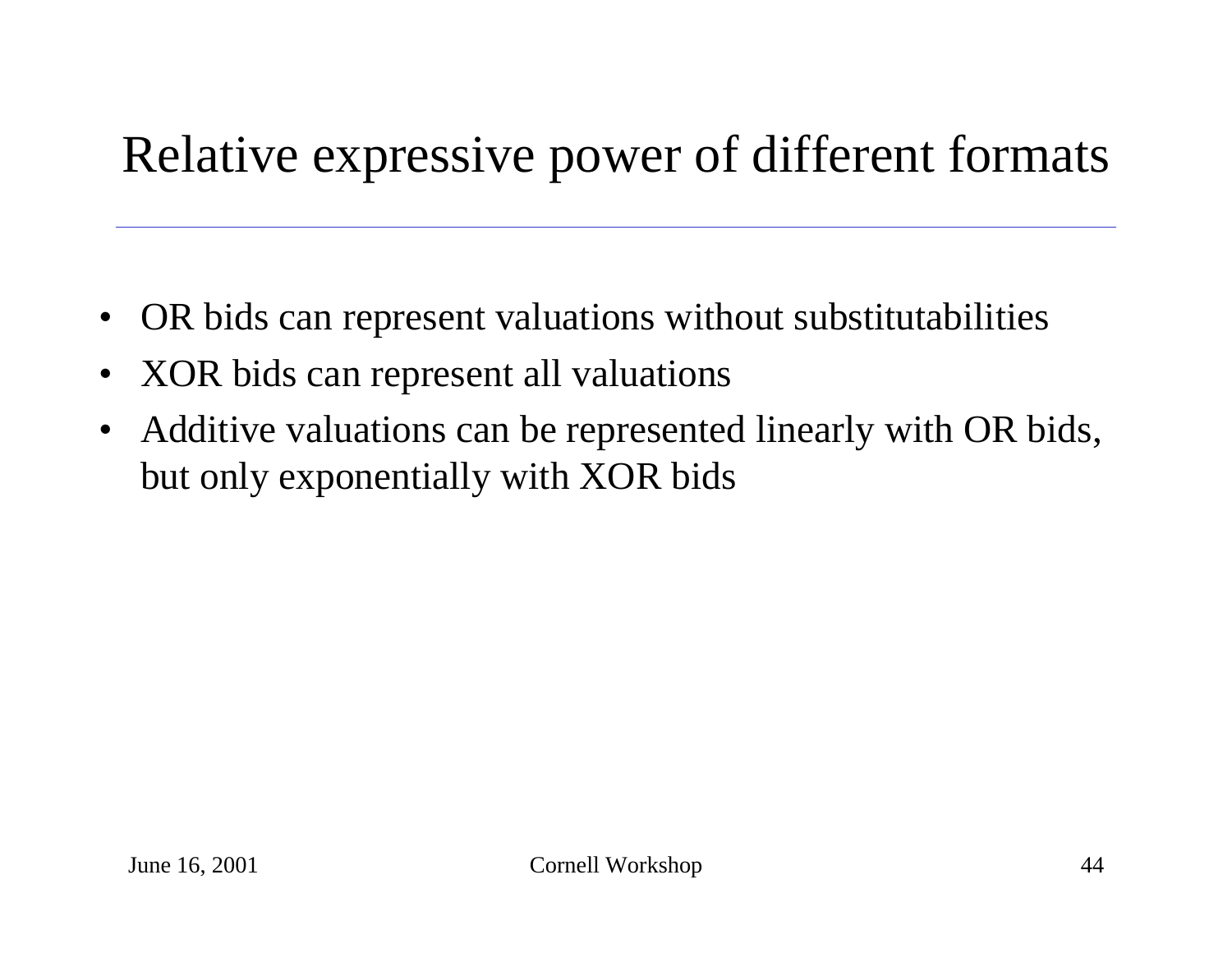#### The expressive power of 'dummy' goods

- Transform "\$10 for a XOR (b and c)" into two bids: "\$10 for a and x" and "\$10 for b, c and x"; x is the dummy good.
	- The idea: any decent CA will never grant the two bids
- With dummy goods, OR can represent any function
- $\bullet$ How many dummy goods are needed?
	- In the worst case, exponentially many
		- Example: the Majority valuation
	- OR-of-XORs: s, where s is the number of atomic bids in the input
	- $-$  XOR-of-ORs: s<sup>2</sup>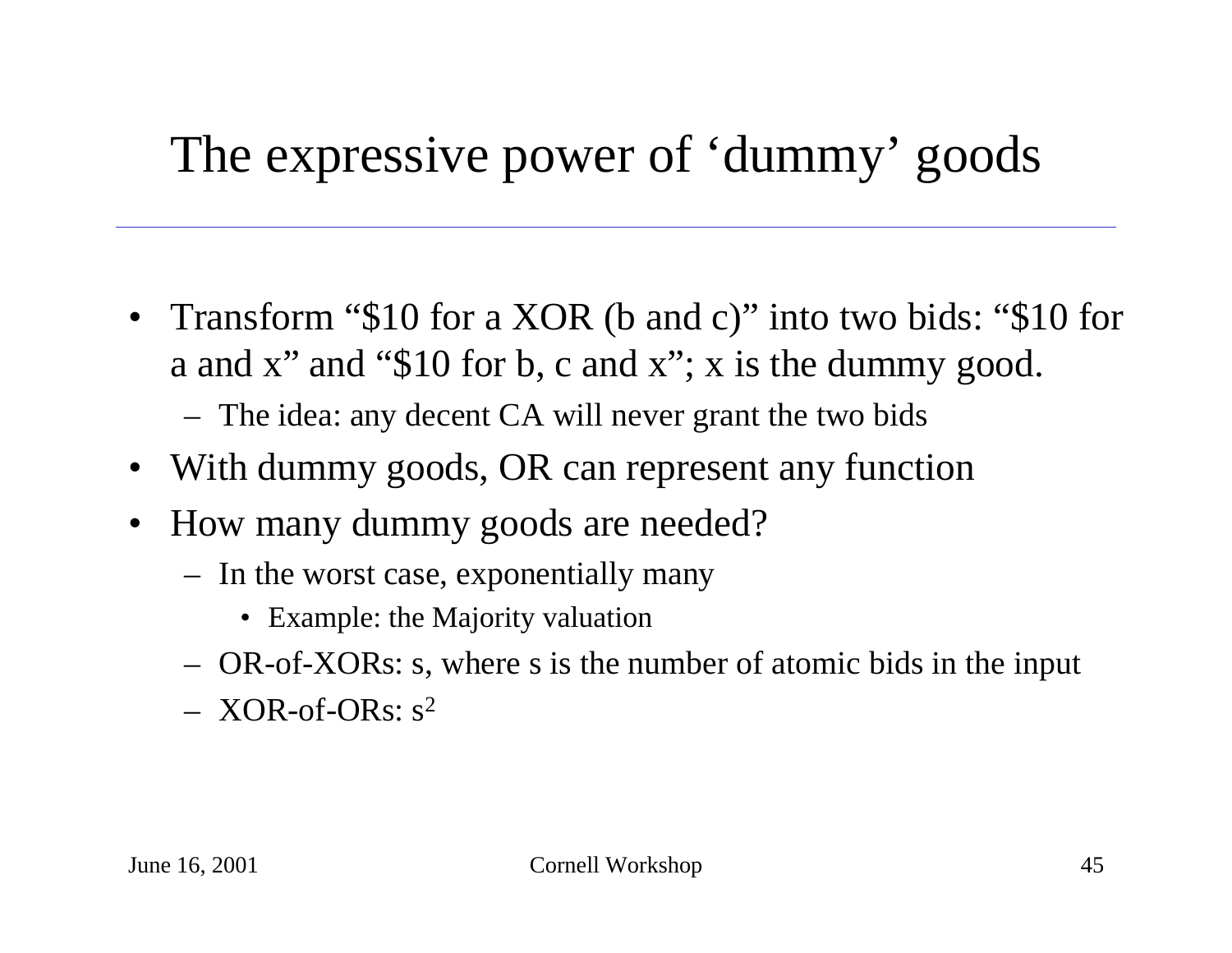# Auction theory applied to CA's

- We've examined the technical issues behind *how* agents will bid
- $\bullet$ However, *what* will they bid?
- $\bullet$ How can we change the CA mechanism to influence agents' strategic behavior?
- $\bullet$ Most naïve CA mechanism:
	- agents submit bids for bundles
	- auctioneer computes revenue-maximizing allocation
	- bidders pay the amounts of their bids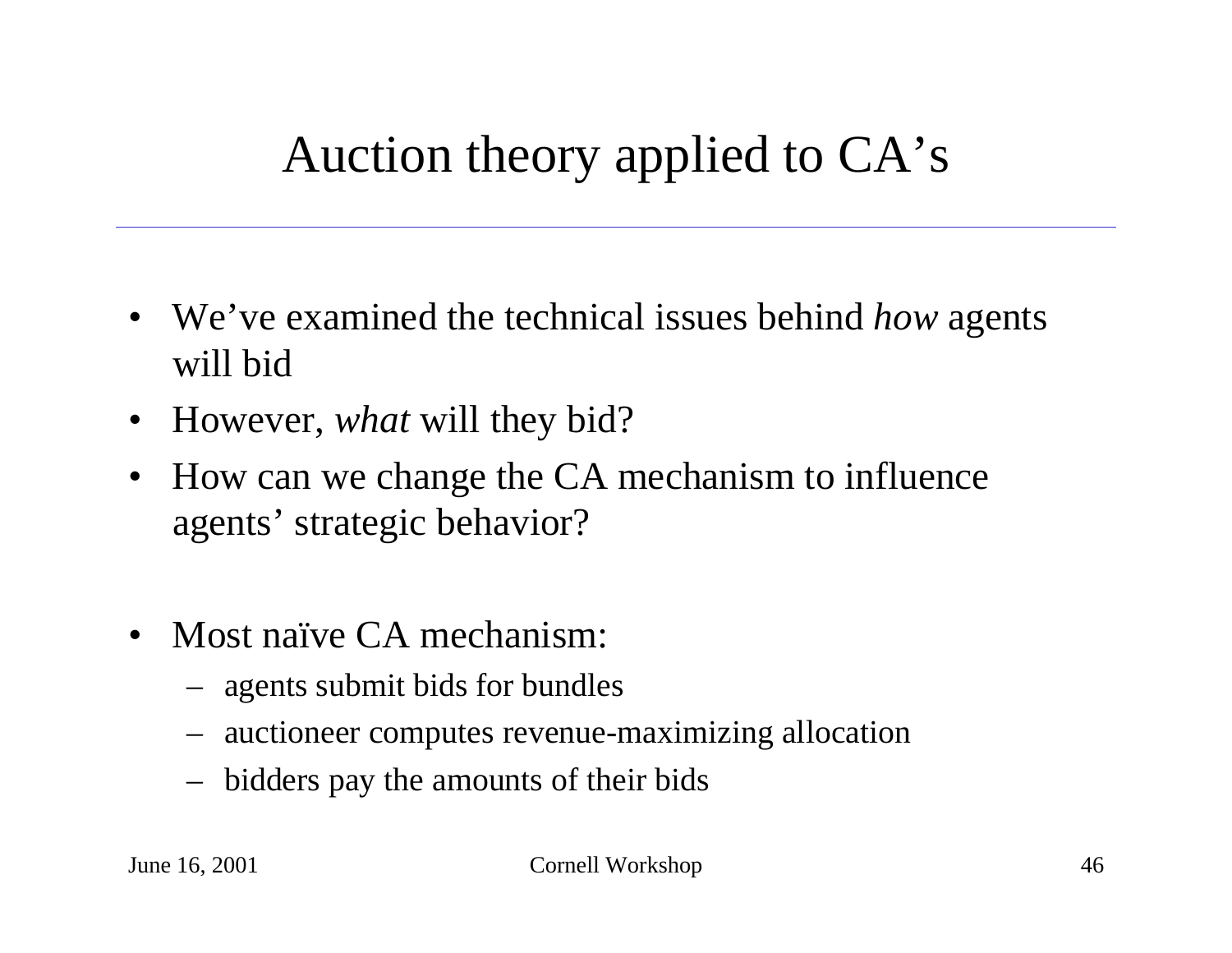## The Naïve CA is not incentive compatible

- Naïve CA: Given a set of bids on bundles, auctioneer finds a subset containing non-conflicting bids that maximizes revenue, and charges each winning bidder his bid
- This is not incentive compatible, and thus not (economically) efficient
- $\bullet$ Example:
	- – $-$  v1(x,y)=200, v1(x,¬y)=v1(¬x,y)=0
	- – $-$  v1(x,y)=100, v2(x, ¬y)=v2(¬x,y)=75
	- –Bidder 1 has incentive to "lie"and bid less
		- in this example he would win with a bid of \$101
	- If bidder 2 lies then bidder 1 has an incentive to lie even more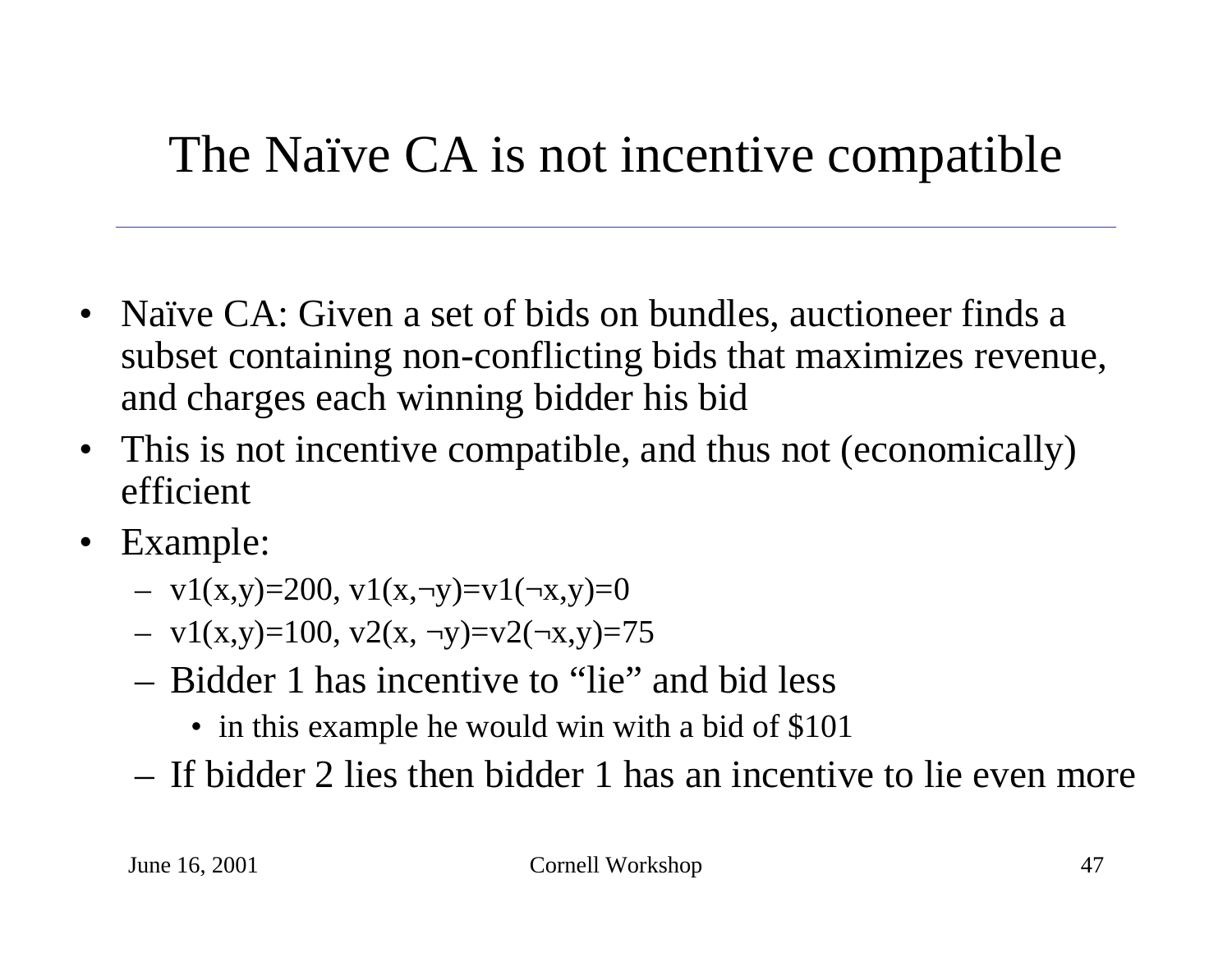#### Lessons from the single dimensional case

- 1<sup>st</sup>-price sealed bid auction is not incentive compatible (in equilibrium, it pays to "shave" a bit off your true value)
- 2<sup>nd</sup>-price sealed bid ("Vickrey") auction is incentive compatible
- $\bullet$ Can we pull off the same trick here?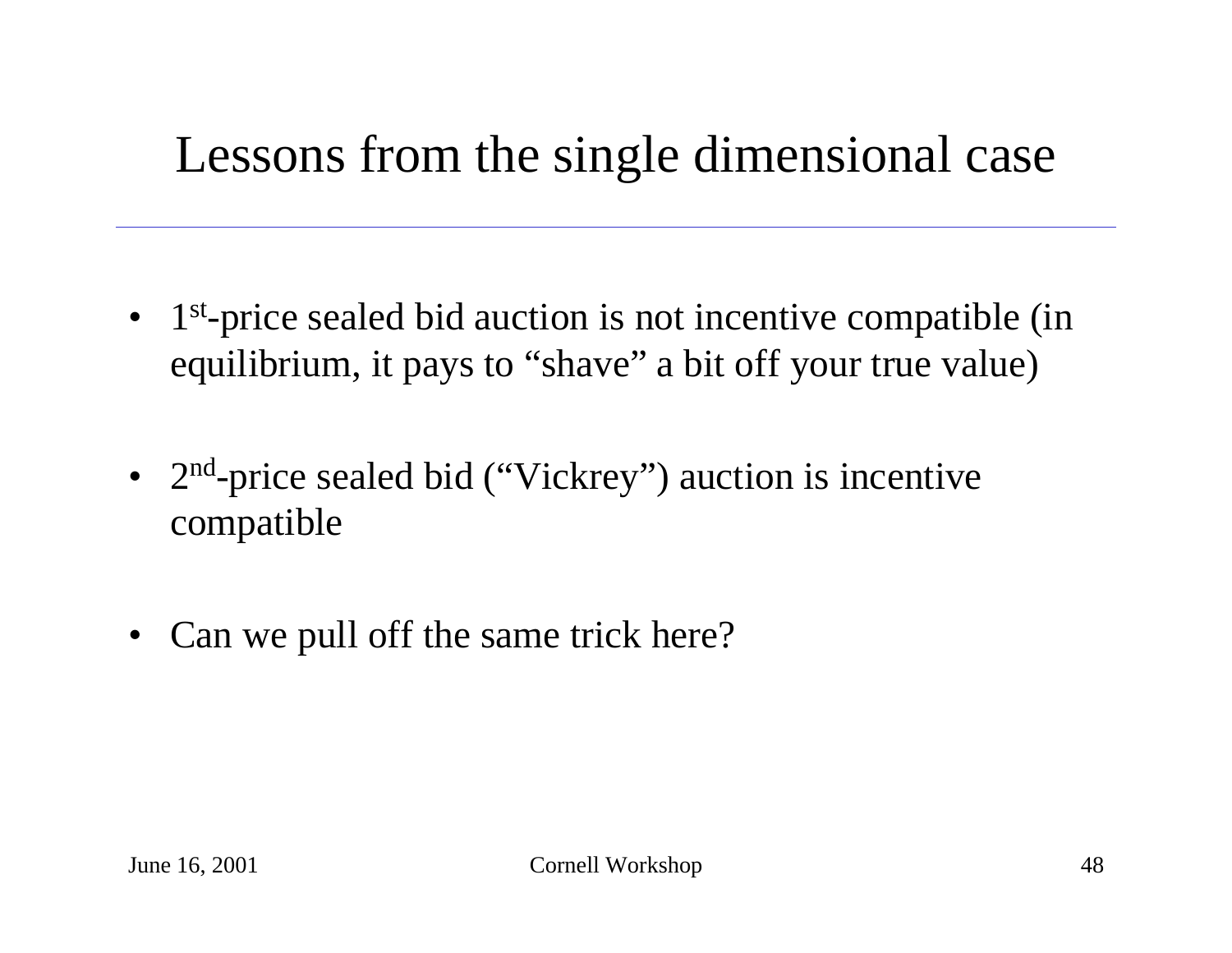#### The Generalized Vickrey Auction (GVA)\* is incentive compatible

- •The Generalized Vickrey Auction charges each bidder their social cost
- $\bullet$  E x a m p l e:
	- Red bids 10 for {a}, Green bids 19 for {a,b}, Blue bids 8 for {b}
	- Naïve: Green gets {a,b} and pays 19
	- –GVA: Green gets {a,b} and pays 18 (10 due to Red, 8 due to Blue)

\*aka the Vickrey-Clarke-Groves (VCG) mechanism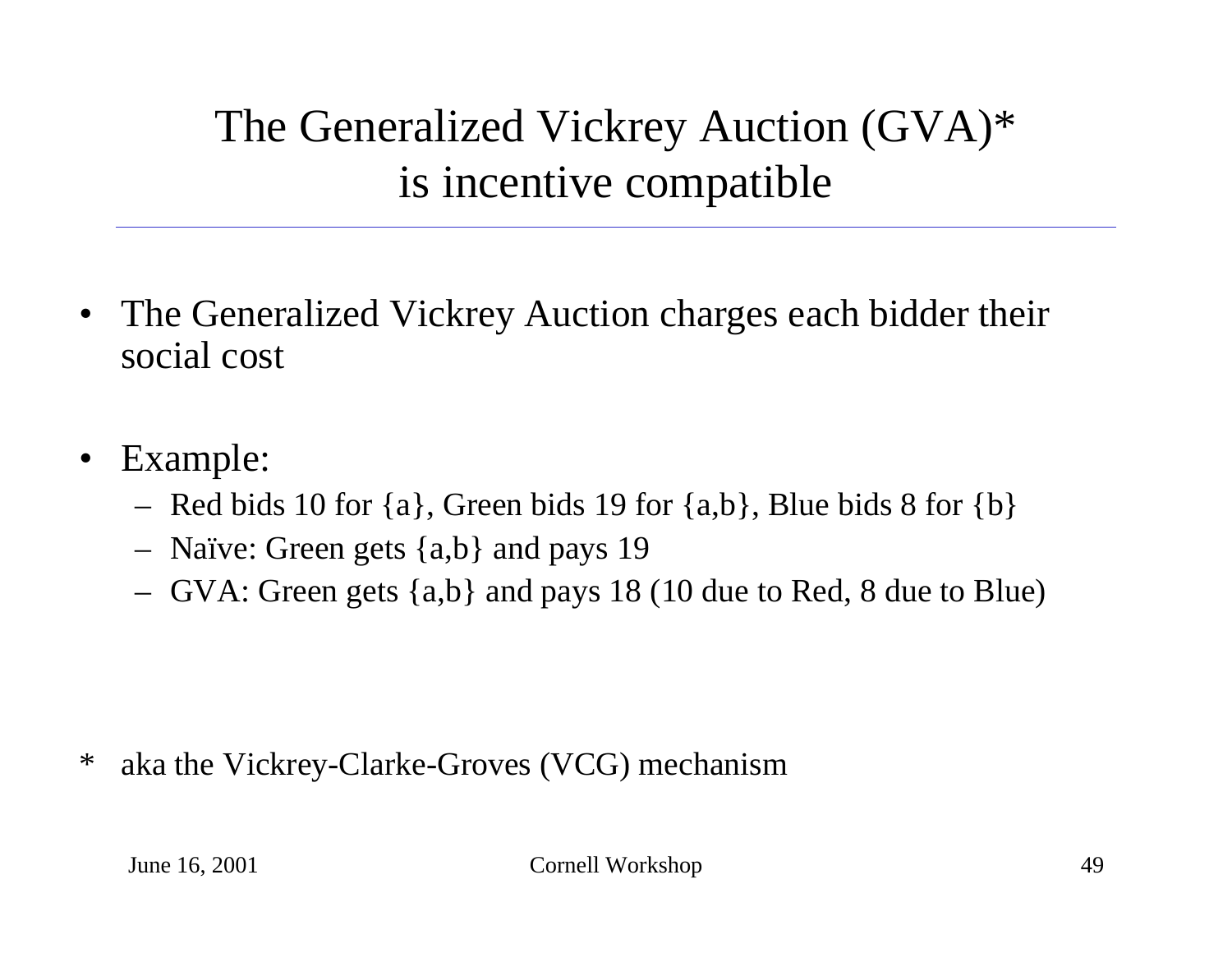## Formal definition of GVA

- •Each *i* reports a utility function  $r_i(\cdot)$  possibly different from  $u_i(\cdot)$
- •The center calculates  $(x^*)$  which maximizes sum of  $r<sub>s</sub>$
- •The center calculates  $(\hat{x}_{i})$  which maximizes sum of  $\gamma$  without *i î*<sub>→*i*</sub>) which maximizes sum of *r*<sub>*i*</sub></sub>
- •Agent *i* receives  $(x_i^*)$  and also a payment of

$$
\sum_{j\neq i} r_j(x^*) - \sum_{j\neq i} r_j(\hat{x}_{\sim i})
$$

•Thus agent *i*'s utility is

$$
u_i(x^*) + \sum_{j \neq i} r_j(x^*) - \sum_{j \neq i} r_j(\hat{x}_{\sim i})
$$

June 16, 2001 Cornell Workshop 50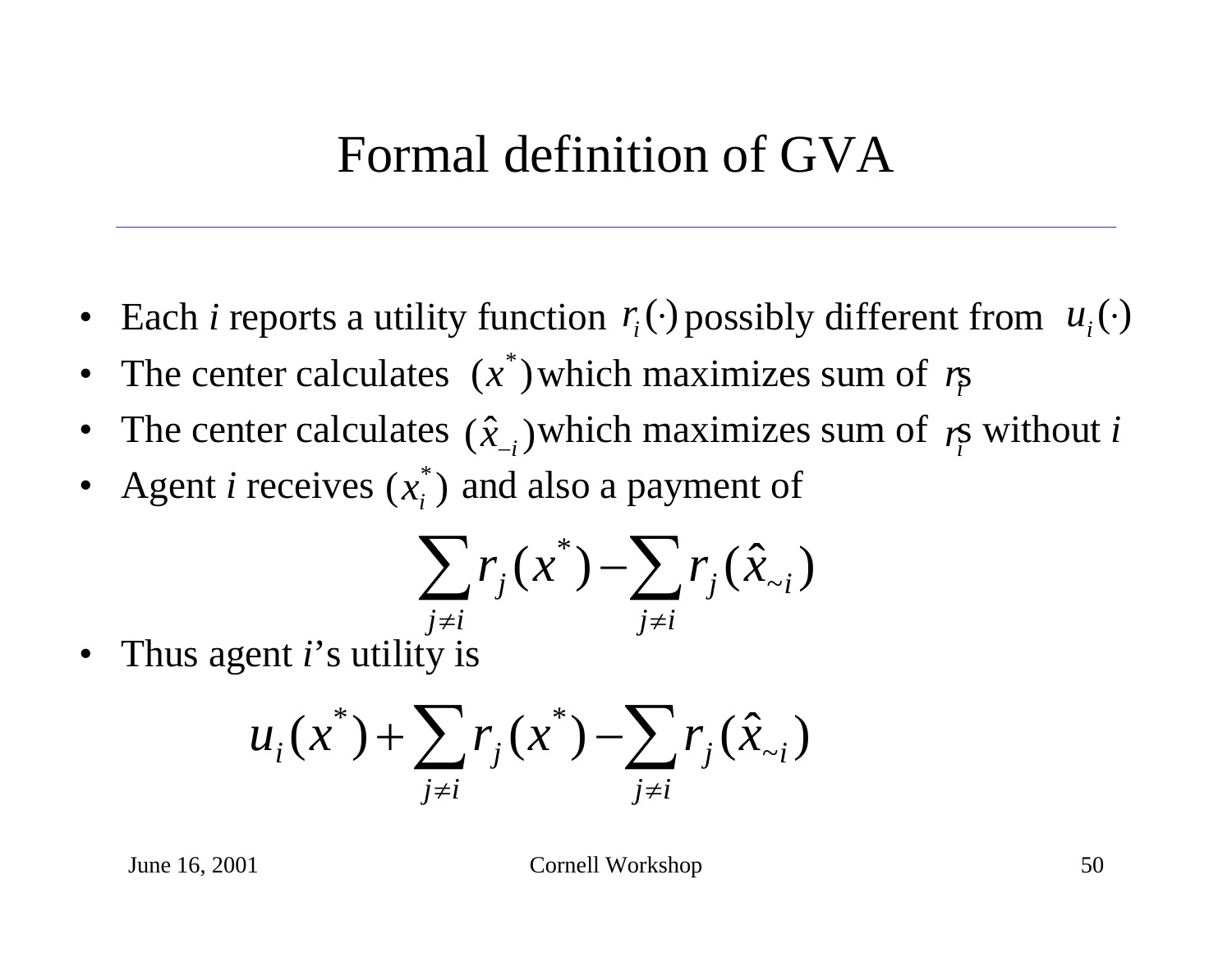#### Other remarks about GVA

- Applies not only to auctions as we know them, but to general resources allocation problems
	- –When "externalities" exist
	- E.g, with public goods
- Cannot simultaneously guarantee
	- Participation
	- Incentive compatibility
	- Budget balance
- Not collusion-proof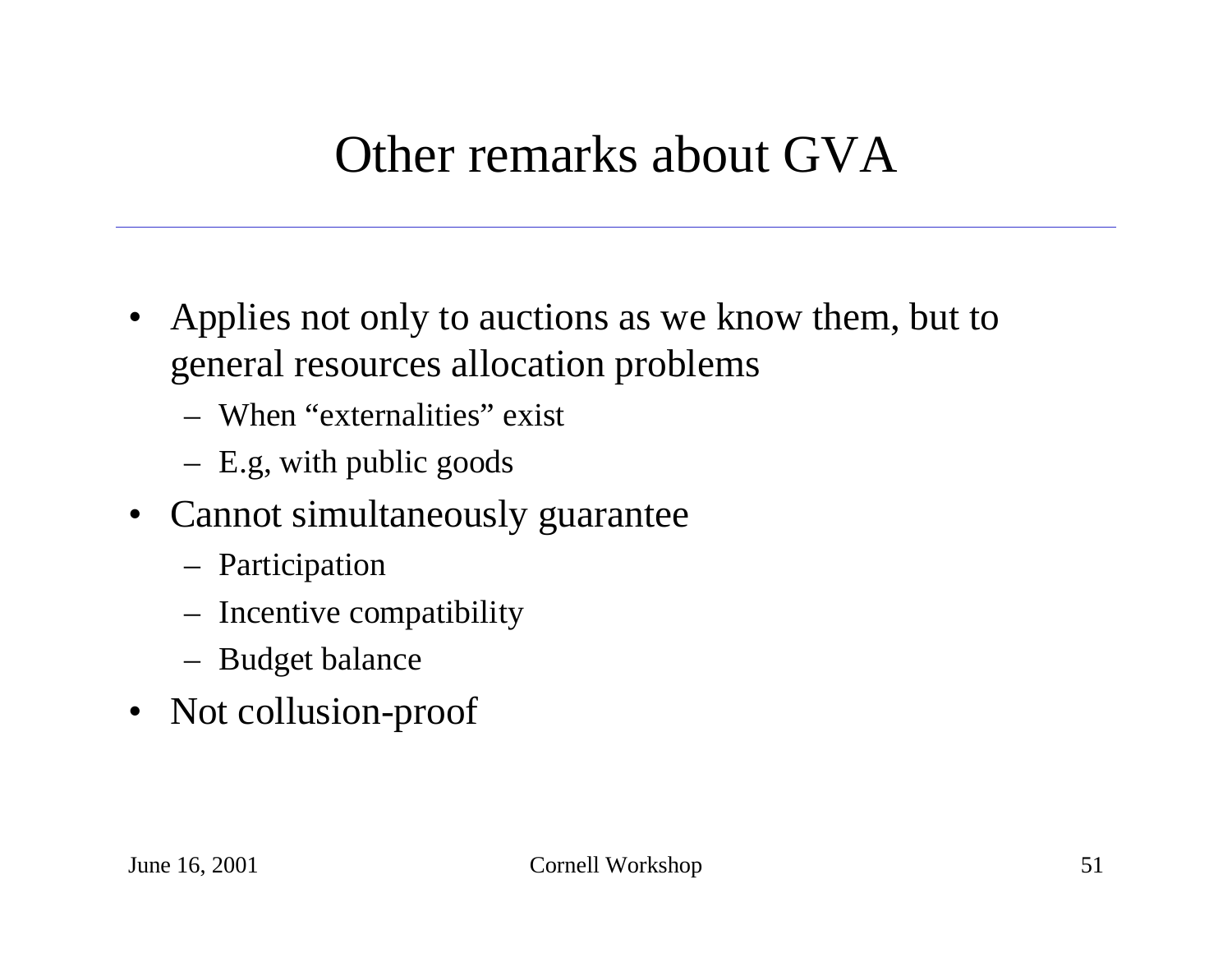## **Overview**

- $\bullet$ Auctions
- $\bullet$ Single dimensional auctions: taxonomy
- •• Game Theoretic Foundations
- $\bullet$ Auction Theory
- $\bullet$ Combinatorial Auctions
- **Hard Computational Problems**
- A Test Suite for Combinatorial Auctions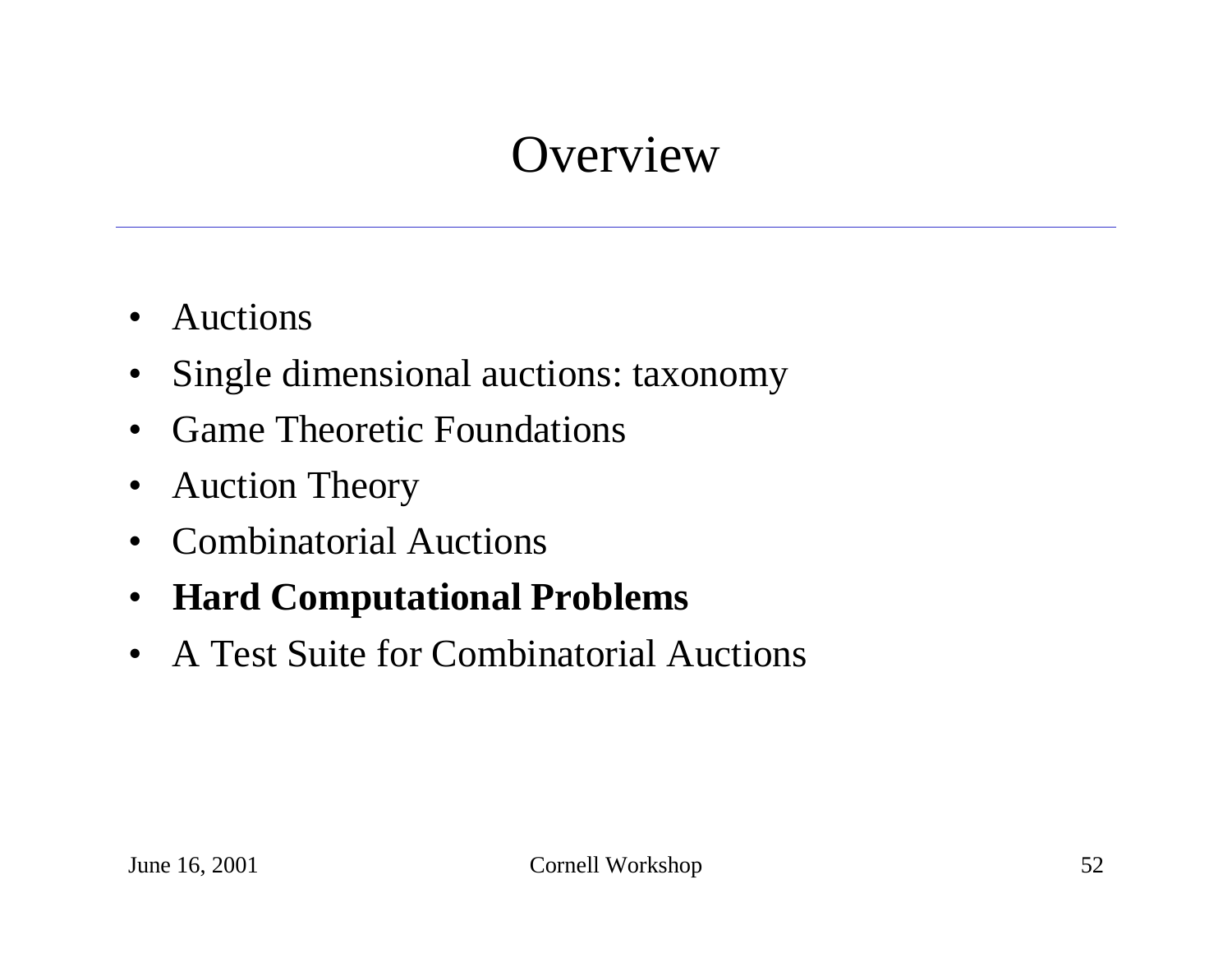## The optimization problem of CAs

- •"Given a set of bids on bundles, find a subset containing non-conflicting bids that maximizes revenue"
- •Performed once by the naïve method, n+1 times by GVA
- •Requires exponential time in the number of goods and bids (assuming they are polynomially related)



June 16, 2001 Cornell Workshop 53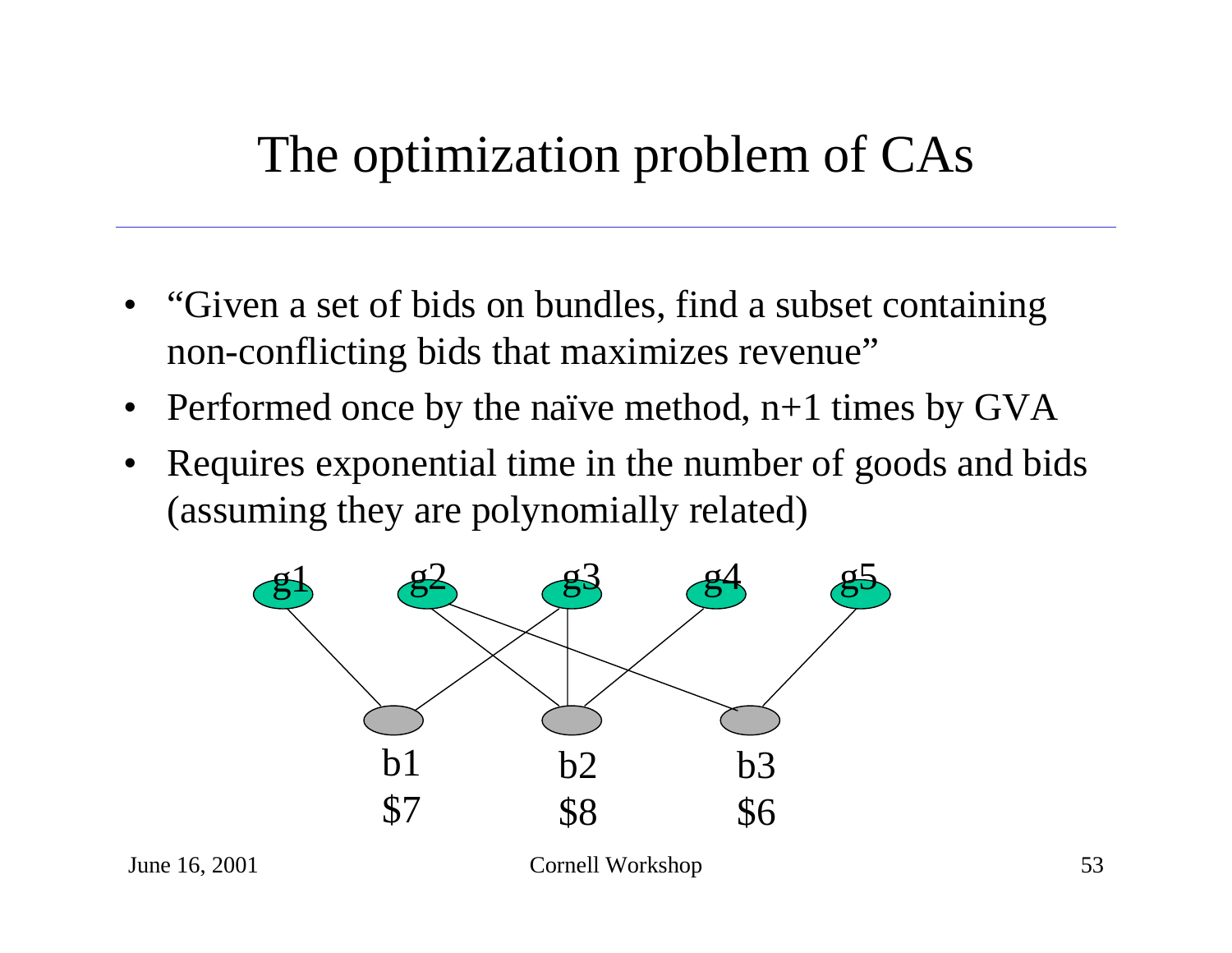## What's known about the problem?

- $\bullet$ Weighted set packing: NP-Hard
- •Uniform approximation is equally hard
- $\bullet$ Best known polynomial approx. bound is  $1/\sqrt{k}$ ,  $k$  is # goods
- $\bullet$ Approaches
	- Incomplete heuristic methods
		- however, GVA not incentive compatible if we use these
	- Complete algorithms
		- tractable special cases
		- complete heuristic methods
- $\bullet$ How to test these algorithms? The need for a test suite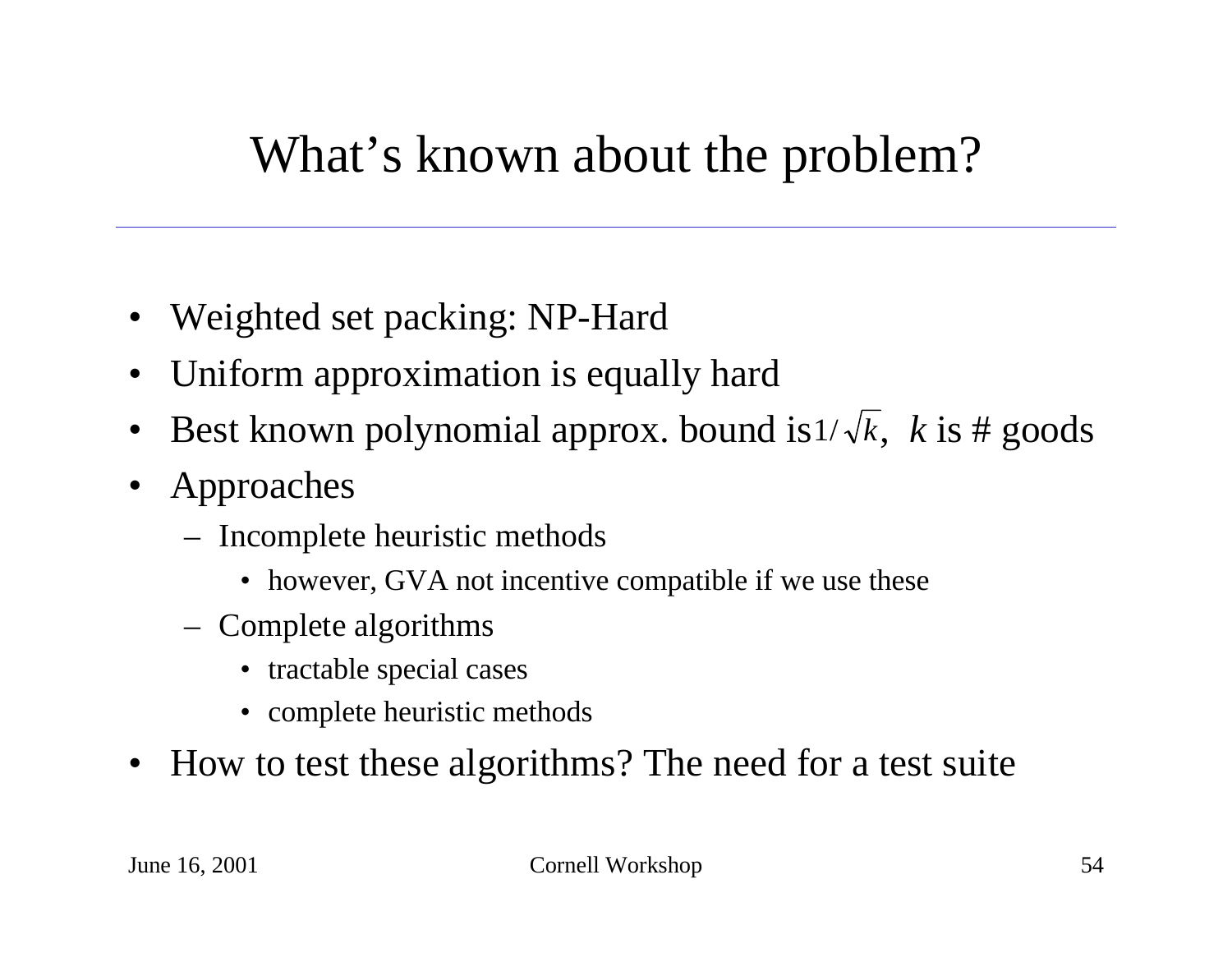### Weighted Set Packing as an Integer Program

- *n* items -- indexed by *i* (some may be dummies)
- *m* atomic bids:  $(S_j,p_j)$  (maybe multiple ones from same bidder)
- Goal: optimize social efficiency

$$
Maximize \quad \sum_{j=1}^{m} x_j p_j
$$
\n
$$
Subject \quad to :
$$
\n
$$
\sum_{i \in S_j} x_j \le 1 \quad \forall i
$$
\n
$$
x_j \in \{0,1\} \quad \forall j
$$

• Problem: IP is hard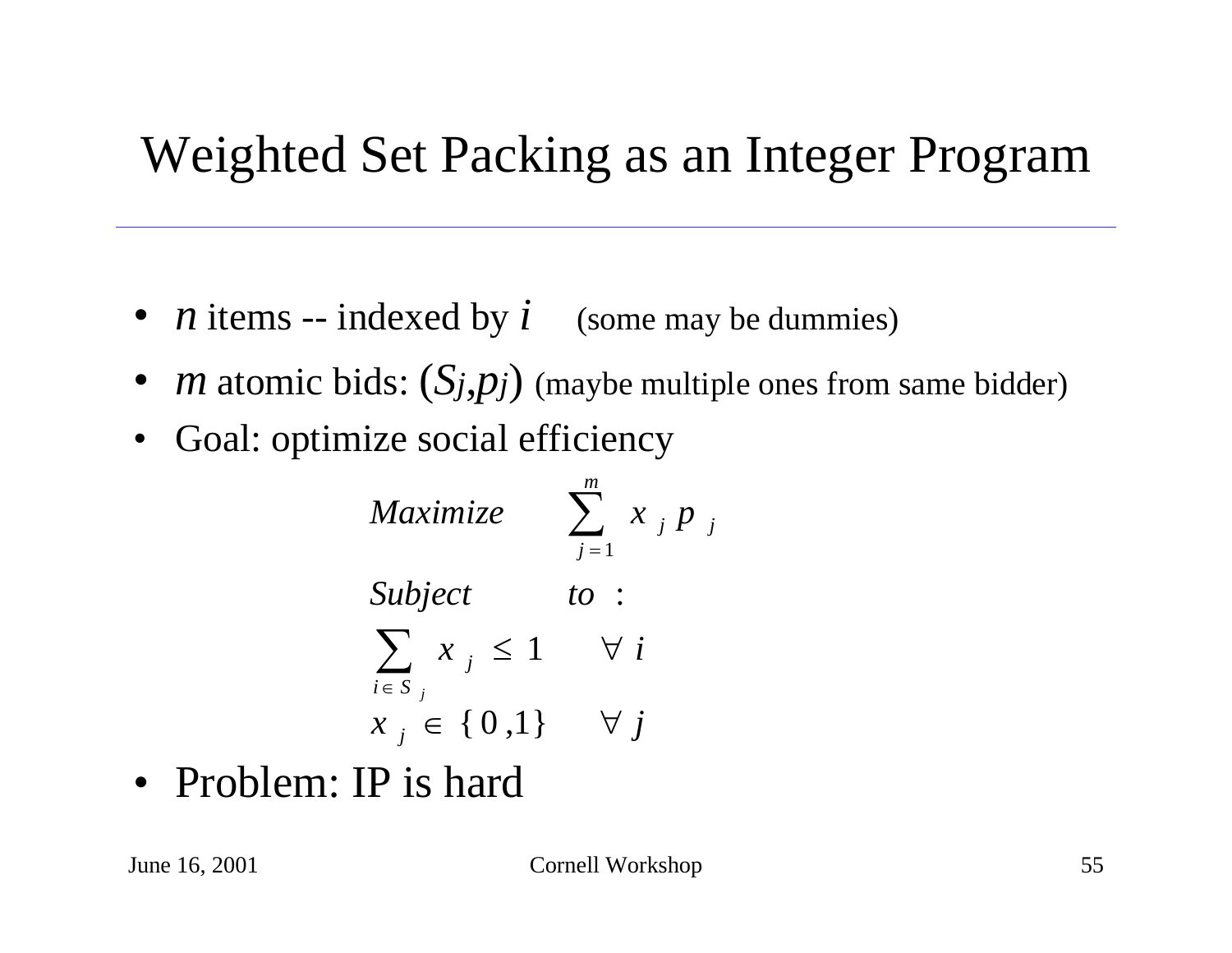#### Linear Programming Relaxation of the IP

$$
Maximize \sum_{j=1}^{m} x_{j} p_{j}
$$
  
\n
$$
Subject \t\t\t to :
$$
  
\n
$$
\sum_{i \in S_{j}} x_{j} \le 1 \quad \forall i
$$
  
\n
$$
x_{j} \ge 0 \qquad \forall j
$$

- $\bullet$ Good news: LP is easy
- •Bad news: "fractional" allocations
	- *xj* specifies what fraction of bid *j* is obtained.
- If we're lucky, the solution will be integer anyway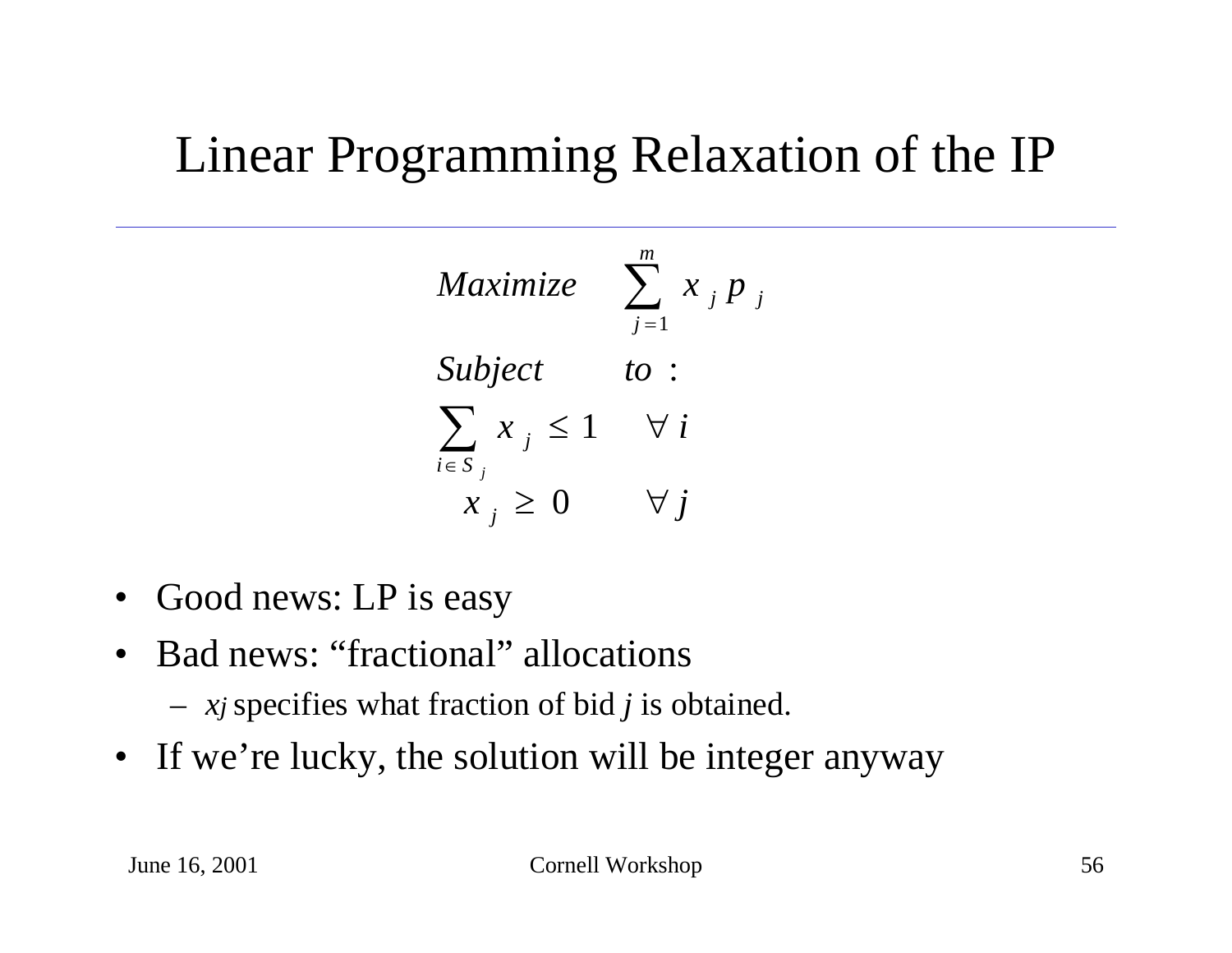## When do we get lucky?

•Tree structured bundles:



- •Continguous single-dimensional goods ("consecutive ones"); e.g., time intervals
- •Bundles of size at most 2
- •A general condition: Total Unimodular (TU) matrices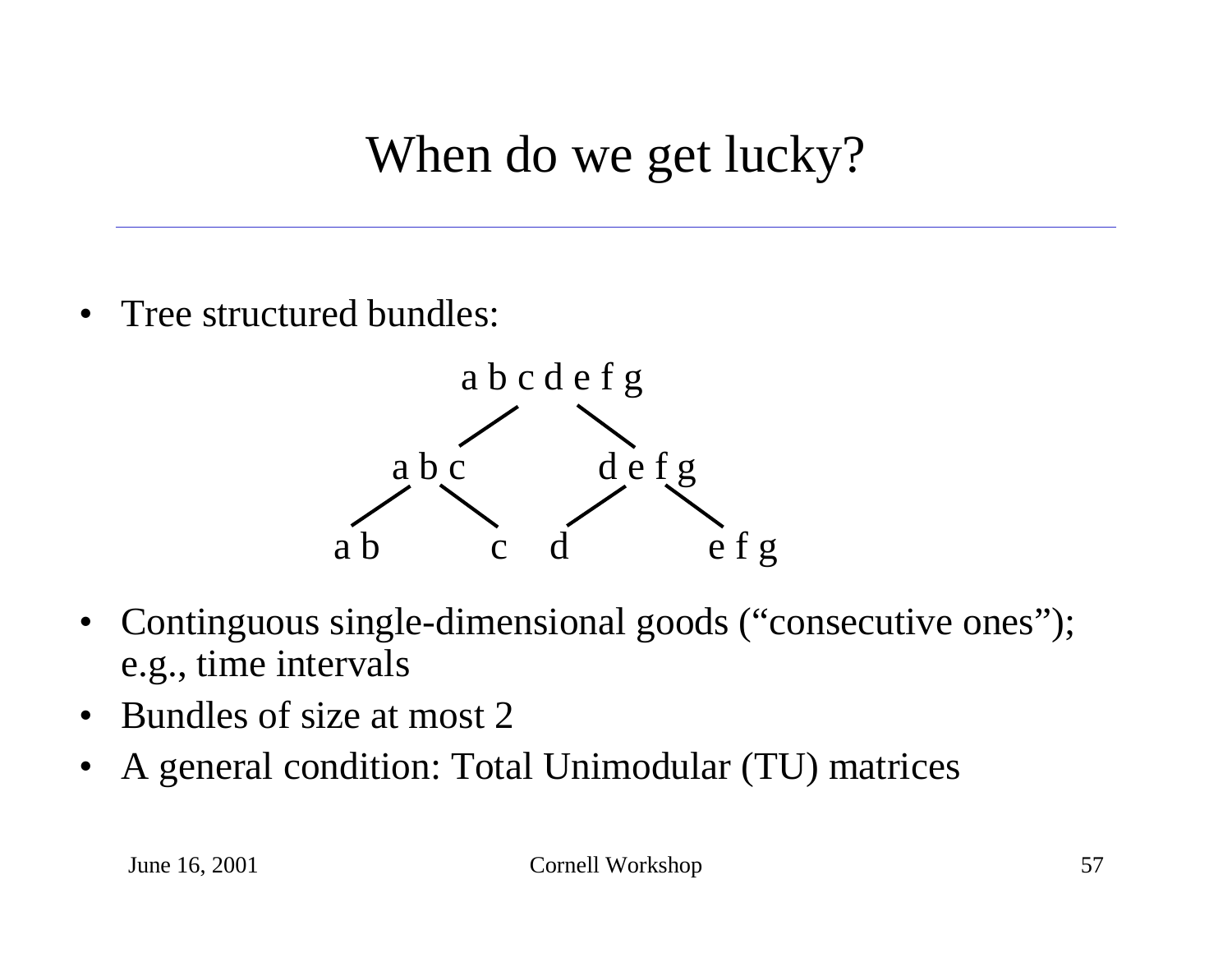## State of the art

- Recent years have seen an explosion of specialized search algorithms for CAs
- Complete methods guarantee optimal results, but not quick convergence. On test cases the algorithms scale to about 100 goods and 10000's of bids.
- Incomplete, greedy-search methods sometimes perform an order of magnitude faster
- Very recent results on the multi-unit case
- CPLEX 7.0 holding its own...
- •A major challenge: testing the algorithms (CATS)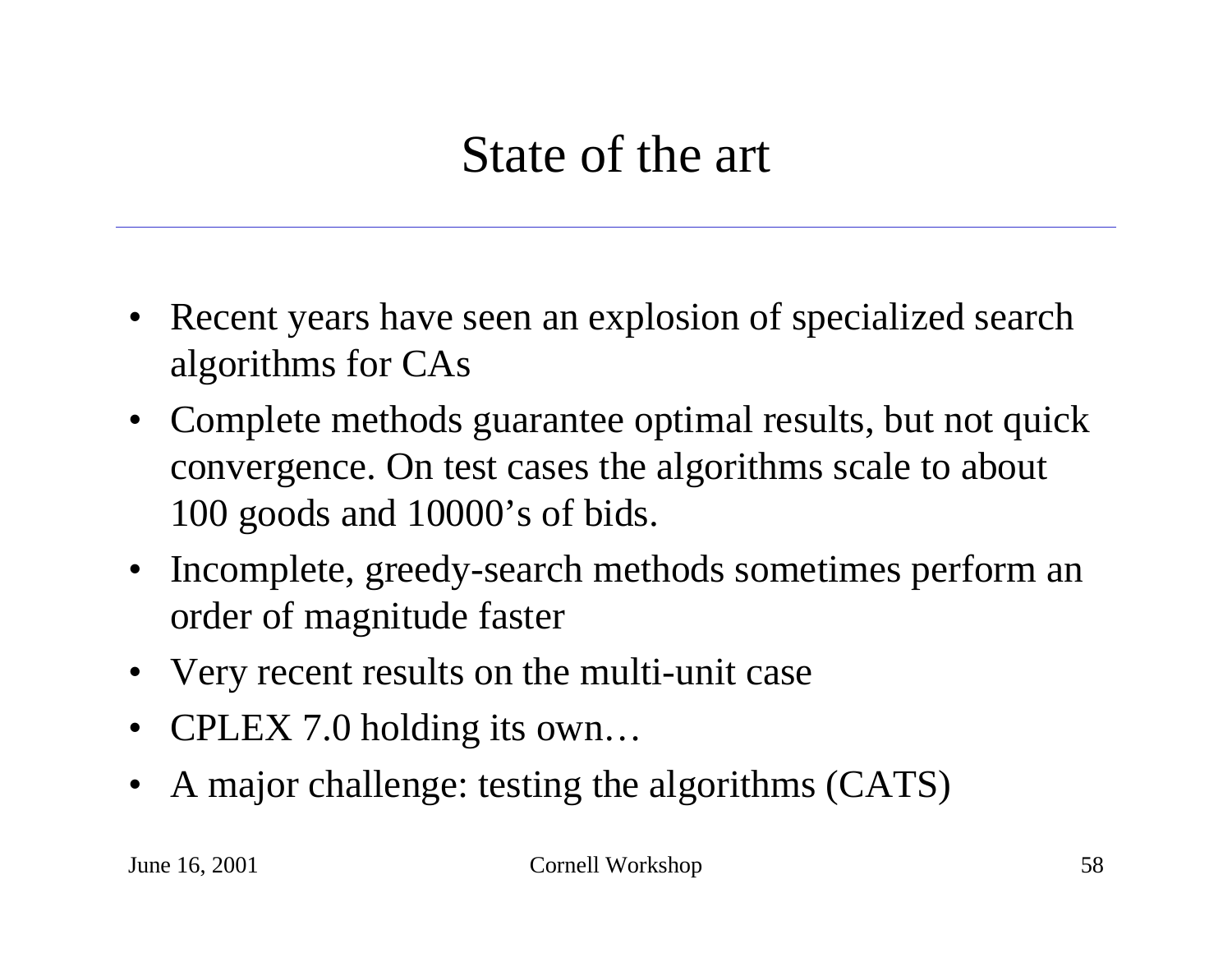#### Hard problems: Summary

- Multi-unit English Auction
	- weighted knapsack problem
- Single-unit combinatorial auctions
	- weighted set packing problem
- Combinatorial auctions for procurement
	- weighted set cover problem instead of set packing
- Multi-unit combinatorial auctions
- GVA: solve one of the above problems *n*+1 times
	- –where *n* is the number of winners
	- note: the *n*+1 problems are closely related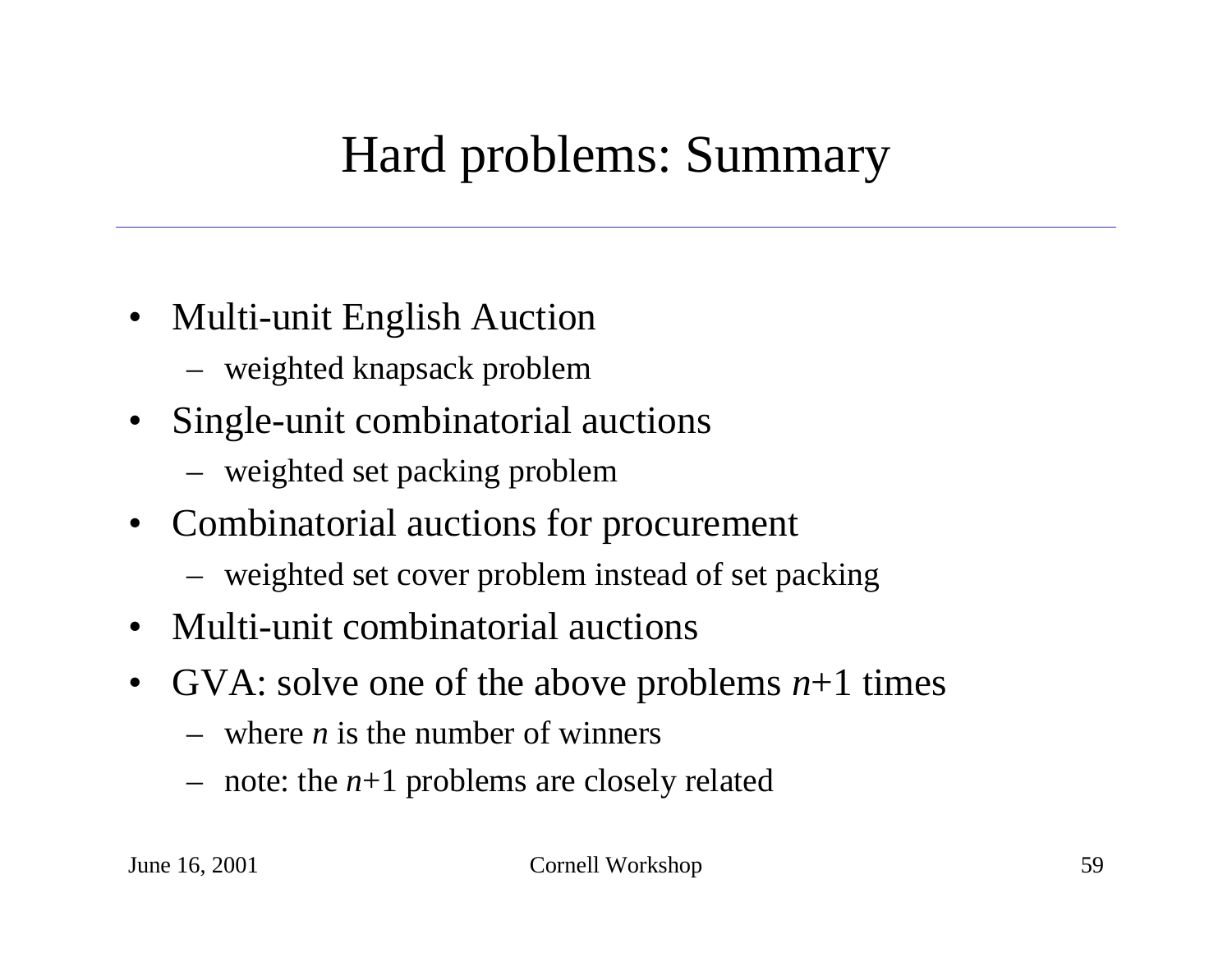## **Overview**

- $\bullet$ Auctions
- $\bullet$ Single dimensional auctions: taxonomy
- •• Game Theoretic Foundations
- $\bullet$ Auction Theory
- $\bullet$ Combinatorial Auctions
- Hard Computational Problems
- **A Test Suite for Combinatorial Auctions**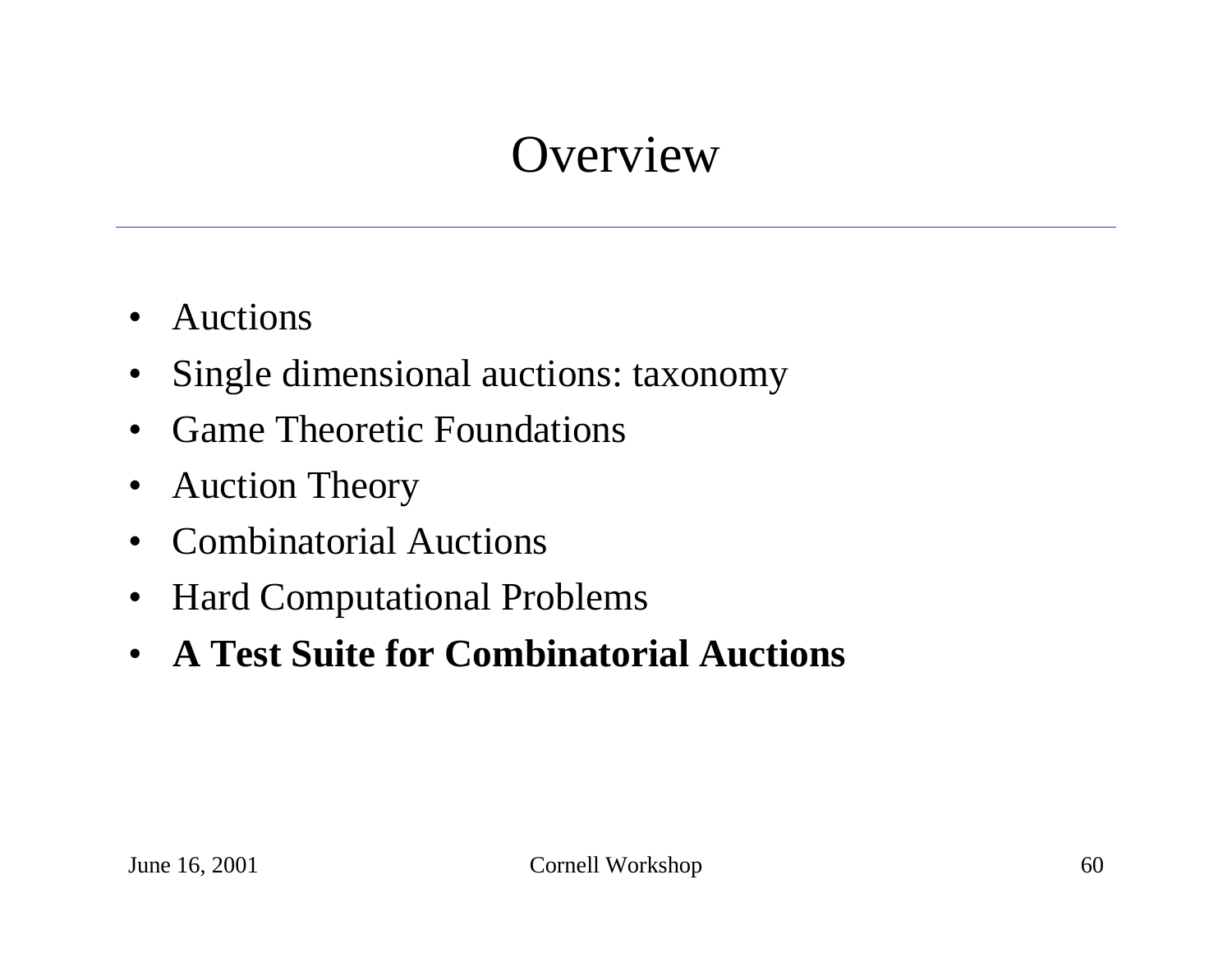# Testing CA's: Past Work

- 1. Experiments with human subjects
	- good for understanding how real people bid; less good for examining computational characteristics
	- valuation functions hand-crafted
	- untrained human subjects may be overwhelmed by large problems
- 2. Analysis of particular problems to which CA's are well-suited
	- generally propose alternate (restricted) mechanisms
	- useful for learning about problem domains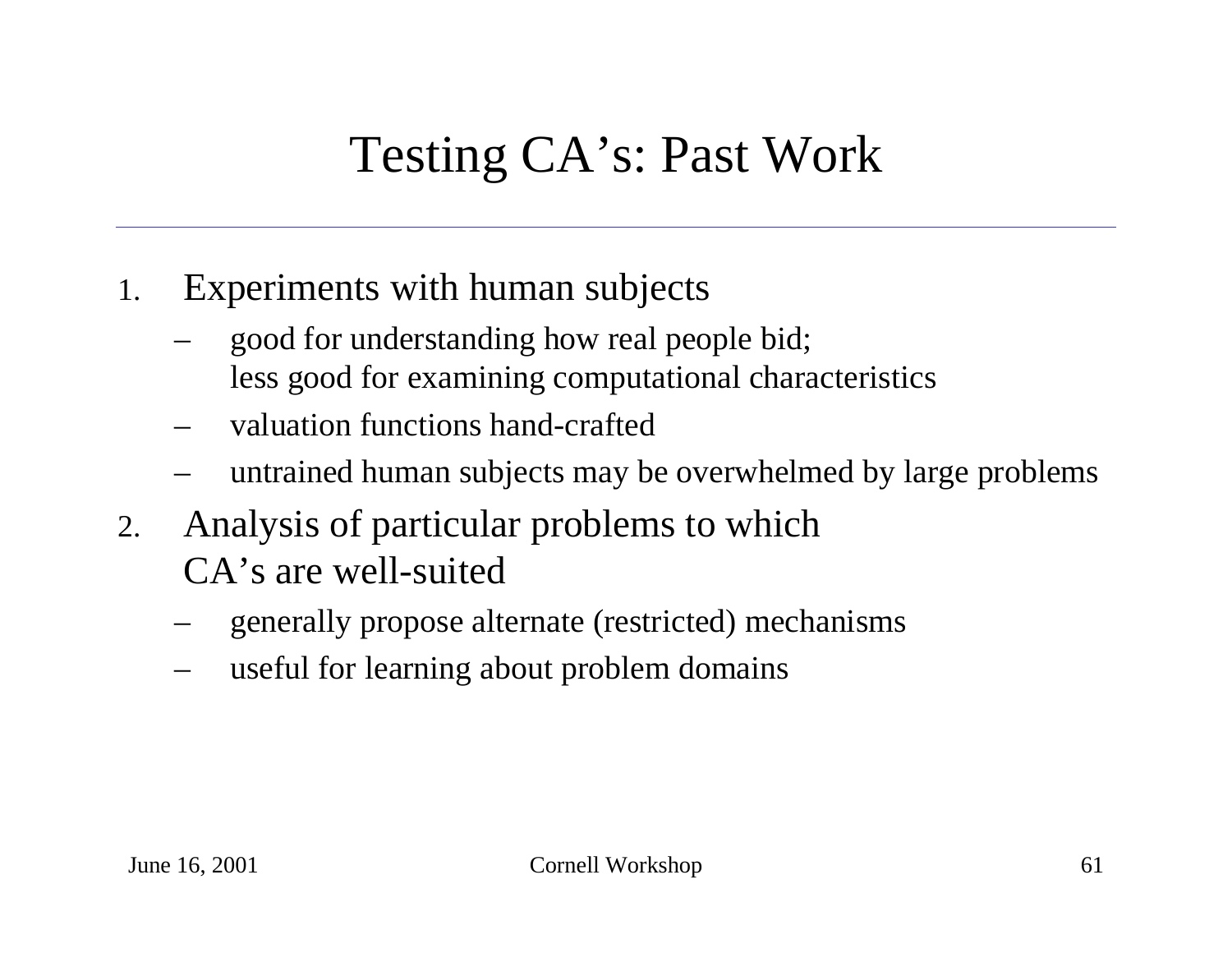#### 3. Artificial Distributions

- •Advantage: easy to generate any number of datasets parameterized by the desired number of bids, goods
- •Disadvantages: don't explicitly model bidders; lack a real-world economic motivation
	- all bundles requesting same number of goods are equally likely
	- price offers are unrelated to which goods reques ted
	- price offers usually not superadditive in number of goods
	- no mea ningful way to construct sets of substitutable bids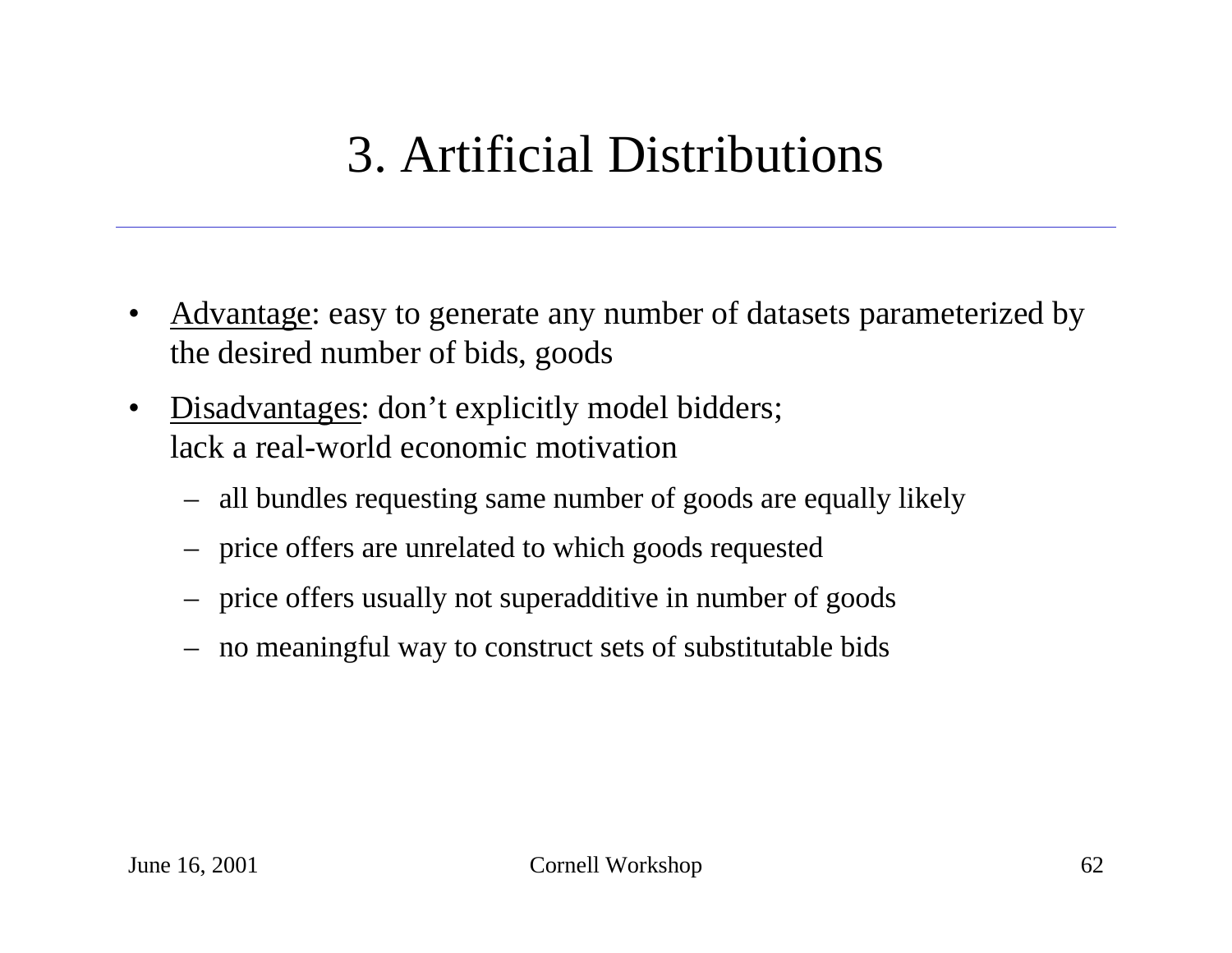# **C**ombinatorial **A**uction **T**est **S**uite (**CATS**)

- • Our goal: create a test suite for the combinatorial auction winner determination problem that will be of use to other researchers
	- a collaborative effort with CA community
- •Start with a domain, basic bidder preferences
- • Derive an economic motivation for:
	- goods in bundle
	- valuation\* of a bundle
		- \*we assume incentive compatibility
	- what bundles form sets of substitutable bids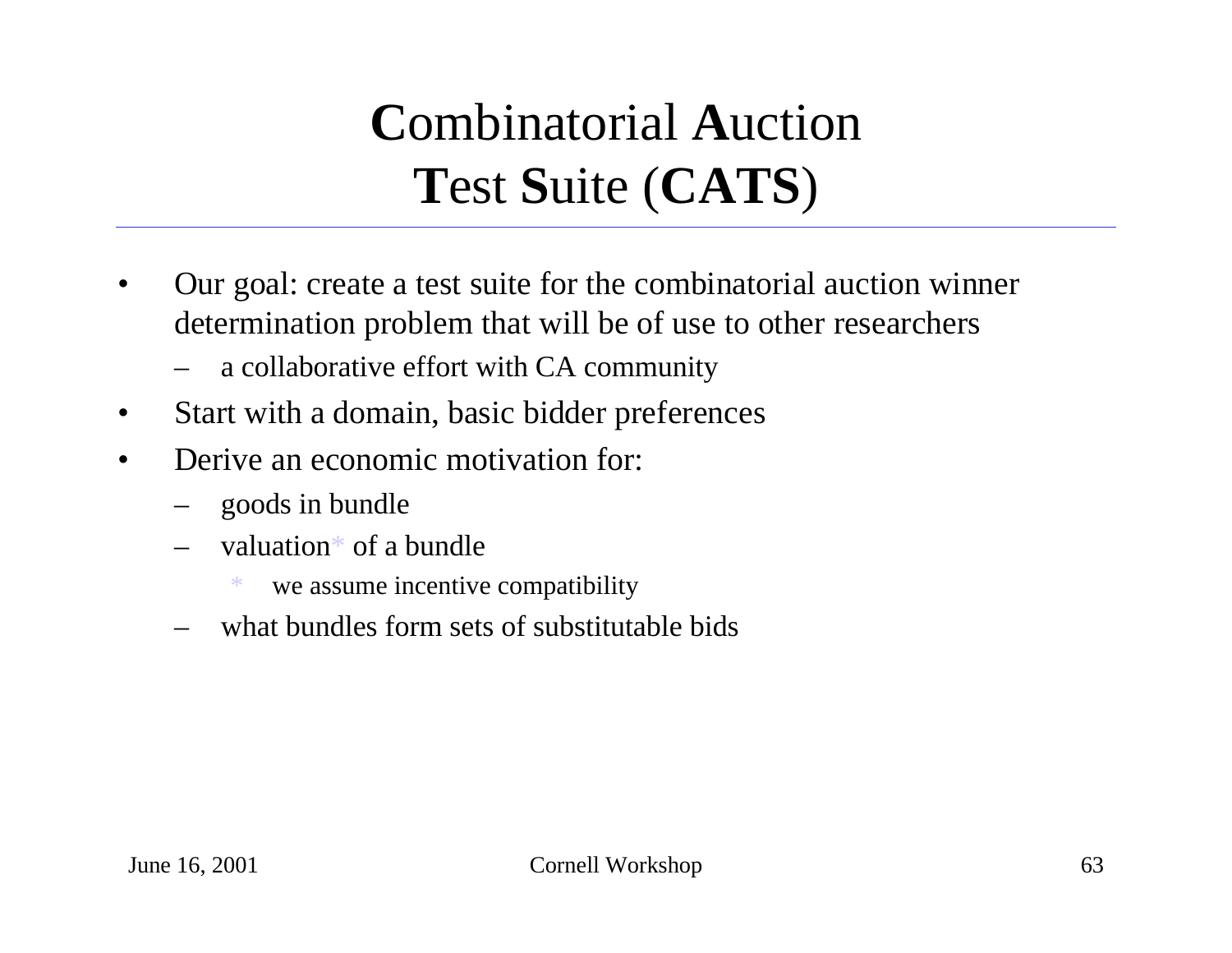# **CATS Distributions**

- •Test distributions motivated by real-world problems, where complementarity arises from:
	- 1.Paths in space
	- 2.Proximity in space
	- 3.Arbitrary relationships
	- 4.Temporal Separation (matching)
	- 5.Temporal Adjacency (scheduling)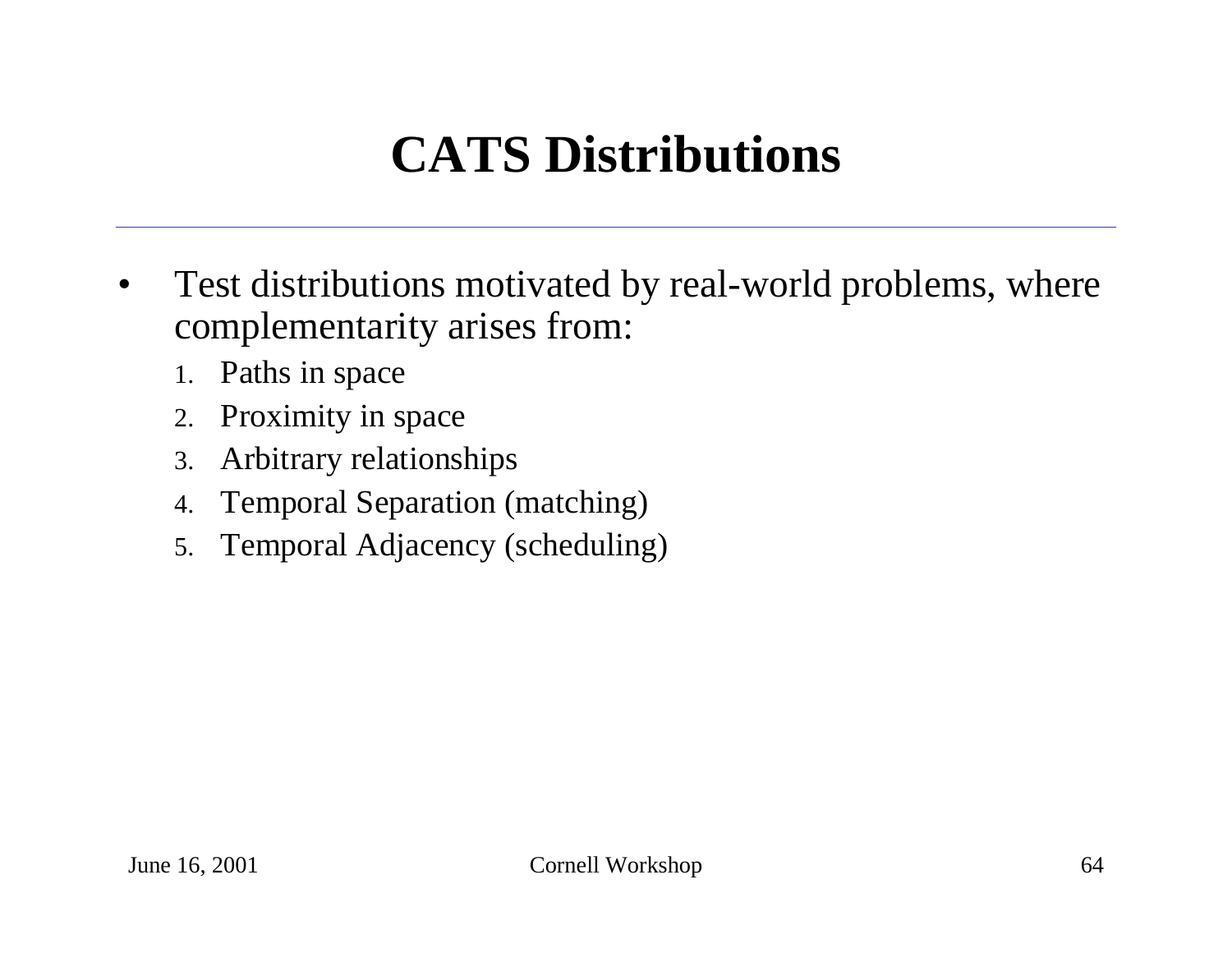## Paths in Space

- • Real-world domains:
	- railroad network
	- truck shipping, network bandwidth allocation, natural gas pipeline
		- e.g., see Brewer & Plott, 1996; Sandholm 1993; Rassenti et. al. 1994
- • Problem:
	- goods are edges in a graph
	- bidder: acquire a path from *<sup>a</sup>* to *b* by buying a set of edges
- $\bullet$  Procedure:
	- generate a random graph
		- why not use a real railroad (etc.) map? Scaling the number of goods.
	- generate bids for each bidder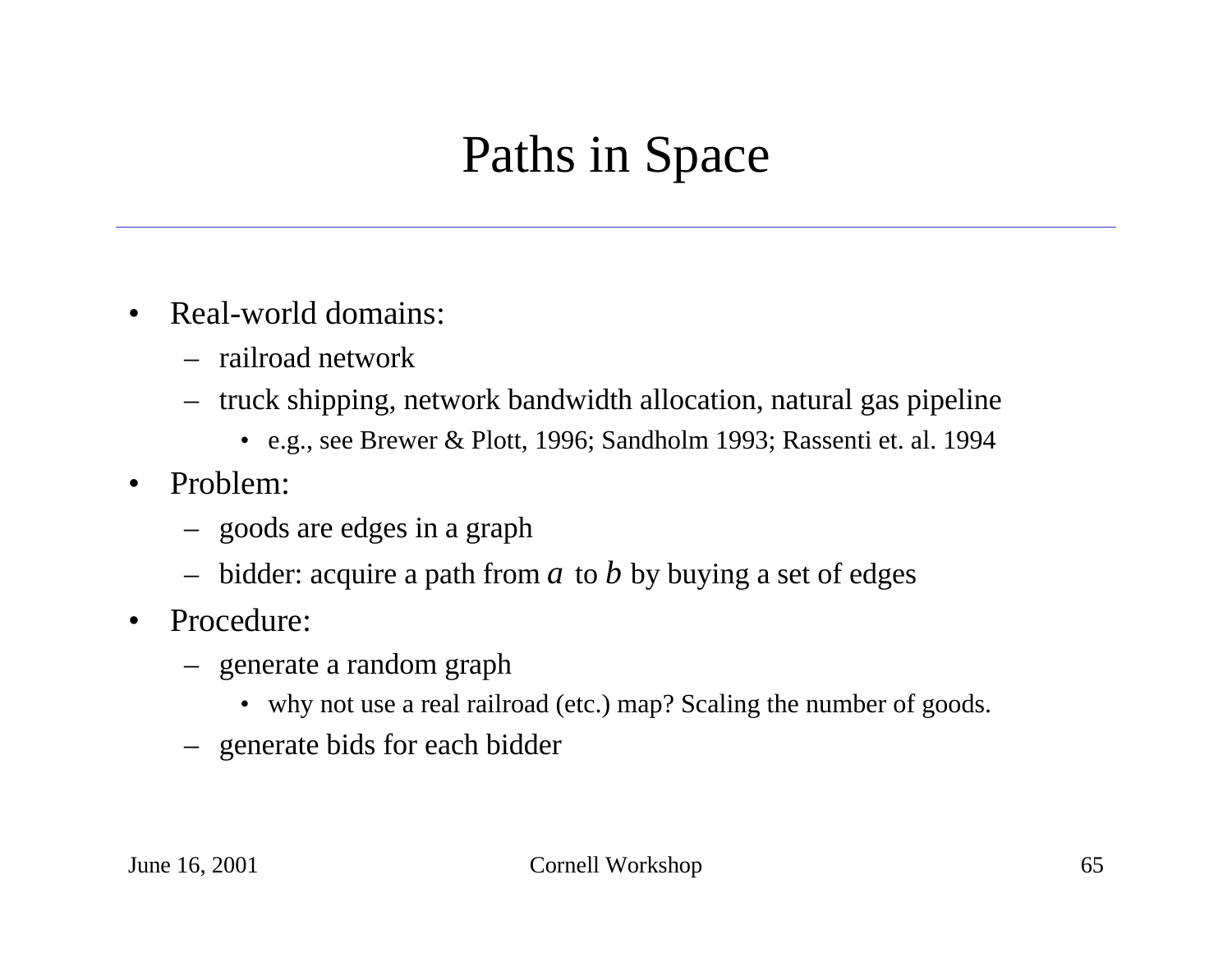#### Sample Graph

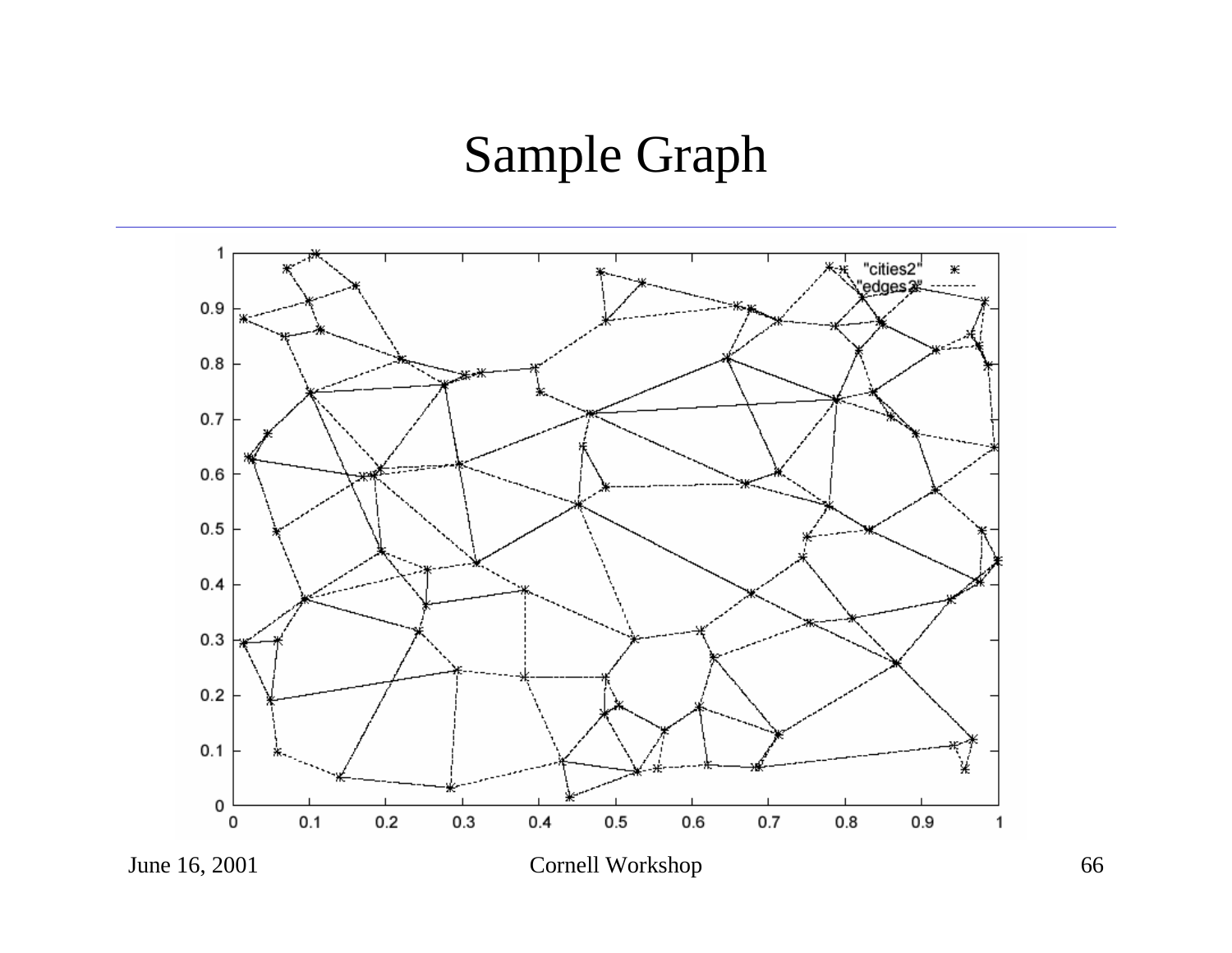# Proximity in Space

- Real-world domain: real estate
	- e.g., see Quan, 1994.
- Problem:
	- –goods are nodes in a graph
	- edges indicate adjacency between goods
	- bidder: buy a set of adjacent nodes
		- according to common and private values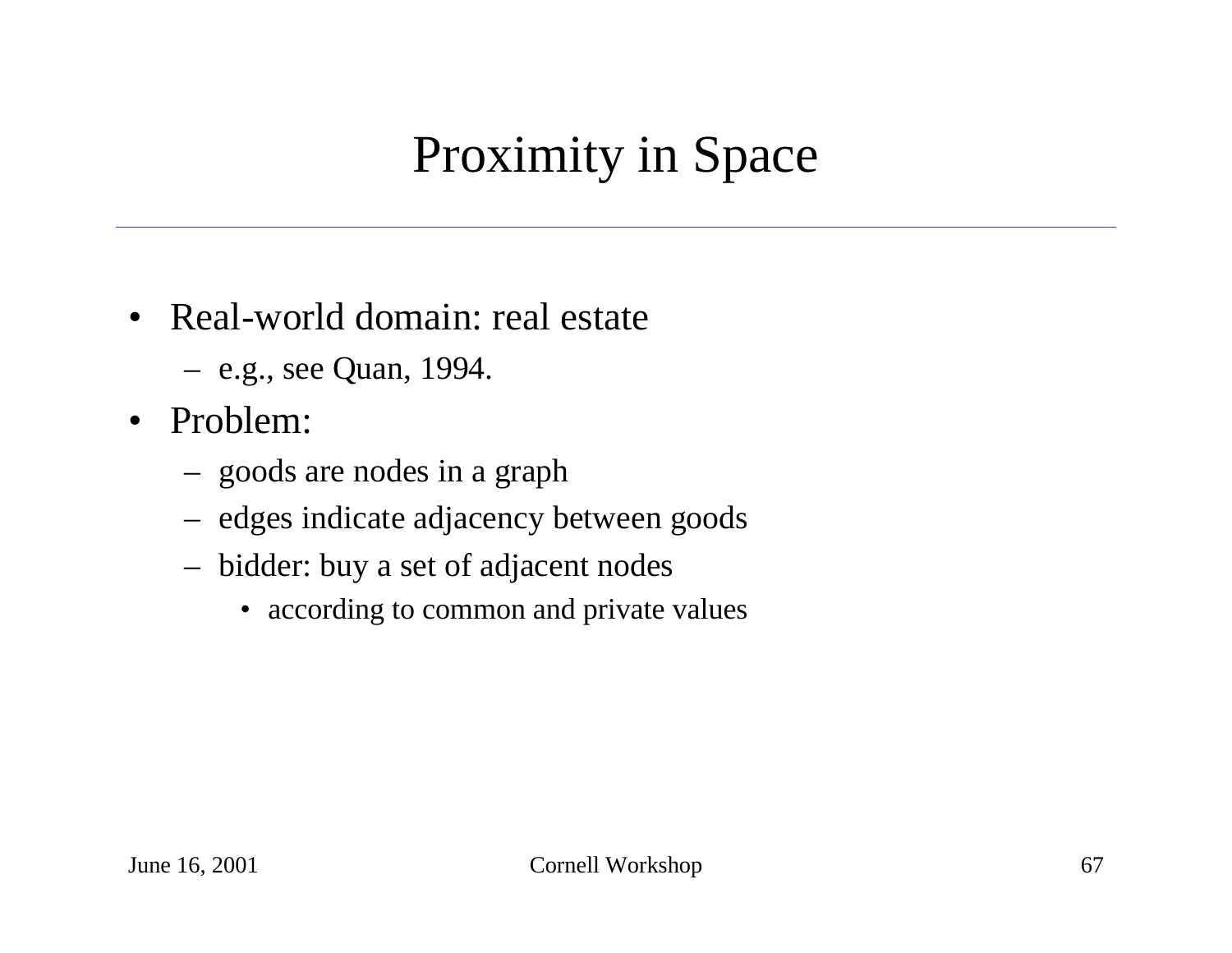#### Sample Graph

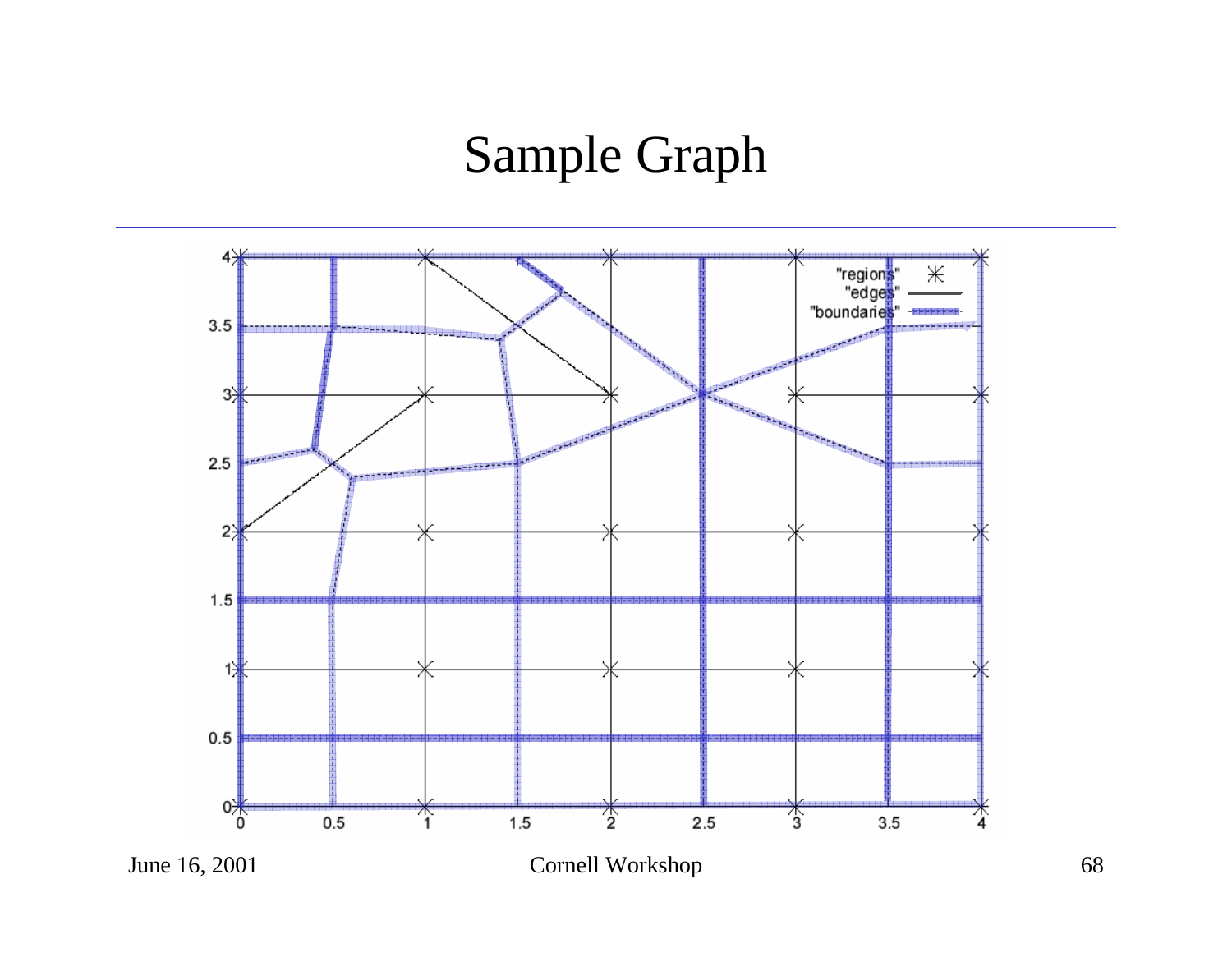# Arbitrary Relationships

- •Some goods do not give rise to a notion of *adjacency*, but regularity in complementarity relationships can still exist
	- e.g., physical objects: collectables, semiconductors, …
- •Problem:
	- goods are nodes in a fully-connected graph
	- edges weighted with probability that the pair of goods will appear together in a bid
- •Procedure:
	- generate a fully connected graph with random weights, CV's
	- generate sets of bids for each bidder
		- bias the likelihood that a good will be added to a bid according to the weights of the edges it shares with goods alr eady in the bid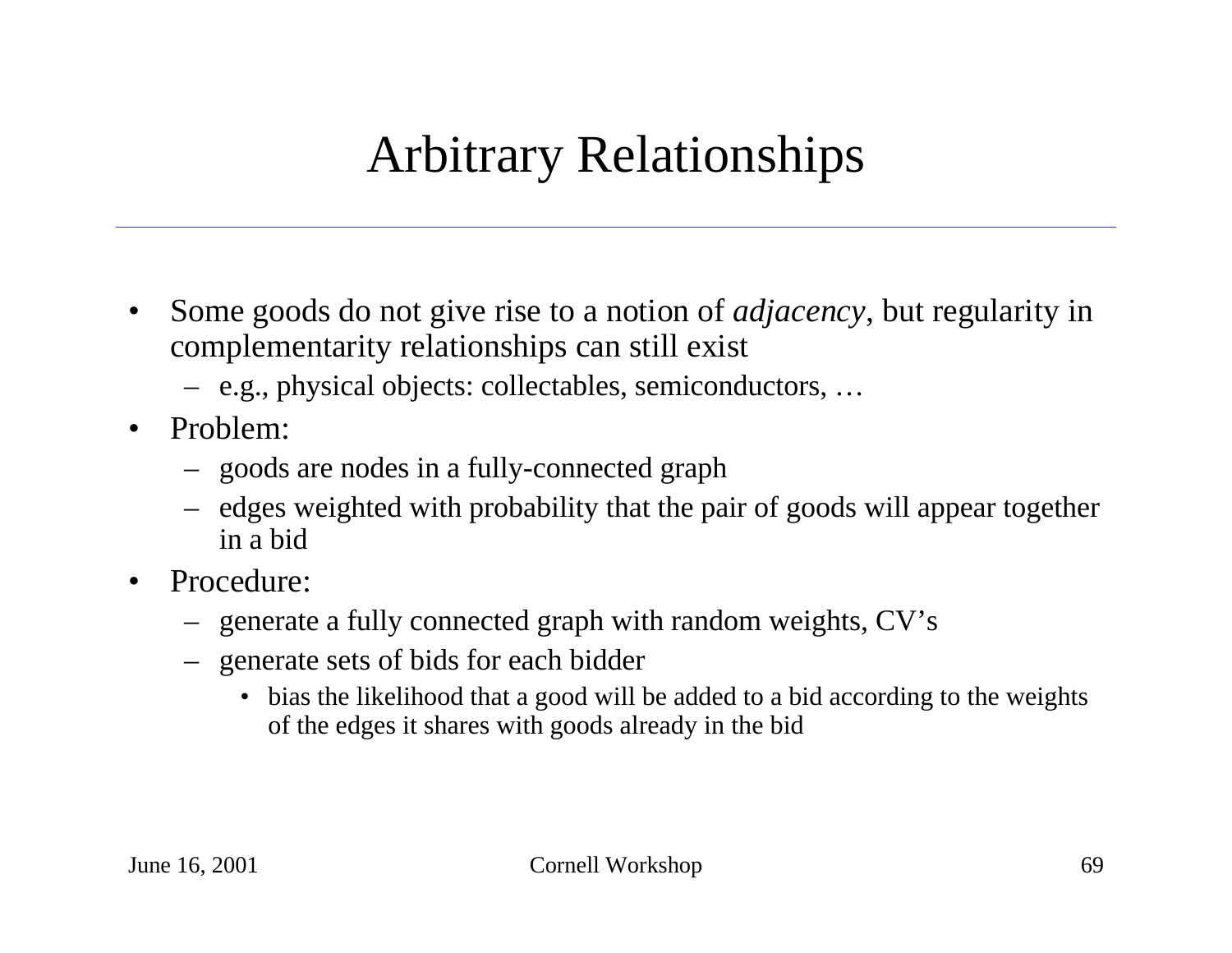# Temporal Matching

#### • Real-world domain:

- corresponding time slices must be secured on multiple resources
- e.g., aircraft take-off and landing rights
	- e.g., see Rassenti et. al., 1982; Grether et. al. 1989.
- Airport map
	- – goods are time slots, not nodes or edges
		- thus, a random graph is not needed for scalability
	- we use the map of airports for which take-off and landing rights are actually sold
		- the four busiest airports in the USA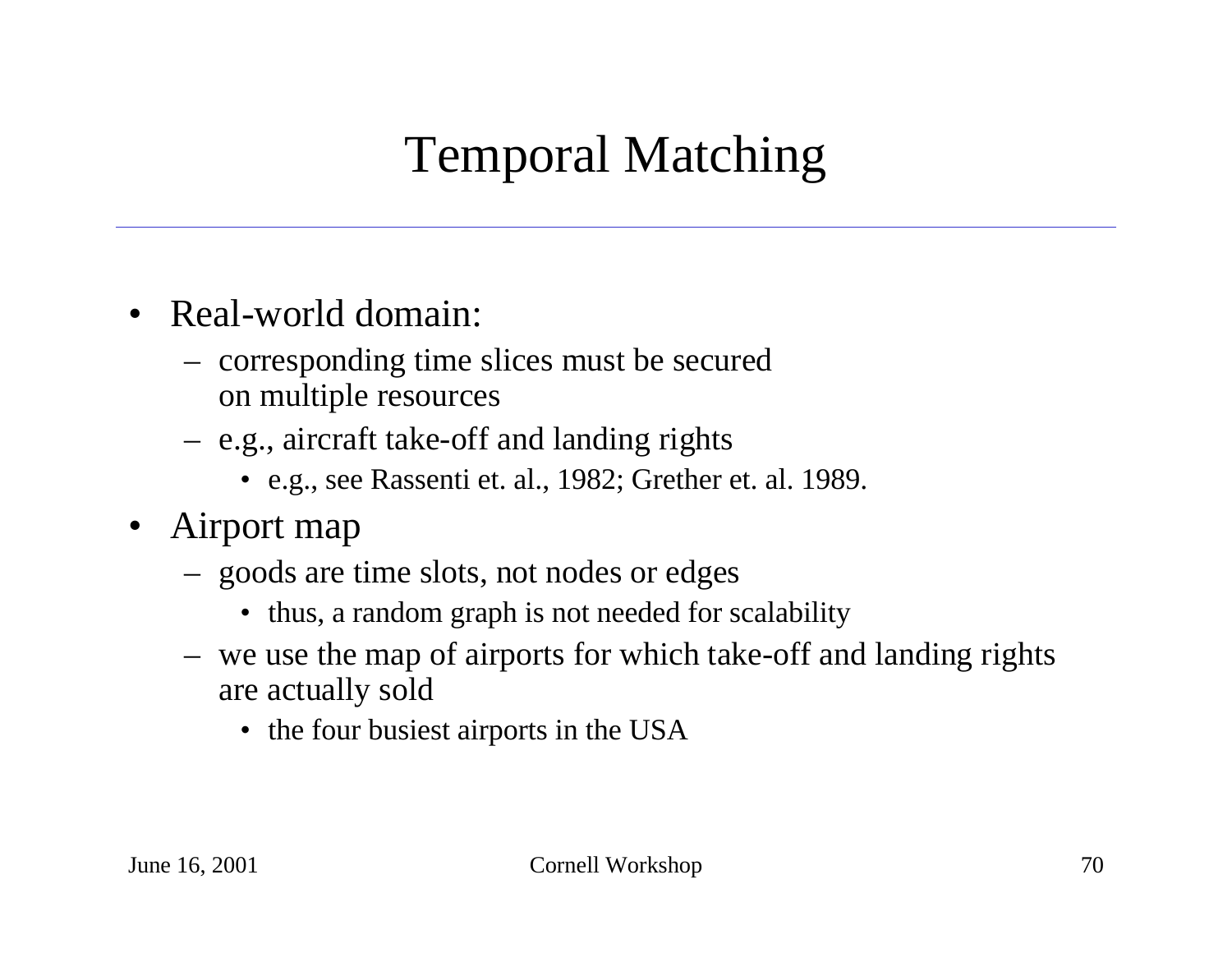#### Airport Map

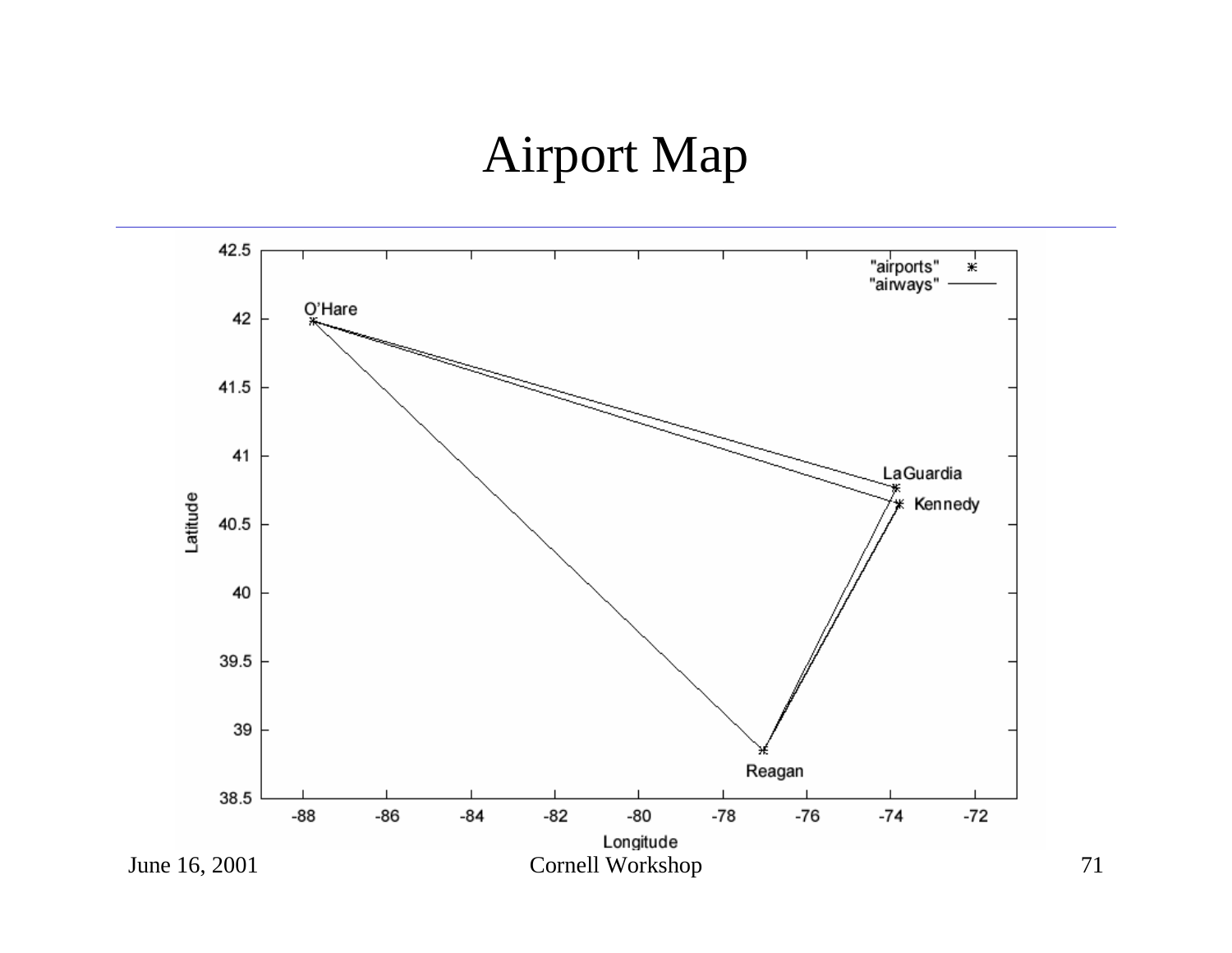# Temporal Scheduling

- Real-world domain: distributed job-shop scheduling with one resource
	- e.g., see Wellman et. al., 1998.
- Bidders:
	- want to use resource for a given number of time units
	- one or more deadlines having different values to them
- Assumptions:
	- all jobs are eligible to start in the first time-slot
	- – $-$  each job is allocated continuous time on resource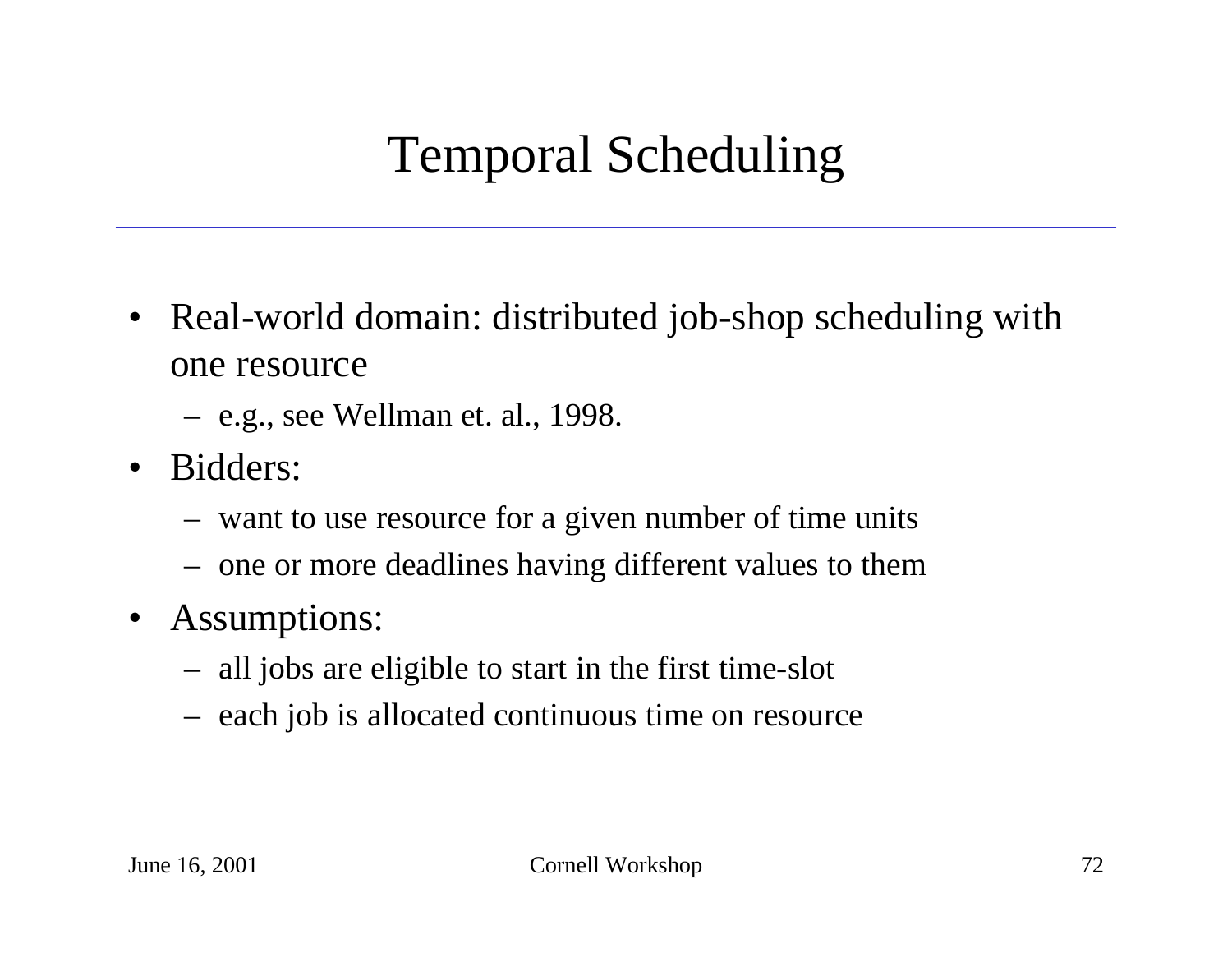## Legacy Distributions

- CA algorithm researchers have compared performance using each other's distributions
	- e.g., Andersson et. al., Boutilier et. al., de Vries & Vohra, Fujishima et. al., Parkes, Sandholm, others…
	- despite the drawbacks discussed earlier, these distributions will remain important for comparing new work to previously published work
- CATS has a legacy distributions section to facilitate future testing
	- if we left something out, we'll add it!